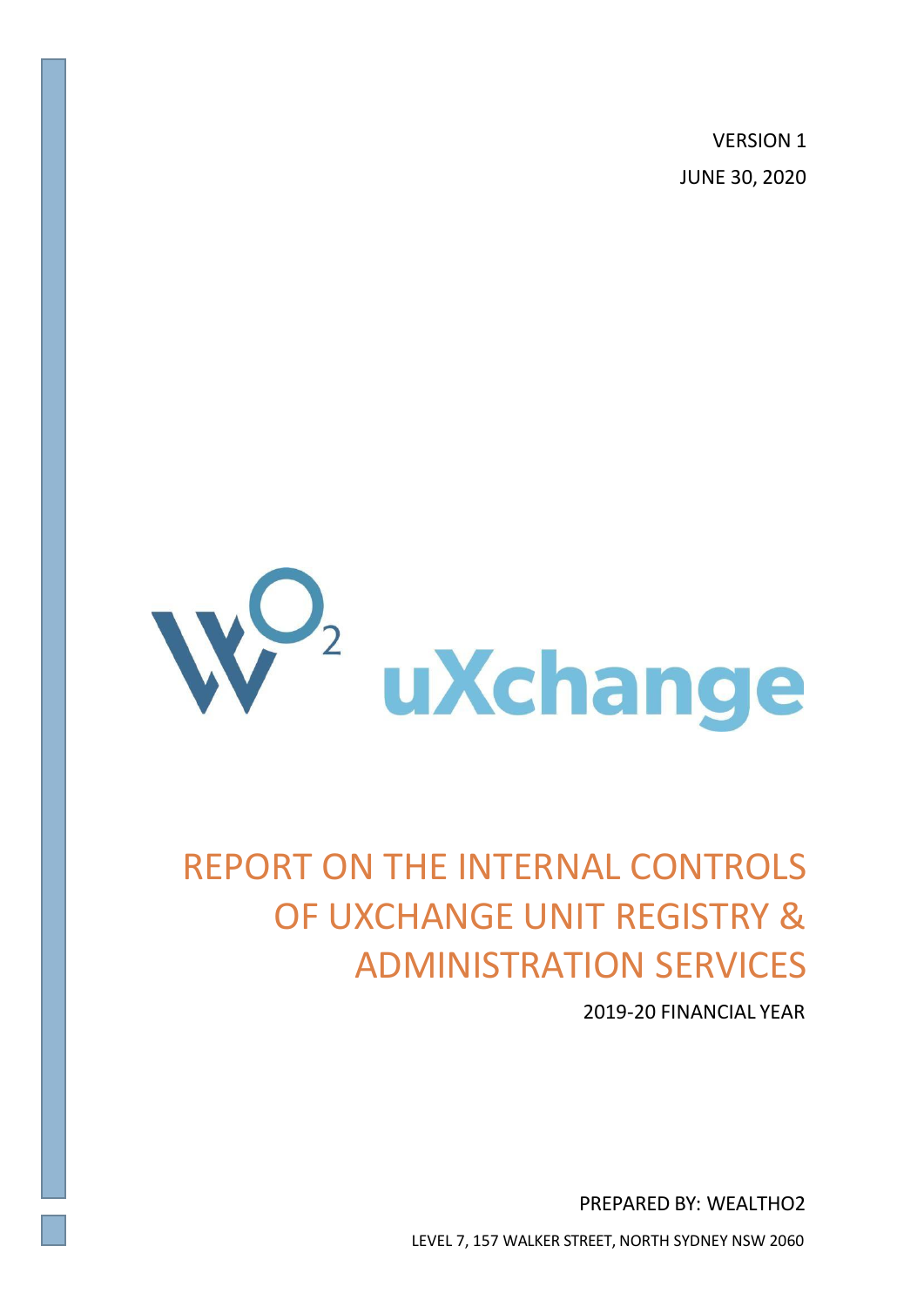

# **CONTENTS**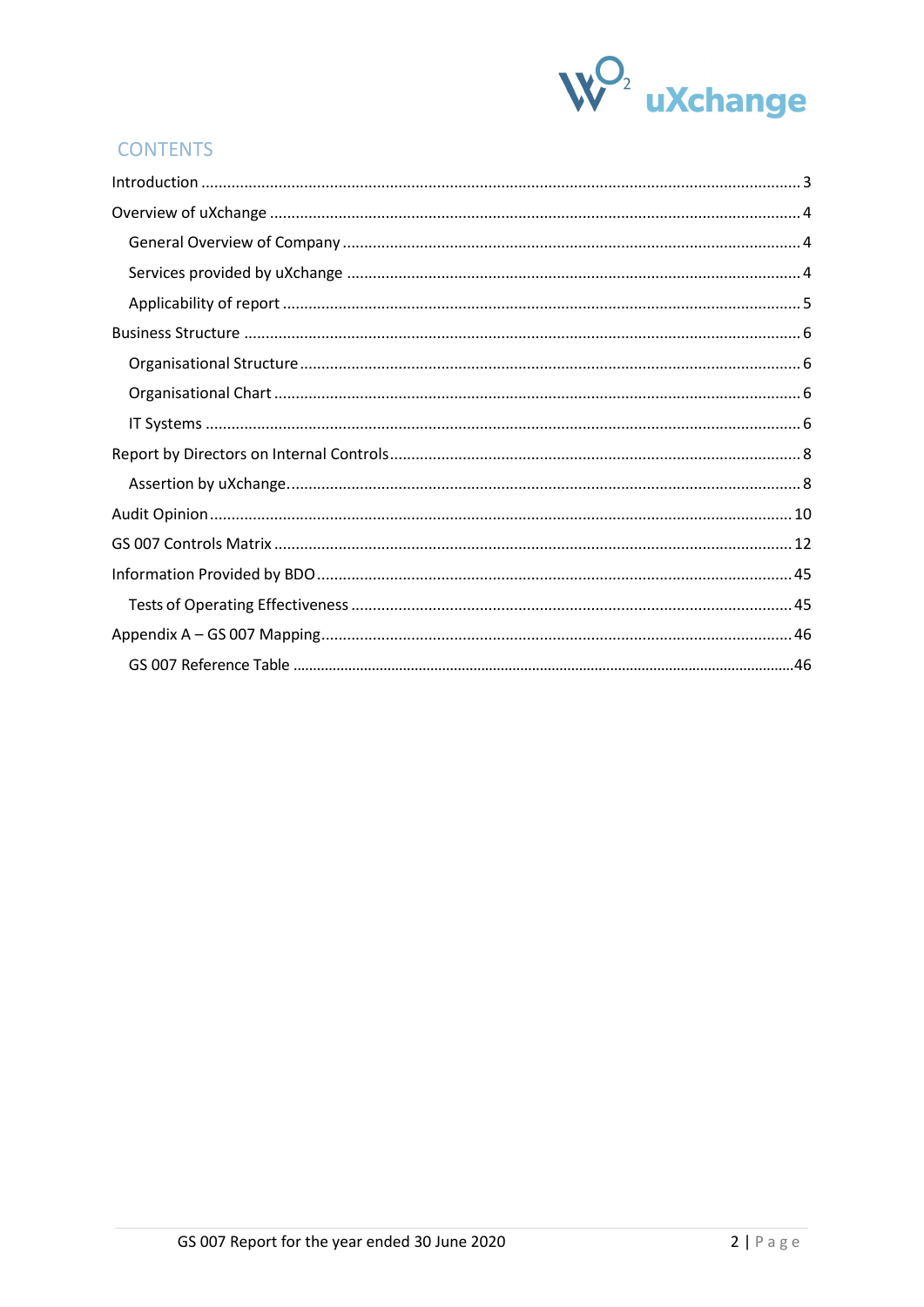

## <span id="page-2-0"></span>INTRODUCTION

This Type 2 report on internal controls is designed to provide information to be used for financial reporting purposes by clients of uXchange Pty Ltd (ABN 39 610 852 536), their independent auditors and other persons authorised by uXchange Pty Ltd. This report is prepared in accordance with the Australian Standard on Assurance Engagements (ASAE) 3402 *Assurance Reports on Controls at a Service Organisation* and with reference to the guidelines contained in Guidance Statement GS 007 *Audit Implications and the Use of Service Organisations for Investment Services*, issued by the Auditing and Assurance Standards Board (AUASB), in October 2011 ("GS 007" or "the Guidance Statement").

The report describes those controls that have been designed to achieve each of the prescribed control objectives detailed in GS 007 and are crossreferenced by number to the framework specified in GS 007. Information provided within the report focuses on the controls that were in place throughout the period 1 July 2019 to 30 June 2020 related to the Registry and related Information Technology, that are applicable to uXchange Pty Ltd.

ASAE 3402 requires a service organisation to provide a 'System Description'. The system is designed as those procedures that management designs, implements and documents in providing the registry services. The System Description was prepared according to the guidelines contained in GS 007 and describes those procedures undertaken by uXchange Pty Limited in the delivery of the registry services to financial advisors. The description excludes the control objectives and related controls operated by the Financial Advisors and sub service organisations. The service auditor's report procedures do not extend to the controls operated by Financial Advisors orsub service organisations.

BDO Audit Pty Ltd's examination of controls were restricted to the controls specified by uXchange Pty Ltd in the GS 007 Controls Matrix (see pages 12 to 44) and were not extended to controlsin effect at clients or other controls which were not documented and tested under each control objective listed in the GS 007 Controls Matrix.

The description of BDO Audit Pty Ltd's examination of controls and results of those examination procedures are presented in the GS 007 Controls Matrix of the report and are the responsibility of BDO Audit Pty Ltd, the service auditor. The description of the control objectives, the related controls, and the complementary user entity controls to achieve the objectives have been specified and are the responsibility of uXchange.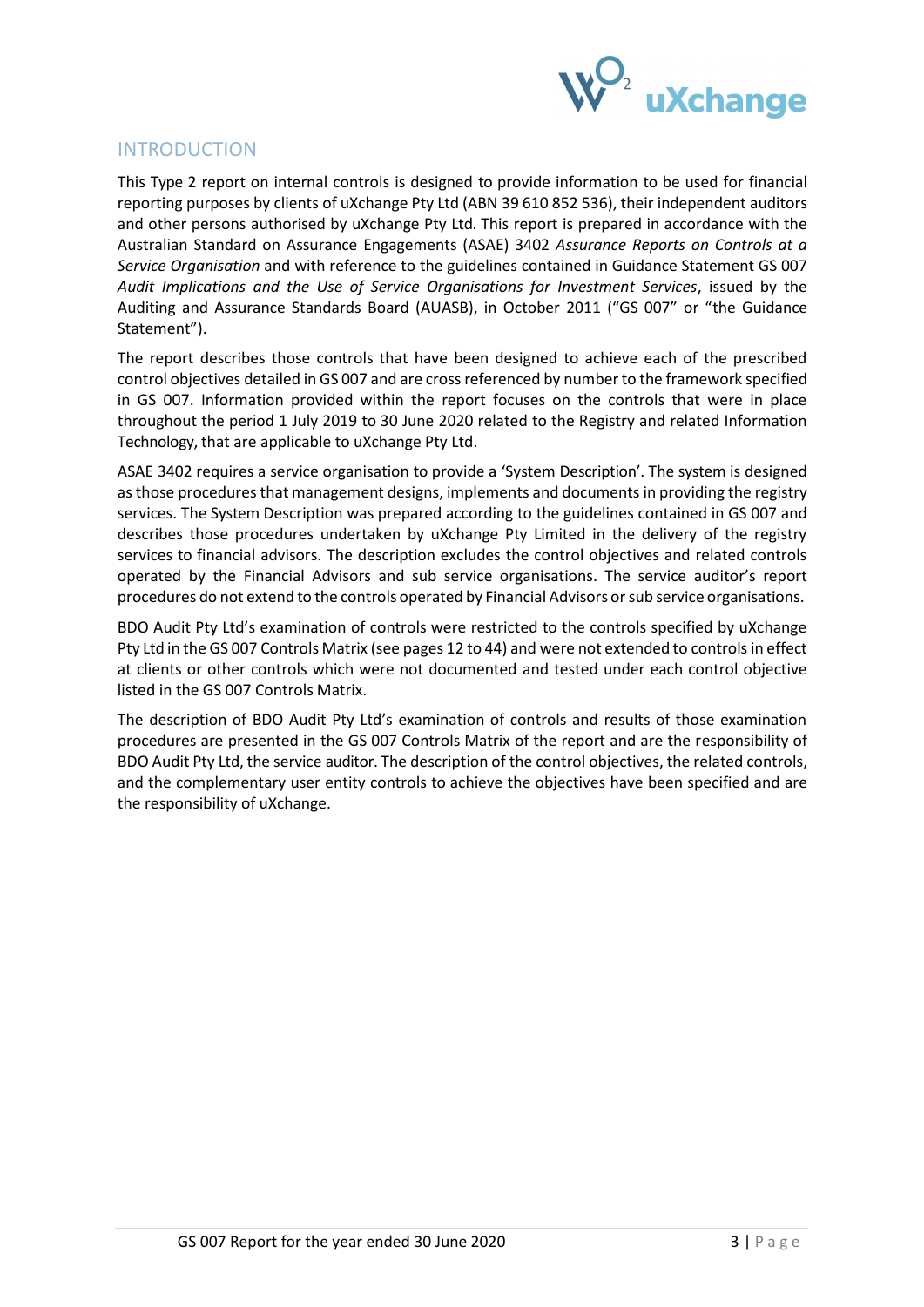

# <span id="page-3-0"></span>OVERVIEW OF UXCHANGE

uXchange Pty Ltd is a wholly owned subsidiary of Finlancer Holding Pty Ltd (ACN 603 824 835) trading as **WealthO2.** WealthO2 operates on a business to business basis and does not offer its services directly to a retail customer. This means that all our services are facilitated through a licensed financial planner.

uXchange Pty Ltd is the administrator and promoter of an IDPS-like Scheme known as uXchange (ARSN 618 455 673). uXchange Pty Ltd commenced providing unit registry services to uXchange in July 2017 and is conducted as a Corporate Authorised Representative (CAR) of WealthO2 Services Pty Ltd (AFSL: 500032).

WealthO2 also owns MDA Operator Pty Ltd which provides managed account services to other AFSL's. A separate GS 007 report has been prepared covering the Asset Management and Investment Administration services undertaken for MDA Operator Pty Ltd trading as MAOperator.

For the 2019-20 financial year the only channel supported by uXchange was MA Operator. This means that all uXchange investors are also clients of MA Operator. uXchange intends to introduce other channels in the future but until then when the term channel partner is used in this report, we are referring to MA Operator.

WealthO2 is privately owned by its staff and several high net wealth individuals. The company is not aligned to any bank or institution.

## <span id="page-3-1"></span>GENERAL OVERVIEW OF COMPANY

uXchange Pty Ltd is:

- A registered Australian proprietary company (ACN 610 852 536)
- Corporate Authorised Representative of WealthO2 Services Pty Ltd (AFSL No 500032) (**WealthO2**) - Authorised Representative number 001252548.
- A member of the Australian Financial Complaints Authority (AFCA) membership ID –39990.

## <span id="page-3-2"></span>SERVICES PROVIDED BY UXCHANGE

uXchange Pty Ltd provides the proprietary web-based administration platform, known as the "uXchange Portal" to deliver the transactional and administration functionsfor the IDPS-like product known as "uXchange". The main administration function undertaken by the company is the management of the member registry for uXchange and this is the focus of this assurance audit.

The Product Disclosure Document for uXchange describes the product offer and is available at <https://uxchange.com.au/documents/> .

The GS 007 Guidance Statement has been developed specifically for circumstances where service organisations provide investment management services to user entities. In the guidance statement, paragraph 14 categorises the Investment Management services into six (6) types.

The table following provides a reference guide of the GS 007 categorisationsto the services provided by uXchange Pty Ltd.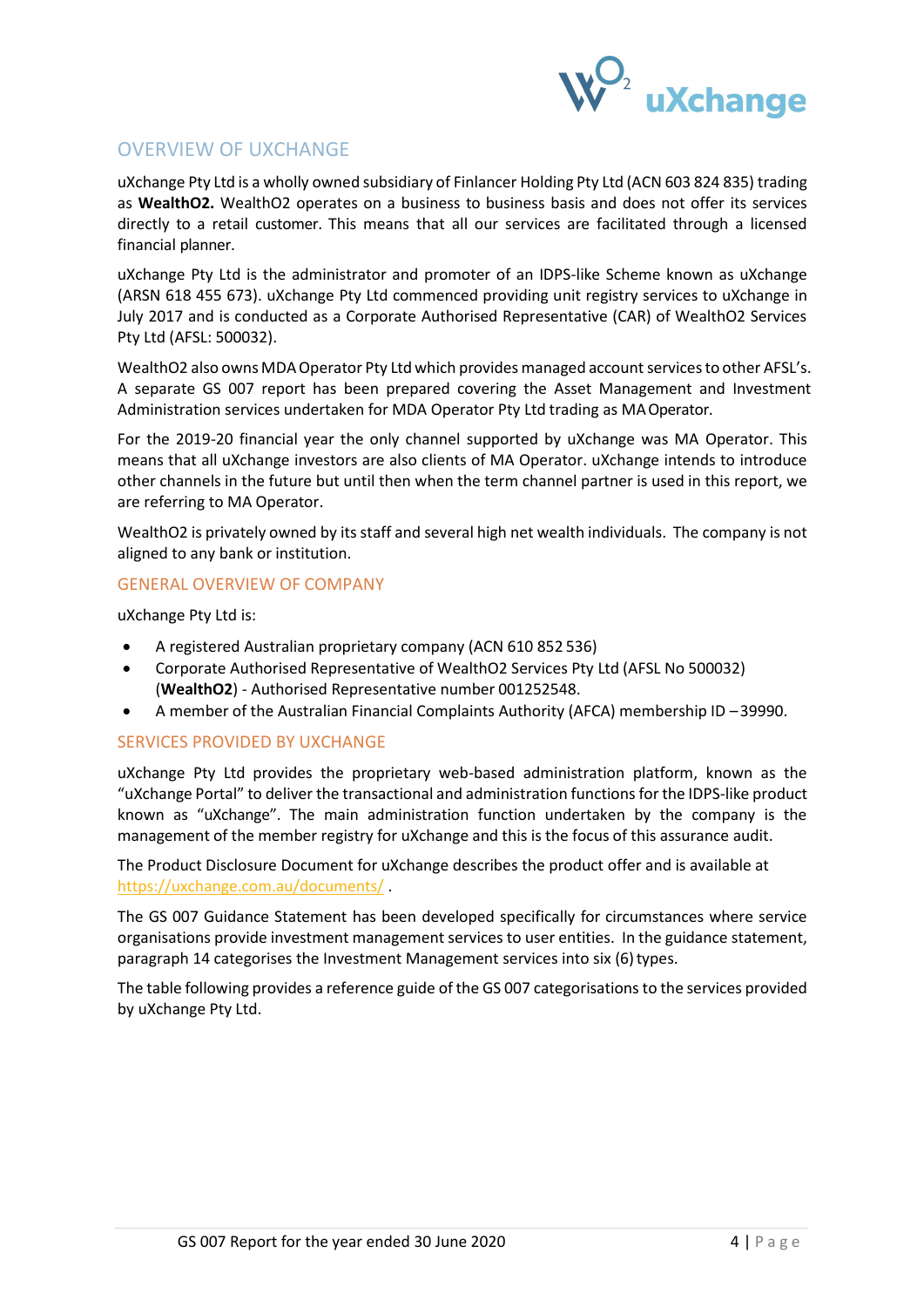

| <b>Service</b>                                                  | <b>Service</b><br>provided<br>by<br>uXchange<br><b>Pty</b><br><b>Limited</b> | Name of WealthO2 subsidiary providing the<br>service                                                                                                                                                                                                                                                                                                                                                          |
|-----------------------------------------------------------------|------------------------------------------------------------------------------|---------------------------------------------------------------------------------------------------------------------------------------------------------------------------------------------------------------------------------------------------------------------------------------------------------------------------------------------------------------------------------------------------------------|
| <b>Custody</b>                                                  | <b>Not Provided</b>                                                          | Not Applicable.                                                                                                                                                                                                                                                                                                                                                                                               |
| <b>Asset Management</b>                                         | Not Provided                                                                 | See the separate GS 007 report for the related body<br>corporate - MDA Operator Pty Ltd.                                                                                                                                                                                                                                                                                                                      |
| <b>Property</b><br><b>Management</b>                            | Not Provided                                                                 | Not applicable.                                                                                                                                                                                                                                                                                                                                                                                               |
| <b>Superannuation</b><br><b>Member</b><br><b>Administration</b> | Not Provided                                                                 | A related body corporate - MA Operator is the<br>sponsor and promoter of a retail super option but<br>does not undertake Superannuation Member<br>Administration. MA Operator provides Asset<br>Management and Investment Administration services<br>to the Registrable Superannuation Entity (RSE) of the<br>plan (Diversa) and works closely with the member<br>administrator to manage member investments. |
| <b>Investment</b><br><b>Administration</b>                      | Not provided                                                                 | See the separate GS 007 report for a related body<br>corporate - MDA Operator Pty Ltd.                                                                                                                                                                                                                                                                                                                        |
| <b>Registry</b>                                                 | Yes                                                                          | uXchange Pty Ltd is the administrator of the IDPS-like<br>scheme known as uXchange.                                                                                                                                                                                                                                                                                                                           |

## <span id="page-4-0"></span>APPLICABILITY OF REPORT

This report relates only to the uXchange business and the services and technology solutions it makes available to financial advisors and their clients referred to as (**Investors**). This report is intended to provide an understanding of the controls relating to unlisted managed funds traded, held and reported for each Investor's investment portfolio maintained by uXchange.

The report covers controls over the following areas about accounts managed by uXchange:

- Accepting clients
- Authorising and processing transactions
- Maintaining financial and other records
- Safeguarding assets
- Monitoring compliance
- Monitoring subservice organisations
- Reporting to clients
- Restricting access to systems and data
- Authorising and processing transactions
- Maintaining and developing systems hardware and software
- Recovering from processing interruptions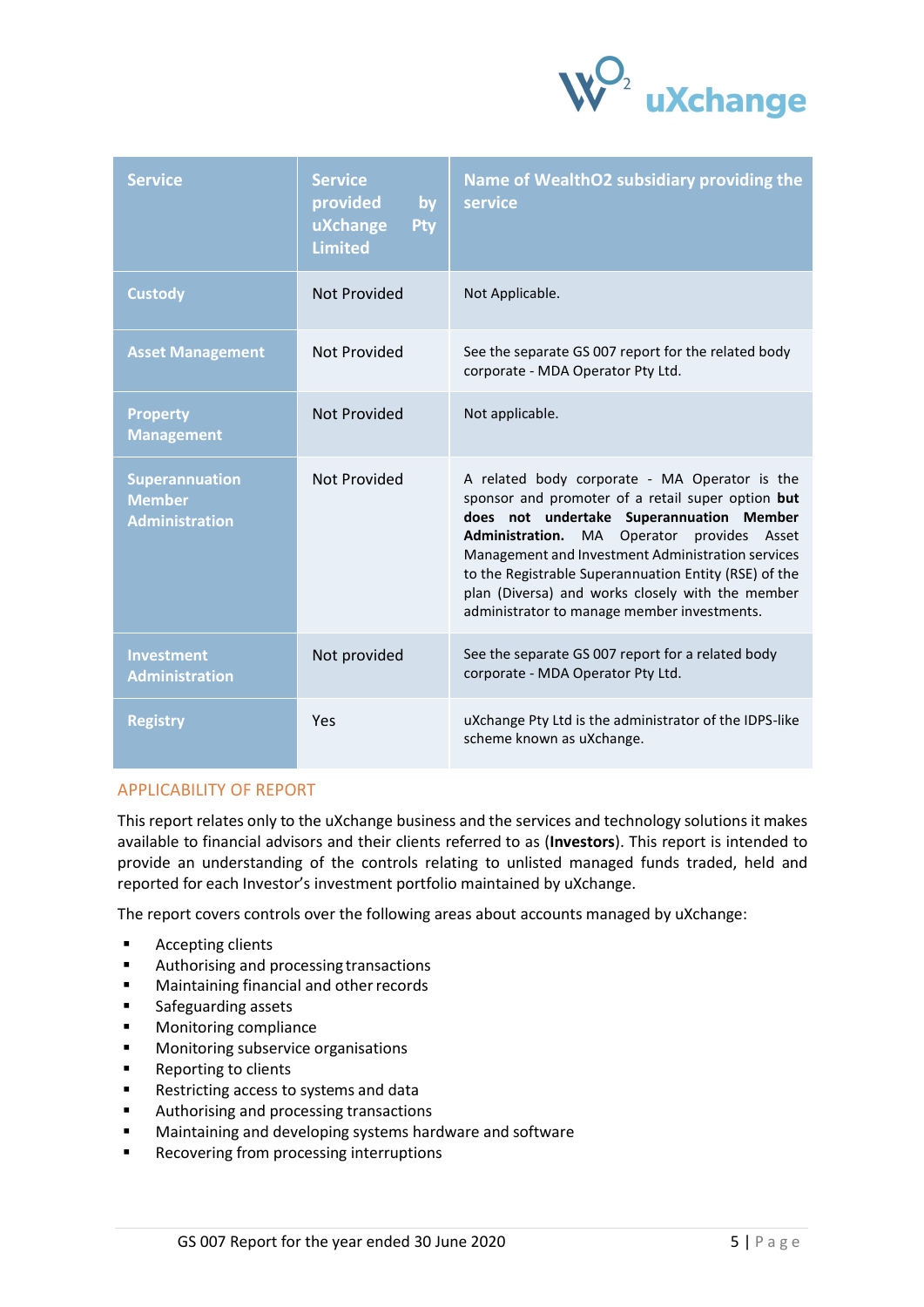

## <span id="page-5-0"></span>BUSINESS STRUCTURE

## <span id="page-5-1"></span>ORGANISATIONAL STRUCTURE

uXchange organisational structure provides a framework within which its business activities are planned, executed, controlled and monitored. A significant aspect of the structure is defining key areas of authority and responsibility and establishing appropriate lines of reporting.

## <span id="page-5-2"></span>ORGANISATIONAL CHART

The organisational chart illustrating the senior management of uXchange as of 1 May 2020 is shown below.



## <span id="page-5-3"></span>IT SYSTEMS

uXchange receives automated instructions to buy and sell unlisted managed funds from its related body corporate MDA Operator Pty Ltd. For the purposes of the 2019-20 Financial year the only channel used by uXchange to receive buy and sell ordersisthrough itsmanaged account related body corporate MA Operator.

The system used to manage the member register of uXchange is NEO. The application has been purpose built for uXchange by Rudi Engelbrecht and his company TAU Solutions Pty Ltd.

NEO integrates with uXchange, RBC as custodian of uXchange and Macquarie Bank arrangements uXchange utilises a fully hosted, maintained and secure data centre partner inAustralia.

Amazon AWS provides uXchange with a complete turn-key disaster recovery protection, with synchronised copies of data being stored at remote locations to facilitate quick up-time in the event of a disaster. Unity Fund Services has robust SLAs in place with AWS to ensure uptime reliability and platform scalability. Development lifecycle uXchange includes:

## **Environments / Code branches**

As part of the end to end deliverables all code rotates through the following environments over the solutions lifecycle:

- **Integration** (Development)
- Represents the development environment for one or more localresources.
- Pull requests will always be made against this branch to consolidate changes.
- Code reviews will occur on pull requests before merging takes place as an approval process.
- Development testing will occur off this branch in the developmentregion.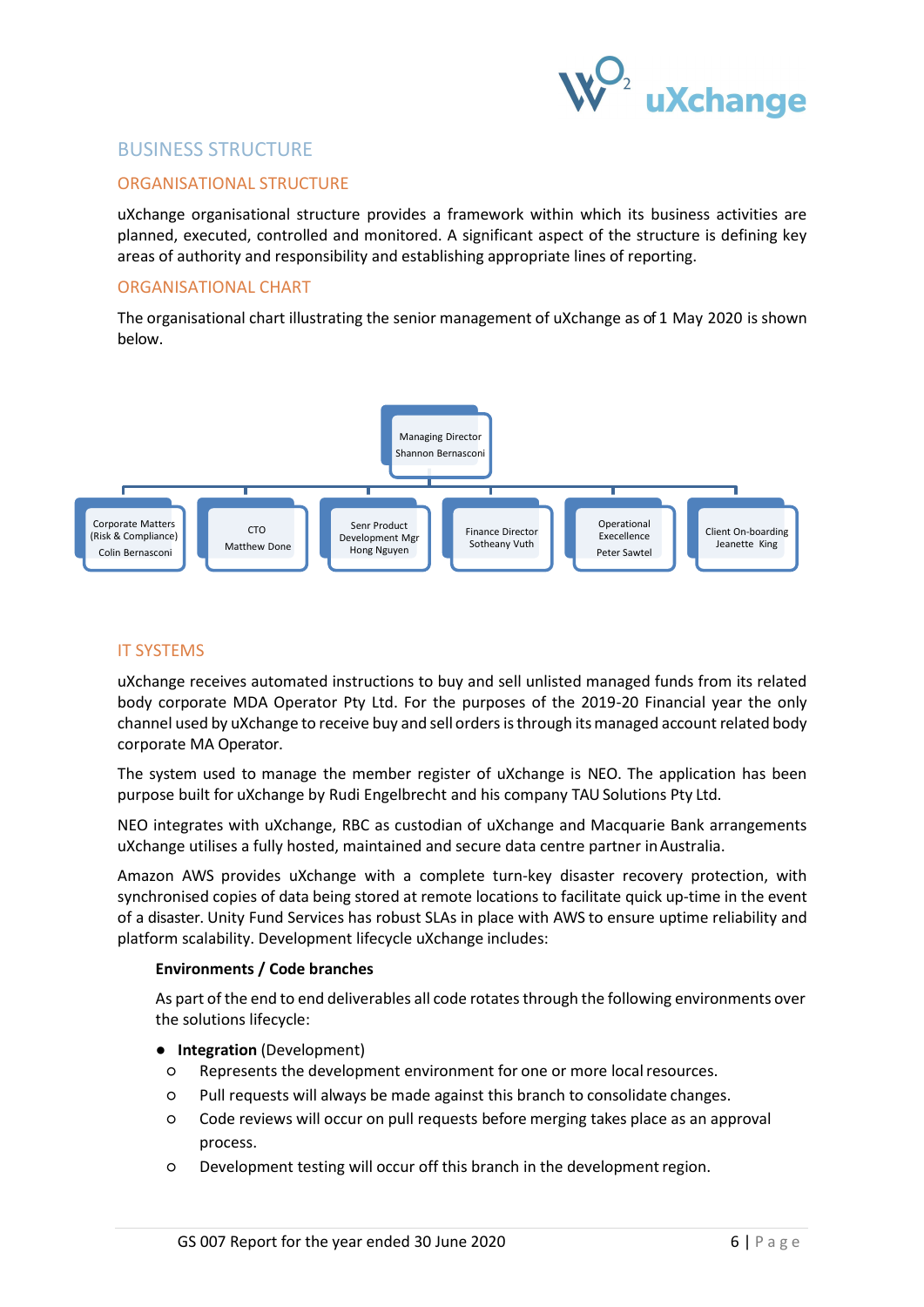

## ● **User Acceptance Testing (UAT)**

- This is typically a cut of the code which contains all the features we will be deploying to production on the next release.
- All bug fixes will be cherrypicked to this code base from the development branch.

## ● **Pre-Production** (Staging)

○ Represents code that has been signed off in UAT and is ready for deployment to production. Final deployment procedures/tasks will be tested here.

## ● **Production / Release branch**

○ Represents the production environment/s for allsolutions.

## **Methodologies**

**Scrum** is the chosen agile methodology for new features / projects over the conventional waterfall approach.

- Sprints are typically 2 weeks in length.
- Based on the team's velocity, tasks are chosen from the backlog for an upcoming sprint based on priority.
- Tasks are discussed with the team and assigned to developers.
- New features are developed against the development branch.
- When the development is completed, the code is branched to UAT for testing to begin.
- Any bug found in UAT during testing are fixed against the development branch and cherrypicked to the UAT branch.

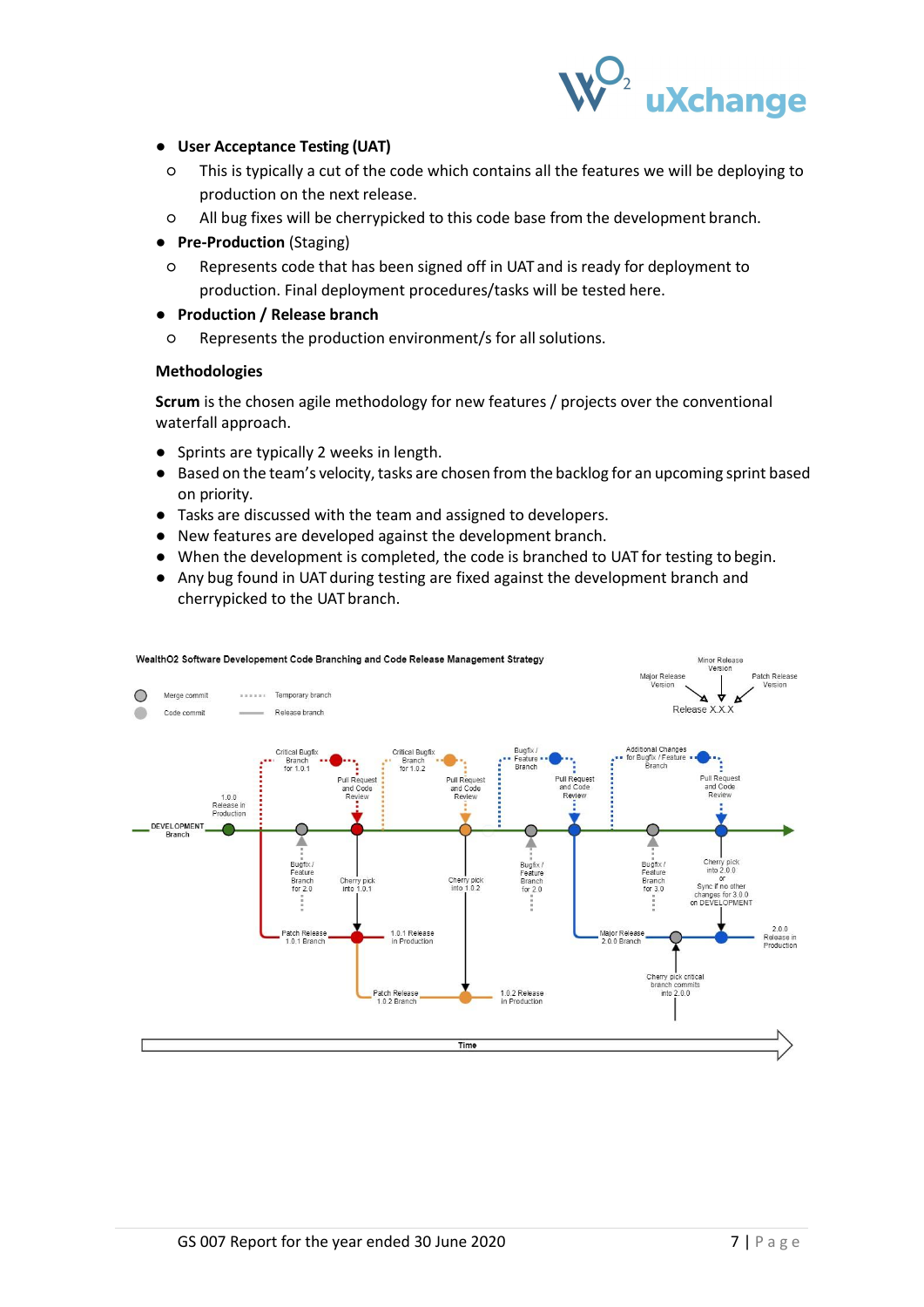

## <span id="page-7-0"></span>REPORT BY DIRECTORS ON INTERNAL CONTROLS

## <span id="page-7-1"></span>ASSERTION BY UXCHANGE.

We are responsible for the accompanying description that has been prepared for clients who have used uXchange and their auditors who have a sufficient understanding to consider the description, along with other information including information about controls operated by clients themselves, when assessing the risks of material misstatements of clients' financial reports/statements. uXchange Pty Ltd confirms that:

- (a) The accompanying description at pages 12 to 44 fairly presents the administration services undertaken by uXchange is maintaining the member registry system for uXchange throughout the period 1 July 2019 to 30 June 2020. The criteria used in making this assertion were that the accompanying description:
	- (i) Presents how the system was designed and implemented, including:
		- The types of services provided, including, as appropriate, classes of transactions processed.
		- The procedures, within both information technology and manual systems, by which those transactions were initiated, recorded, processed, corrected as necessary, and transferred to the reports prepared for clients.
		- The related accounting records, supporting information and specific accounts that were used to initiate, record, process and report transactions; thisincludes the correction of incorrect information and how information wastransferred to the reports prepared for clients.
		- How the system dealt with significant events and conditions, other than transactions.
		- The process used to prepare reports for clients.
		- Relevant control objectives and controls designed to achieve those objectives, including the control objectives for uXchange provided in Guidance Statement 007 *Audit Implications of the Use of Service Organisations for Investment Management Services* except for F8 and F18 control objectives which have been amended or omitted for the reasons set out Appendix A.
		- Controls that we assumed, in the design of the system, would beimplemented by clients, and which, if necessary to achieve control objectives stated in the accompanying description, are identified in the description along with the specific control objectives that cannot be achieved by ourselves alone.
		- Other aspects of our control environment, risk assessment process, information system (including the related business processes) and communication, control activities and monitoring controls that were relevant to processing and reporting clients' transactions.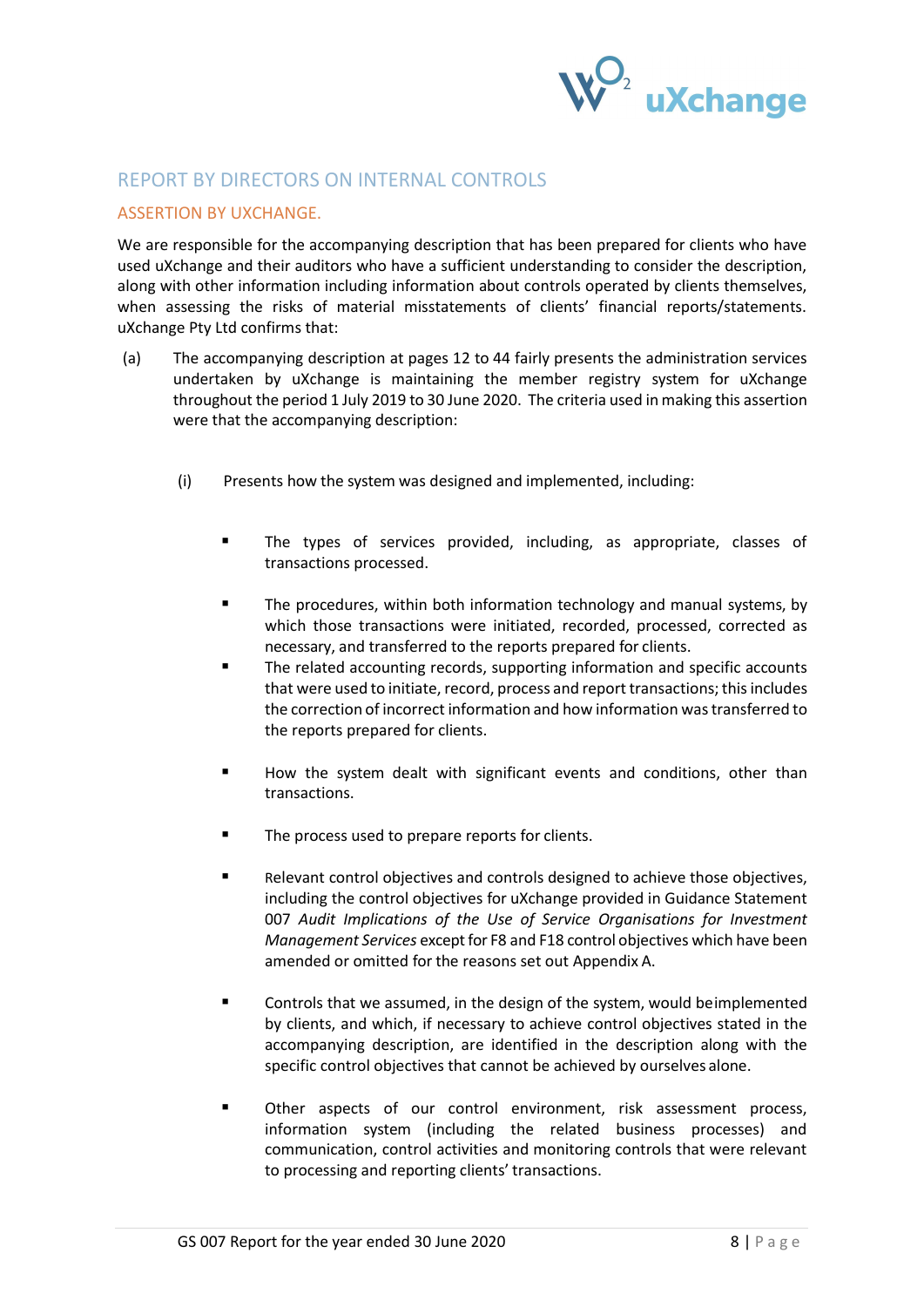

- (ii) Includes relevant details of changes to the system during the period 1 July 2019 to 30 June 2020.
- (iii) Does not omit or distort information relevant to the scope of the system being described, while acknowledging that the description is prepared to meet the common needs of a broad range of clients and their auditors and may not, therefore, include every aspect of the system that each individual client may consider important in its own particular environment.
- (b) The controls related to the control objectives stated in the accompanying description were suitably designed and operated effectively throughout the period 1 July 2019 to 30 June 2020. The criteria used in making this assertion were that:
	- (i) The risks that threatened achievement of the control objectives stated in the description were identified;
	- (ii) The identified controls would, if operated as described, provide reasonable assurance that those risks did not prevent the stated control objectives from being achieved; and
	- (iii) The controls were consistently applied as designed, including that manual controls were applied by individuals who have the appropriate competence and authority, throughout the period 1 July 2019 to 30 June 2020.

..........................................................................

**Signed by Colin Bernasconi on behalf of the directors of uXchange**

Date: 31<sup>st</sup> August 2020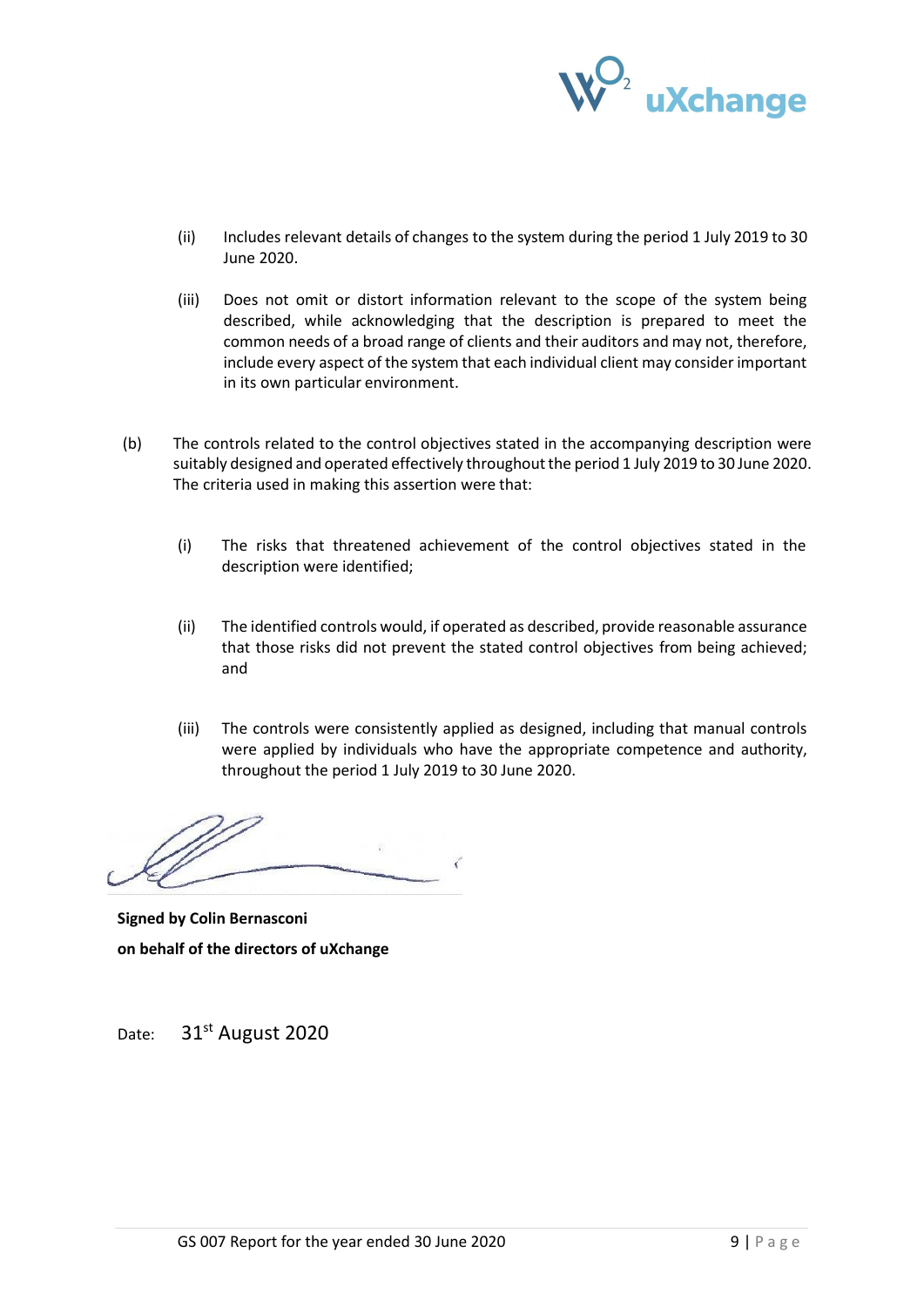

## **INDEPENDENT SERVICE AUDITOR'S ASSURANCE REPORT TO THE DIRECTORS OF UXCHANGE PTY LTD ("uXchange")**

#### **Scope**

We have been engaged to report on uXchange's description at pages 12-44 of its internal controls over registry services and related information technology provided by uXchange (the "description") throughout theperiod 1 July 2019 to 30 June 2020, and on the design and operations of those controls related to the control objectives stated in the description.

#### **uXchange's Responsibilities**

uXchange is responsible for: preparing the description and accompanying assertion at pages 8 and 9, including the completeness, accuracy and method of presentation of the description and assertion; providing the services covered by the description; stating the control objectives, including relevant controls objectives for the unit registry services and related information technology as outlined in AUASB Guidance Statement GS 007 *Audit Implications of the Use of Service Organisations for Investment Management Services;* and designing, implementing and effectively operating controls to achieve the stated control objectives.

#### **Service Auditor's Responsibilities**

Our responsibility is to express an opinion on uXchange's description and on the design and operation of controls related to the control objectives stated in that description, based on our procedures. We conducted our engagement in accordance with Standard on Assurance Engagements ASAE 3402 *Assurance Reports on Controls at a Service Organisation*, issued by the Auditing and Assurances Standards Board, and with reference to Guidance Statement GS 007 *Audit Implications of the Use of Service Organisations for Investment Management Services*. ASAE 3402 requires that we comply with relevant ethical requirements and plan and perform our procedures to obtain reasonable assurance about whether, in all material respects, the description is fairly presented and the controls are suitably designed and operating effectively.

An assurance engagement to report on the description, design and operating effectiveness of controls at a service organisation involves performing procedures to obtain evidence about the disclosures in the service organisation's description of its system, and the design and operating effectiveness of controls. The procedures selected depend on our judgement, including the assessment of the risks that the description is not fairly presented, and that controls are not suitably designed or operating effectively. Our procedures included testing the operating effectiveness of those controls that we consider necessary to provide reasonable assurance that the control objectives stated in the description were achieved. An assurance engagement of this type also includes evaluating the overall presentation of the description, the suitability of the objectives stated therein, and the suitability of the criteria specified by the service organisation and described at pages 12-44.

In evaluating the suitability of the objectives stated in the description, we have determined whether each of the minimum control objectives provided in GS 007 for unit registry services is included, or, if any of the minimum objectives are omitted or amended, that the reason for the omission or amendment is adequately disclosed in the description.

We believe that the evidence we have obtained is sufficient and appropriate to provide a basis for our opinion.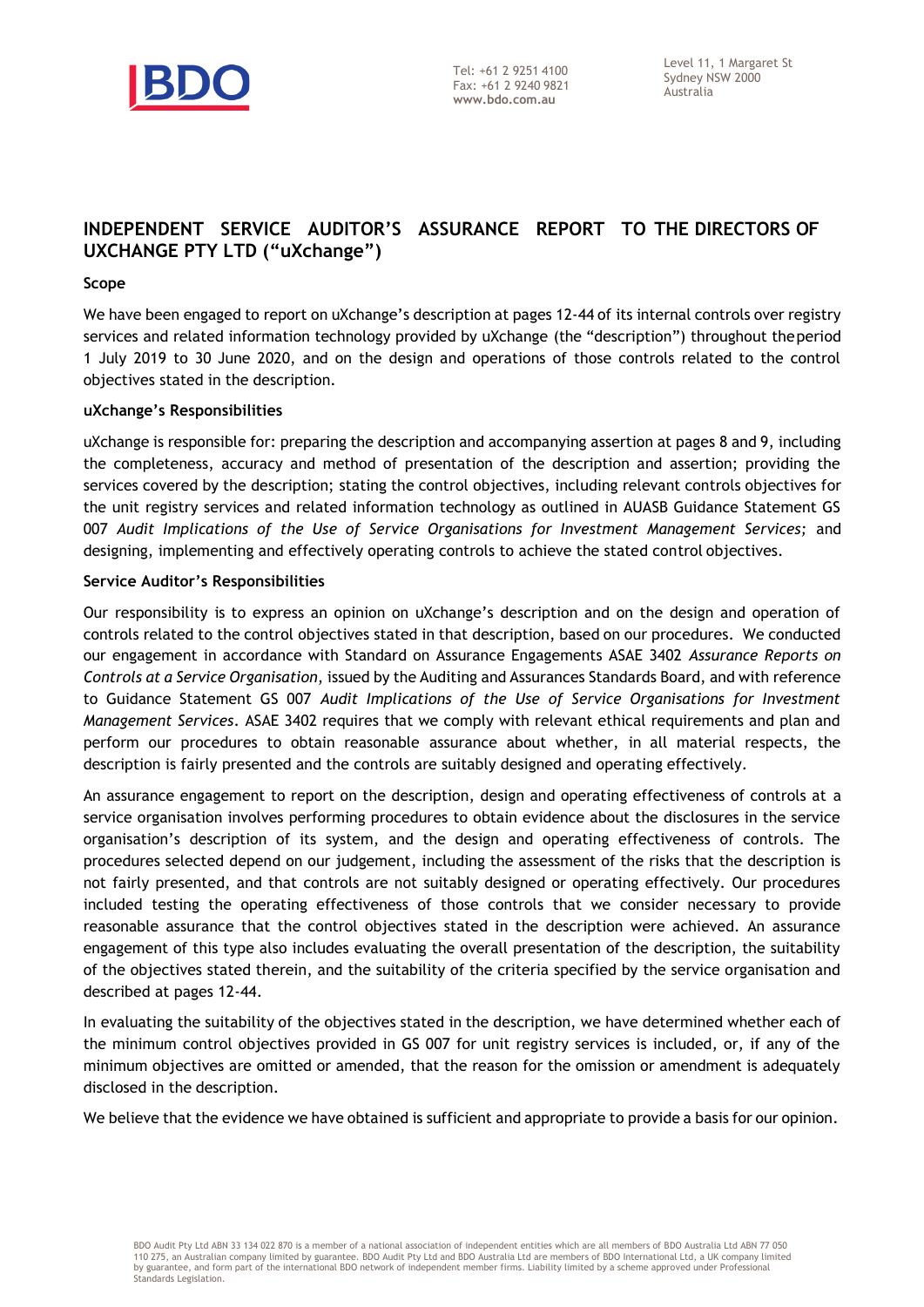

## **Our Independence and Quality Control**

We have complied with relevant ethical requirements related to assurance engagements, which are founded on fundamental principles of integrity, objectivity, professional competence and due care, confidentiality and professional behaviour.

The firm applies Auditing Standard ASQC1 *Quality Control for Firms that Perform Audits and Reviews of Financial Reports and Other Financial Information, Other Assurance Engagements and Related Services Engagements* and accordingly maintains a comprehensive system of quality control including documented policies and procedures regarding compliance with ethical requirements, professional standards and applicable legal and regulatory requirements.

## **Limitations of Controls at a Service Organisation**

uXchange's description is prepared to meet the common needs of a broad range of clients and their auditors and may not, therefore, include every aspect of the system that each individual client may consider important in its own particular environment. Also, because of their nature, controls at a service organisation may not prevent or detect all errors or omissions in processing or reporting transactions. Also, the projection of any evaluation of effectiveness to future periods is subject to the risk that controls at a service organisation may become inadequate or fail.

## **Opinion**

Our opinion has been formed on the basis of the matters outlined in this report. The criteria we used in forming our opinion are those described at pages 12-44. In our opinion, in all material respects:

- a) the description fairly presents the registry services and related information technology as designed and implemented throughout the period from 1 July 2019 to 30 June 2020;
- b) the controls related to the control objectives stated in the description were suitably designed throughout the period from 1 July 2019 to 30 June 2020; and
- c) the controls tested, which were those necessary to provide reasonable assurance that the control objectives stated in the description were achieved, operated effectively throughout the period from 1 July 2019 to 30 June 2020.

## **Description of Tests of Controls**

The specific controls tested and the nature, timing and results of those tests are listed on pages 12-44.

## **Intended Users and Purpose**

This report and the description of tests of controls on pages 12-44 are intended only for clients who have used uXchange's registry services and related information technology, and their auditors, who have a sufficient understanding to consider it, along with other information including information about controls operated by clients themselves, when assessing the risks of material misstatements of clients' financial reports/statements.

#### **BDO Audit Pty Ltd**

 $BOO$ 

G Rooney

**Geoff Rooney Partner** Sydney, 27 August 2020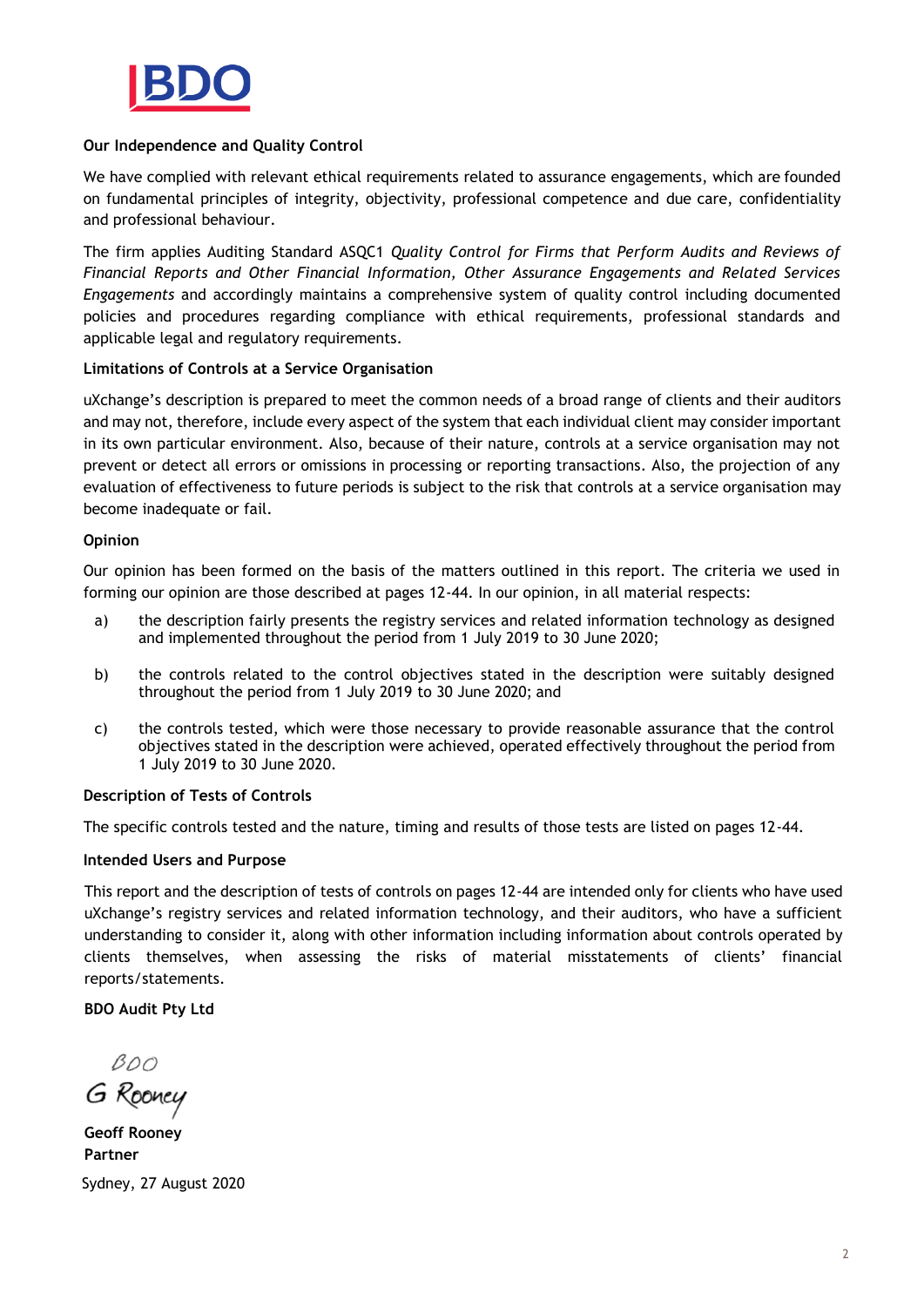

## GS 007 CONTROLS MATRIX

The following represents the Directors description of control objectives and controls over the Registry and related Information Technology, and the auditor's description of the nature, timing and extent of auditor testing of controls and deviations identified. All controls were in operation for the period from 1 July 2019 to 30 June 2020.

<span id="page-11-0"></span>

| Item 1          | <b>Accepting clients</b>                                                                                                                                                                                                                                    |
|-----------------|-------------------------------------------------------------------------------------------------------------------------------------------------------------------------------------------------------------------------------------------------------------|
| <b>Overview</b> | New uXchange accounts are established electronically from the channel partner.                                                                                                                                                                              |
|                 | Validation of account information is undertaken by the channel partner through the Anti-Money Laundering<br>(AML) / Know Your Customer (KYC) process of the financial advisor and the establishment of the Cash<br>Management Account (CMA) for the client. |
|                 | Account information is transmitted to uXchange to establish the account pending receipt of the signed<br>application.                                                                                                                                       |
|                 | The new account number is confirmed electronically with the channel partner.                                                                                                                                                                                |
|                 | The signed uXchange application form is returned via DocuSign through the intra-day polling process.                                                                                                                                                        |
|                 | As part of application process the investor confirms they have received and read the uXchange PDS (supplied<br>by the Financial Advisor).                                                                                                                   |
|                 | On receipt of the signed application form the account is opened and activated by uXchange.                                                                                                                                                                  |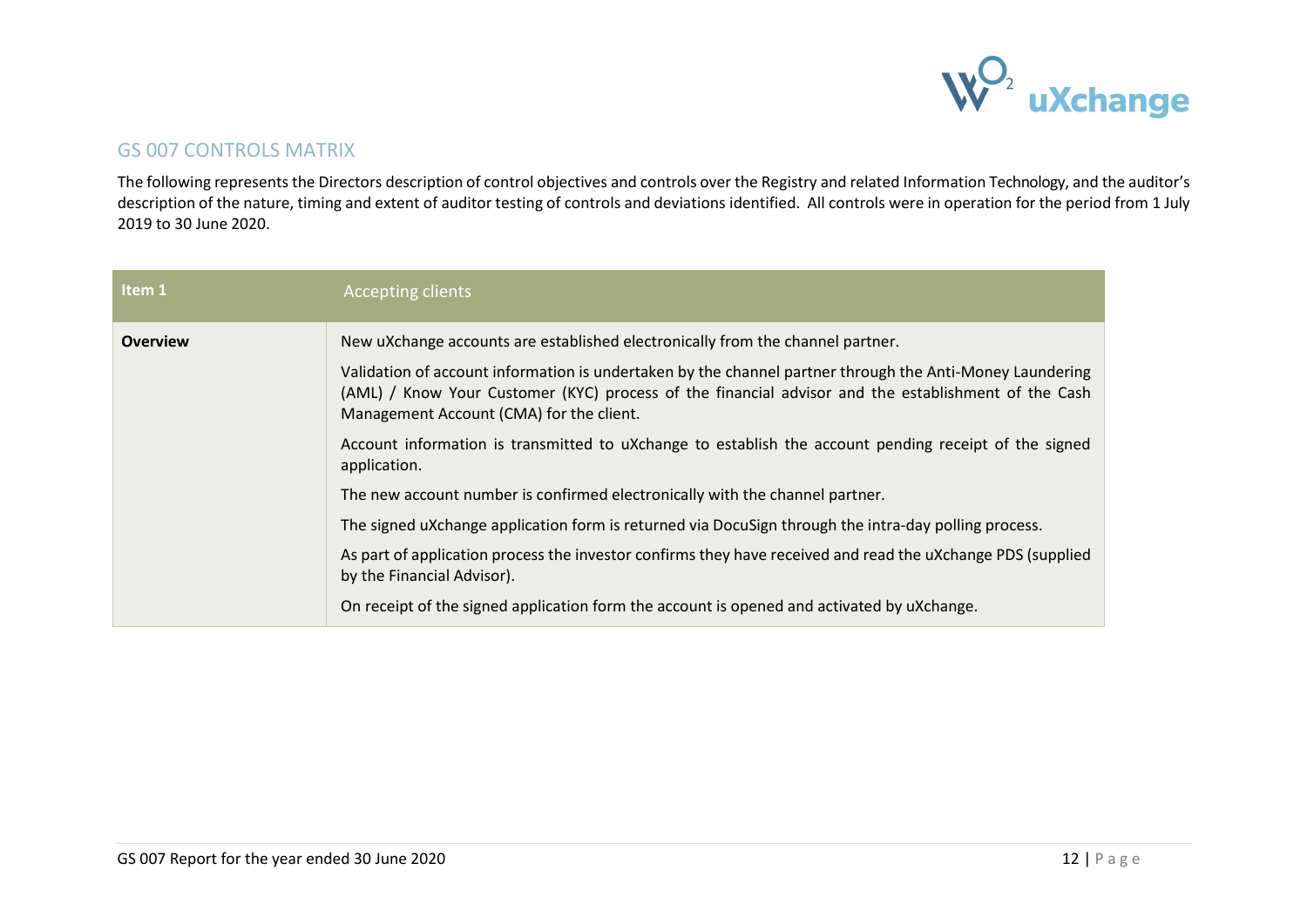

| Controls specified by uXchange to meet<br>control objectives                                                                                                    | Procedures performed by BDO to test the<br>operating effectiveness of controls as<br>described                                                                                                                                                       | <b>Results of Testing</b> |
|-----------------------------------------------------------------------------------------------------------------------------------------------------------------|------------------------------------------------------------------------------------------------------------------------------------------------------------------------------------------------------------------------------------------------------|---------------------------|
| regulations.                                                                                                                                                    | F.1 – New accounts are set up completely and accurately in accordance with client agreements and/or offer documents and any applicable                                                                                                               |                           |
| New uXchange accounts are only<br>1.<br>established on receipt of request from<br>the channel partner who has conducted<br>the necessary AML/KYC investigation. | For a sample of 25 new client accounts,<br>verified that the uXchange application form<br>includes an AML/CTF compliance declaration,<br>and that proof of identity documents from<br>clients were saved in the Wealth02 system.                     | No exceptions noted.      |
| F.2 – Complete and authorized client agreements are established prior to initiating accounting activity.                                                        |                                                                                                                                                                                                                                                      |                           |
| 2. Accounts are only activated once the<br>signed uXchange application form has<br>been received from the client.                                               | For a sample of 25 new client accounts,<br>checked to ensure that clients had been<br>validated and had an executed signed<br>application form; as this confirms the client<br>have received and read the uXchange PDS<br>(supplied by the advisor). | No exceptions noted.      |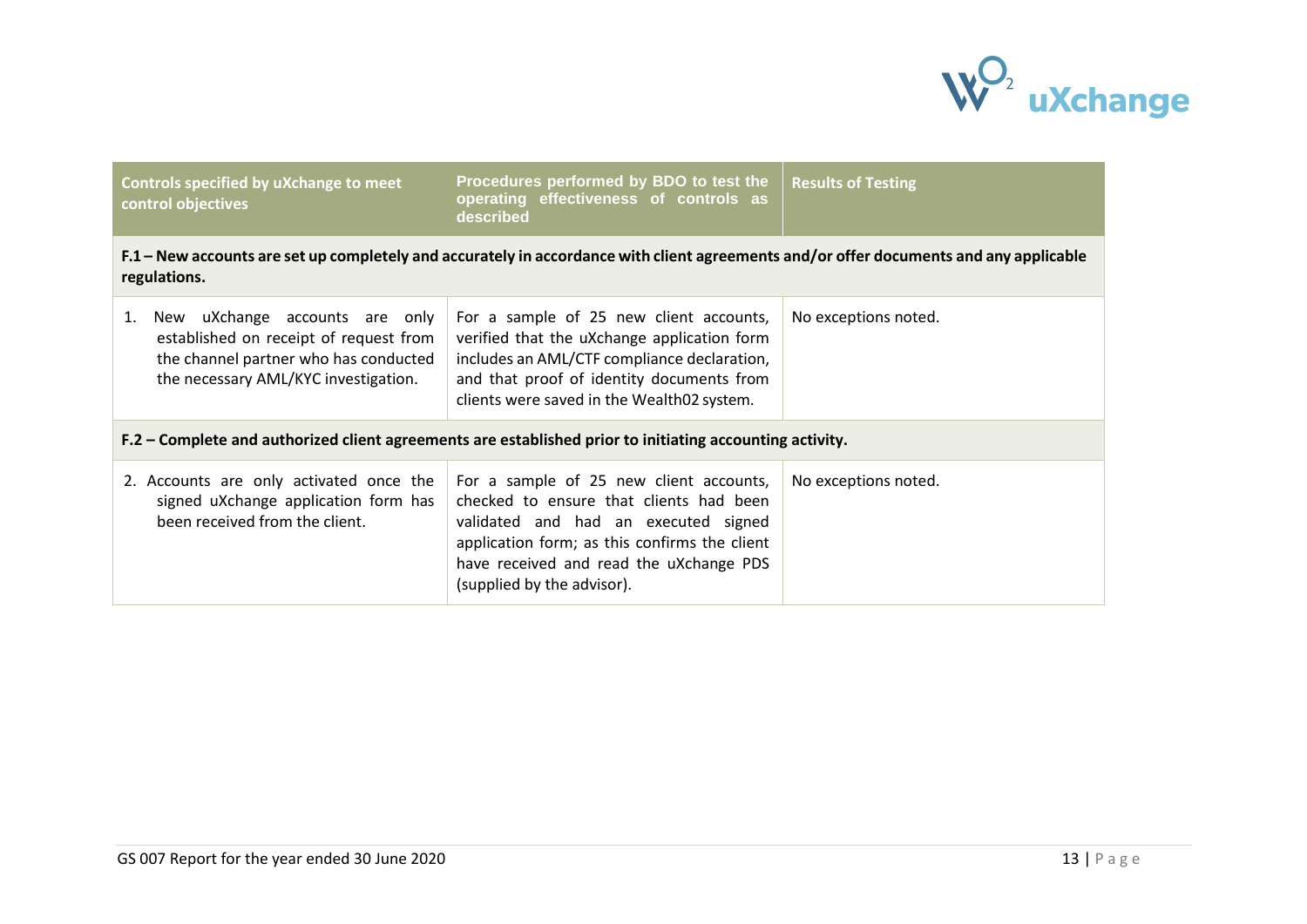

| Item 2          | Authorising and processing transactions                                                                                                                                                                                                                           |
|-----------------|-------------------------------------------------------------------------------------------------------------------------------------------------------------------------------------------------------------------------------------------------------------------|
| <b>Overview</b> | All application and redemption instructions for uXchange are created by the channel partner (once<br>validated/approved) and submitted to uXchange electronically.                                                                                                |
|                 | Cash for application instructions are processed by uXchange from each investor linked CMA and credited to<br>the uXchange Application Account. The uXchange application account is cleared to the custodians OMNI<br>account daily via electronic funds transfer. |
|                 | Redemption proceeds processed by the custodian are transferred to the uXchange redemptions account and<br>cleared to each investor linked CMA once the cash is matched with the transaction file.                                                                 |
|                 | Contract notes are generated and emailed to investors once the custodian has confirmed units anduXchange<br>has verified the unit price.                                                                                                                          |

| Controls specified by uXchange to meet<br>control objectives                                                                            | Procedures performed by BDO to test the<br>operating effectiveness of controls as<br>described                                                                                              | <b>Results of Testing</b> |  |
|-----------------------------------------------------------------------------------------------------------------------------------------|---------------------------------------------------------------------------------------------------------------------------------------------------------------------------------------------|---------------------------|--|
| F.3 – New unitholder activity is clearly established and recorded completely, accurately and in a timely manner.                        |                                                                                                                                                                                             |                           |  |
| 1. Channel partner receives confirmation<br>that the investor's account has been<br>activated and is ready for transaction<br>activity. | For a sample of new client accounts, checked<br>to ensure the channel partner received<br>confirmation that the client account has been<br>activated and is ready for transaction activity. | No exceptions noted.      |  |
|                                                                                                                                         |                                                                                                                                                                                             |                           |  |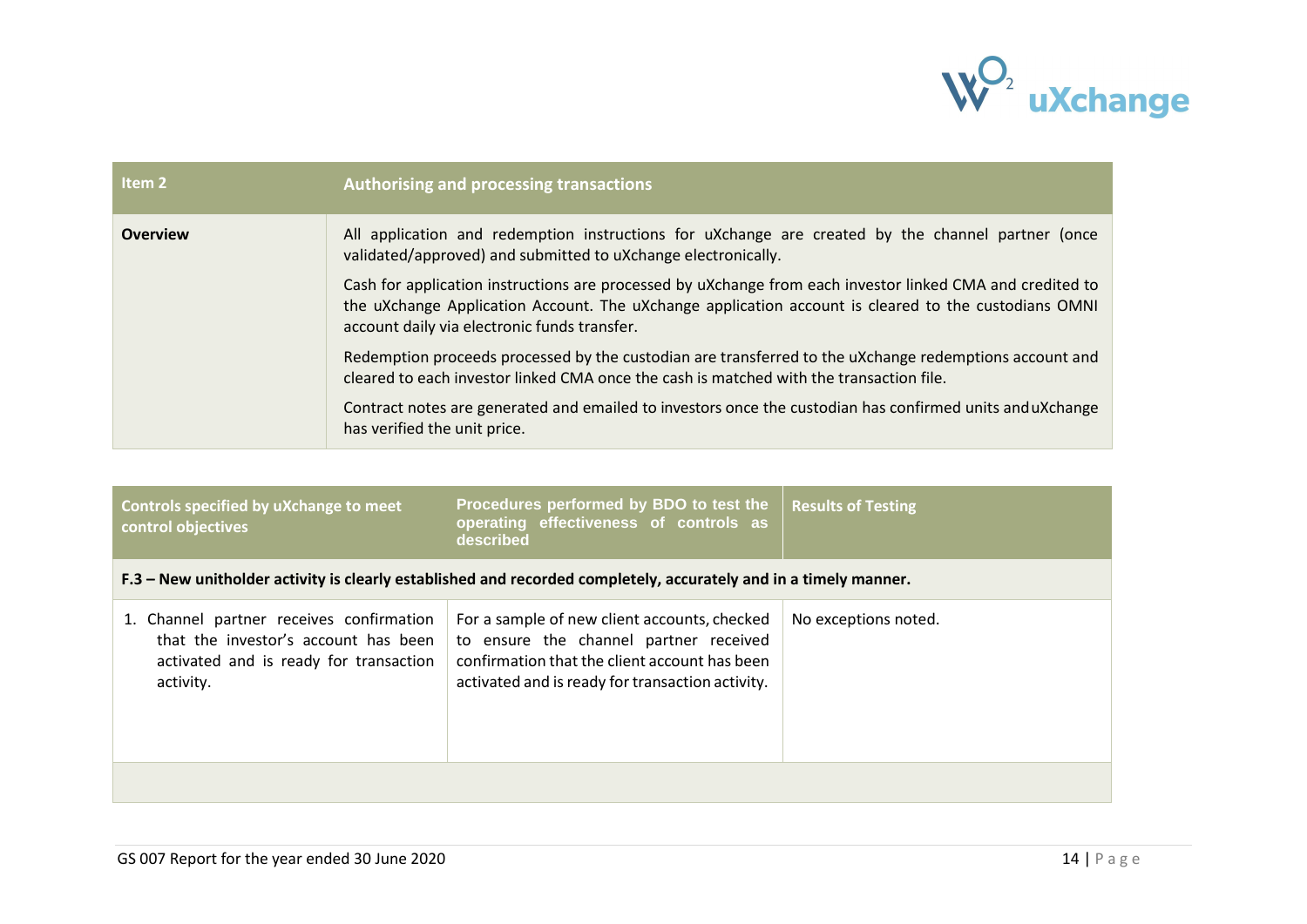

| F.4 – Unitholder applications, redemptions received are checked, sorted and distributed for processing in a timely manner.                                                                                                                                                                                                |                                                                                                                                                                                                                                                                                                         |                      |  |
|---------------------------------------------------------------------------------------------------------------------------------------------------------------------------------------------------------------------------------------------------------------------------------------------------------------------------|---------------------------------------------------------------------------------------------------------------------------------------------------------------------------------------------------------------------------------------------------------------------------------------------------------|----------------------|--|
| 2. Application and redemption instructions<br>for each managed investment scheme,<br>for each investor, received from the<br>channel partner is loaded into the unit<br>registry system (i.e. NEO) for processing<br>the same business day if received prior<br>to the Custodian cut off (11:00 am each<br>business day). | Where a flagged rebalance transaction had<br>been identified, BDO ensured the approval<br>from the client on future action was obtained.                                                                                                                                                                | No exceptions noted. |  |
|                                                                                                                                                                                                                                                                                                                           | F.5 - Unitholder transactions and adjustments are authorized, processed accurately, completely and in a timely manner.                                                                                                                                                                                  |                      |  |
| unitholder<br>3.<br>transactions<br>Most<br>are<br>authorized in advance via financial<br>adviser discretion provided in MDA<br>agreements. Clients that operate on an<br>SOA/ROA basis must authorize each<br>individual trade.                                                                                          | For a sample of 25 client agreements, we<br>ensured<br>authorization<br>proper<br>and<br>completeness of documentation uploaded in<br>the system.<br>We also reviewed a walkthrough of an SOA<br>client, showing that the trades processed<br>were approved through a signed Record of<br>Advice (ROA). | No exceptions noted. |  |
| 4. CMA available cash for each investor is<br>vetted for applications to ensure<br>instructions can be funded. uXchange<br>will only process a Buy Order if there are<br>enough funds in the CMA.<br>Validated application and redemption                                                                                 | BDO performed a walkthrough of the system<br>and confirmed that orders cannot be placed<br>in the unit registry system with insufficient<br>funds.                                                                                                                                                      | No exceptions noted. |  |
| instructions (orders) are consolidated by<br>managed fund in the unit registry system<br>(NEO).                                                                                                                                                                                                                           |                                                                                                                                                                                                                                                                                                         |                      |  |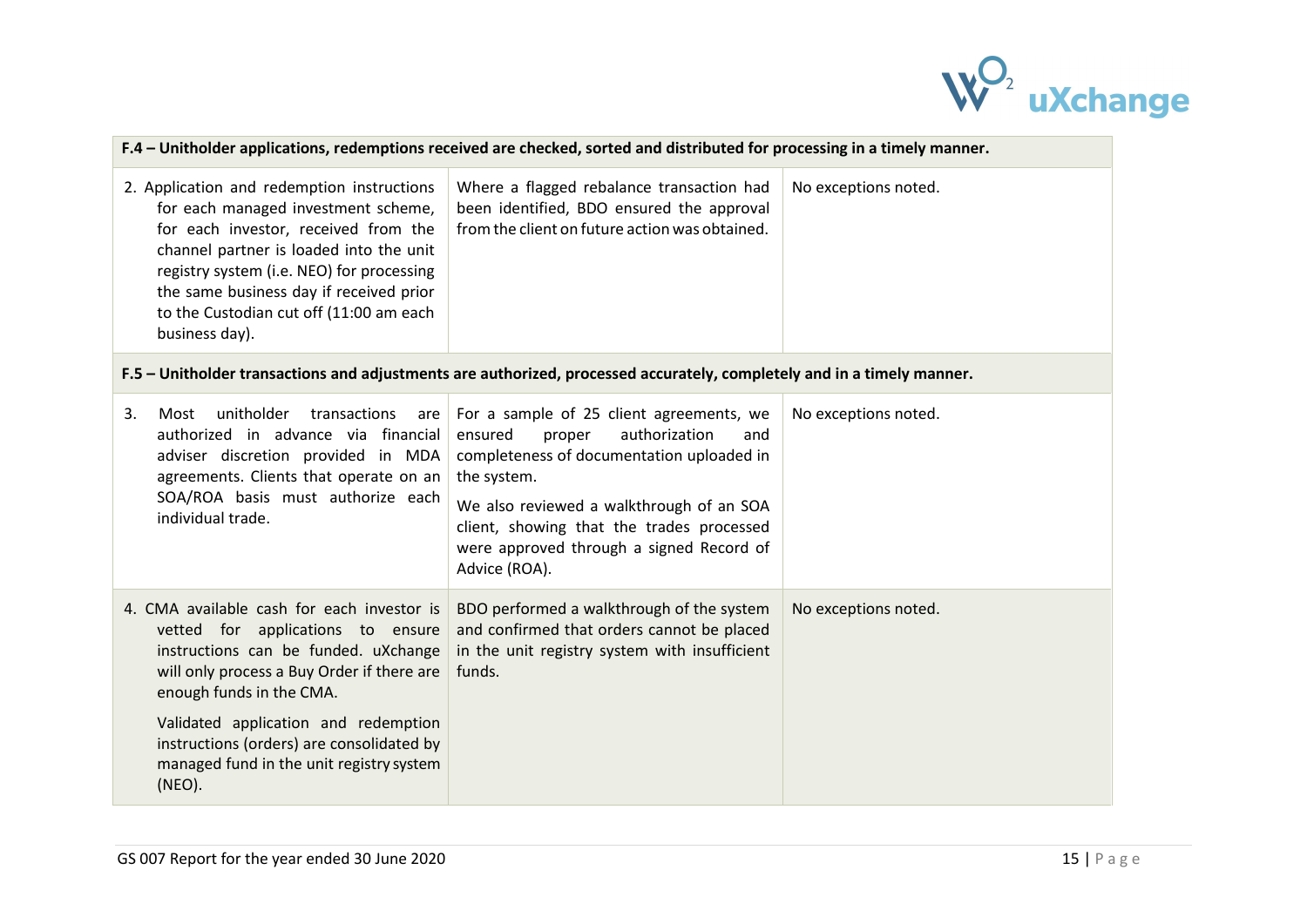

| Aggregated orders by managed fund are<br>batched and sent to the custodian by the<br>agreed cut off time each day (usually<br>$11:00$ am).                                                                                                                                                                                                                                              |                                                                                                                                               |                      |
|-----------------------------------------------------------------------------------------------------------------------------------------------------------------------------------------------------------------------------------------------------------------------------------------------------------------------------------------------------------------------------------------|-----------------------------------------------------------------------------------------------------------------------------------------------|----------------------|
| 5. Orders sent to the Custodian are flagged as<br>pending until confirmation of the units<br>bought or sold are confirmed by batch.<br>Transaction price is validated against a<br>third-party source before the trade is<br>confirmed in the unit registry system.<br>NEO reconciles the units received against<br>the contract date and the price received<br>from Financial Express. | Sample of 1 selected to ensure orders placed<br>but not yet processed are appropriately<br>flagged.                                           | No exceptions noted. |
| F.6 - Cash receipts are processed accurately and banked promptly.                                                                                                                                                                                                                                                                                                                       |                                                                                                                                               |                      |
| 6. Cash amounts credited to the uXchange<br>redemptions<br>control<br>account<br>are<br>reconciled to investor instructions and<br>transferred (less the transaction fee) via<br>Real Time Gross Settlement (RTGS,<br>immediately) to each investor linked<br>Macquarie CMA.                                                                                                            | For a sample of selected distributions, BDO<br>checked to ensure integrated data feeds are<br>agreed to end distributions in client accounts. | No exceptions noted. |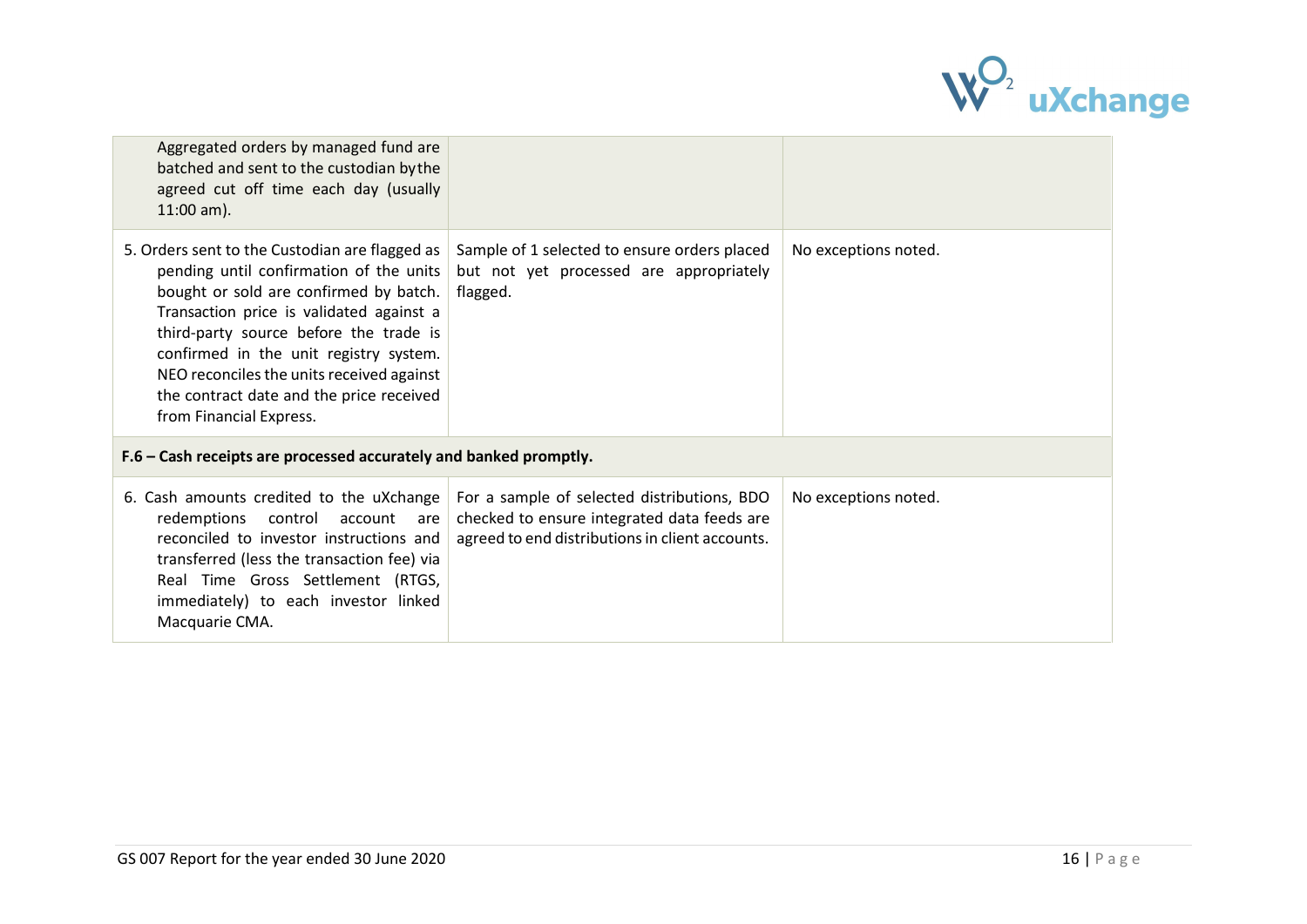

| <b>Controls specified by uXchange to meet</b><br>control objectives                                                                                                                                                                                                                                                                                                                                                                | Procedures performed by BDO to test the<br>operating effectiveness of controls as<br>described                                                           | <b>Results of Testing</b> |
|------------------------------------------------------------------------------------------------------------------------------------------------------------------------------------------------------------------------------------------------------------------------------------------------------------------------------------------------------------------------------------------------------------------------------------|----------------------------------------------------------------------------------------------------------------------------------------------------------|---------------------------|
|                                                                                                                                                                                                                                                                                                                                                                                                                                    | F.7 - Cheques and confirmation letters issued are accurately generated, matched and authorized prior to dispatch.                                        |                           |
| 7. Custodian confirms all transaction details of<br>applications and redemptions processed.<br>uXchange undertakes an automated<br>daily reconciliation of confirmations.                                                                                                                                                                                                                                                          | For a selected sample, verified custodian<br>confirms all transaction details of applications<br>and redemptions processed which is<br>reconciled daily. | No exceptions noted.      |
| MA Operator/Client is automatically<br>8.<br>provided with a contract note via email<br>confirming the trade order and broker<br>also confirms trade via API integration<br>with MA Operator.                                                                                                                                                                                                                                      | For a selected trade, BDO inspected and<br>confirmed that accurate contract notes were<br>emailed to investors and attached to the<br>client record.     | No exceptions noted.      |
| timely manner.                                                                                                                                                                                                                                                                                                                                                                                                                     | F.9 – Distribution payments and reinvestments are complete, calculated in accordance with the authorized distribution and processed in a                 |                           |
| 9. Wealth02 receives and loads distribution<br>transaction file. The transactions are<br>reconciled to cash receipts processed by<br>the Custodian and disaggregated to<br>underlying investor accounts and cash<br>distribution amounts paid to each<br>investor's linked Macquarie CMA. The<br>data feed is automated to occur daily or<br>intraday, with information provided by<br>After<br>parties.<br>data<br>external<br>is | For a selected sample of distributions, BDO<br>checked and ensured that integrated data<br>feeds are agreed to end distributions inclient<br>accounts.   | No exceptions noted.      |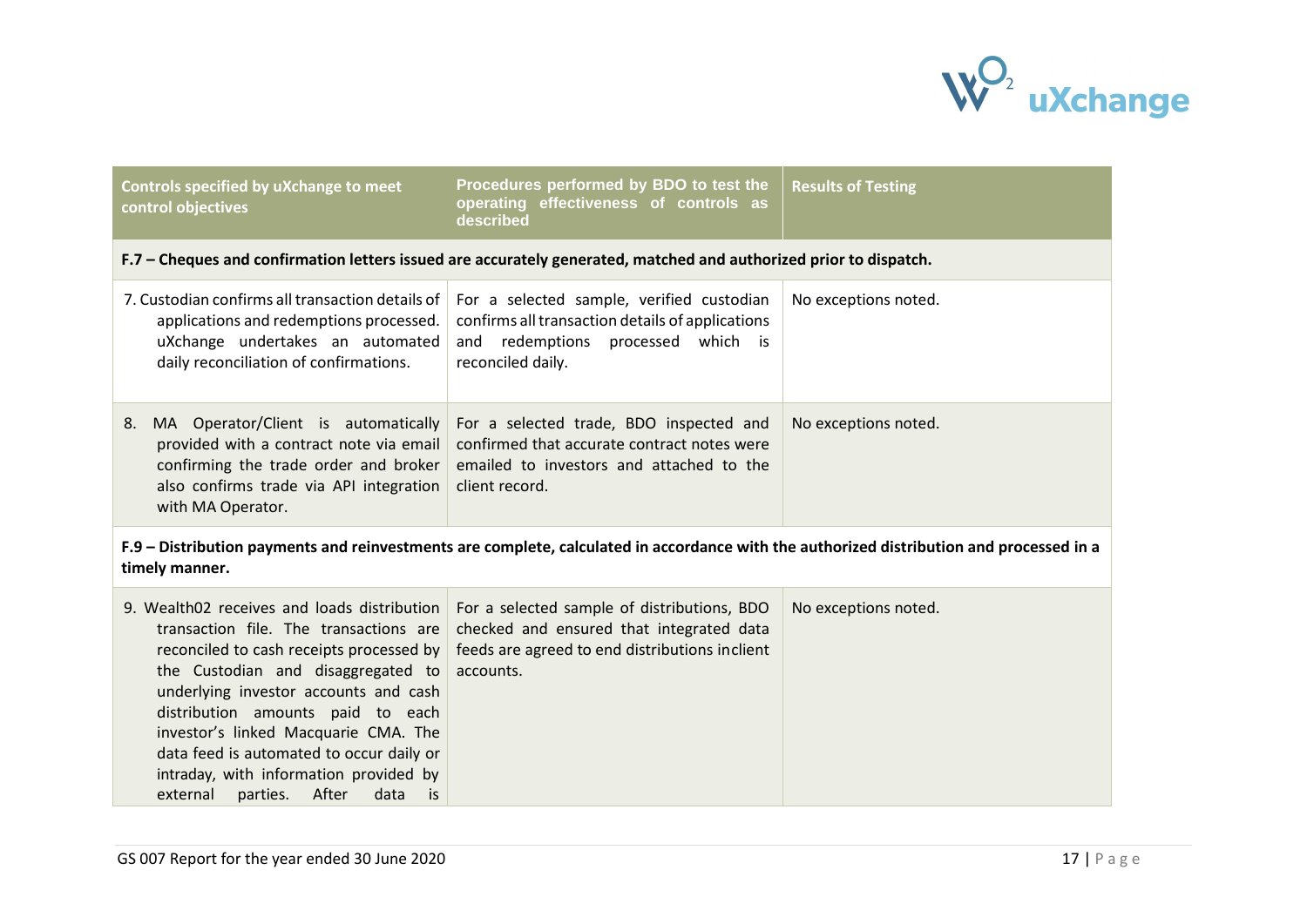

| automatically received by Wealth02, the<br>company selects to 'Push down to client'<br>manually.                                                            |                |
|-------------------------------------------------------------------------------------------------------------------------------------------------------------|----------------|
| Reinvestment<br>10.<br>transactions<br>are<br>disaggregated to underlying investor<br>accounts and reconciled against reported<br>holding by the custodian. | No exceptions. |

| Item <sub>3</sub> | Maintaining financial and other records                                                                       |
|-------------------|---------------------------------------------------------------------------------------------------------------|
| <b>Overview</b>   | Custodian (as registered unit holder with each issuer) reconciles distribution payments and reinvestment and: |
|                   | a) Prepares distribution transaction file and sends to uXchange; and                                          |
|                   | b) Remits cash payments to the uXchange distribution bank account.                                            |

| Controls specified by uXchange to meet<br>control objectives                                   | Procedures performed by BDO to test the<br>operating effectiveness of controls as<br>described                                           | <b>Results of Testing</b> |
|------------------------------------------------------------------------------------------------|------------------------------------------------------------------------------------------------------------------------------------------|---------------------------|
| F.10 – Accounts are administered in accordance with client agreements.                         |                                                                                                                                          |                           |
| 1. The fee is automatically calculated based<br>on pre-agreed rates included in the<br>system. | For a sample of 1, BDO confirmed that the fee<br>was correctly calculated by the system, and<br>that it had been approved by the client. | No exceptions noted.      |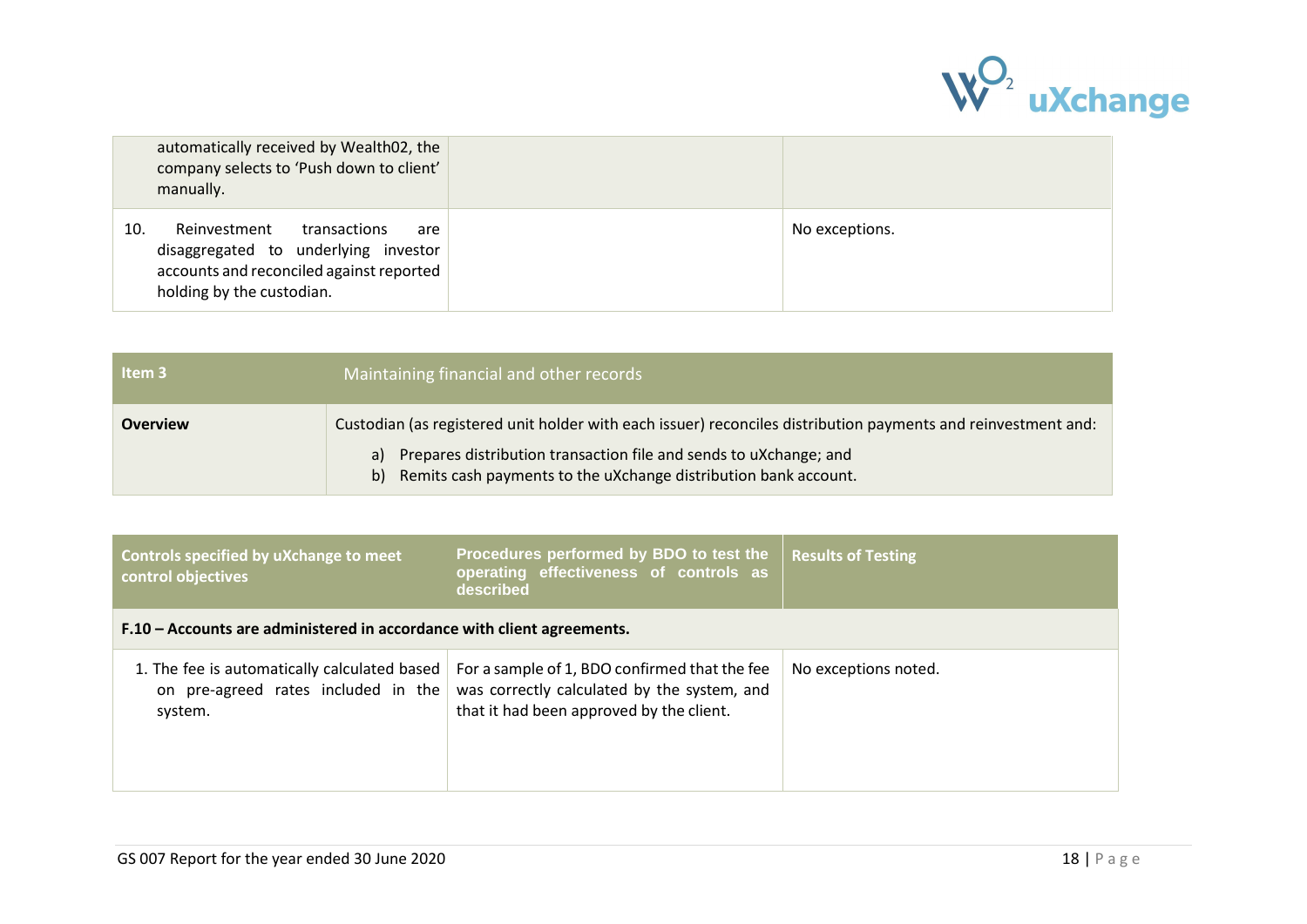

**Controls specified by uXchange to meet control objectives**

**Procedures performed by BDO to test the operating effectiveness of controls as described Results of Testing**

**F.11 Changes to non-monetary share/unitholder data (for example, address changes and changes in allocation instructions) are authorised and correctly recorded on a timely basis.**

Not applicable for the period.

**F.12 – Registrar records accurately reflect shares, units and cash held by third parties.**

Not applicable for the period.

## **F.13 – Share/unit activity is recorded completely, accurately and positions are regularly reconciled.**

| 2. Daily investor transactions are batched and   For a selected sample, confirmed that the<br>and monthly holding reconciliations are $ $ accurately recorded.<br>undertaken<br>uXchange<br>the<br>bv<br>administrator. Reconciliation differences<br>between NEO and custody records are<br>resolved. Cash clearing<br>promptly<br>accounts reconciled and cleared daily. | automatically reconciled to aggregated reconciliation process occurs to ensure<br>transactions held by the custodian. Daily $\vert$ transactions have been completely and | No exceptions noted. |
|----------------------------------------------------------------------------------------------------------------------------------------------------------------------------------------------------------------------------------------------------------------------------------------------------------------------------------------------------------------------------|---------------------------------------------------------------------------------------------------------------------------------------------------------------------------|----------------------|
|                                                                                                                                                                                                                                                                                                                                                                            |                                                                                                                                                                           |                      |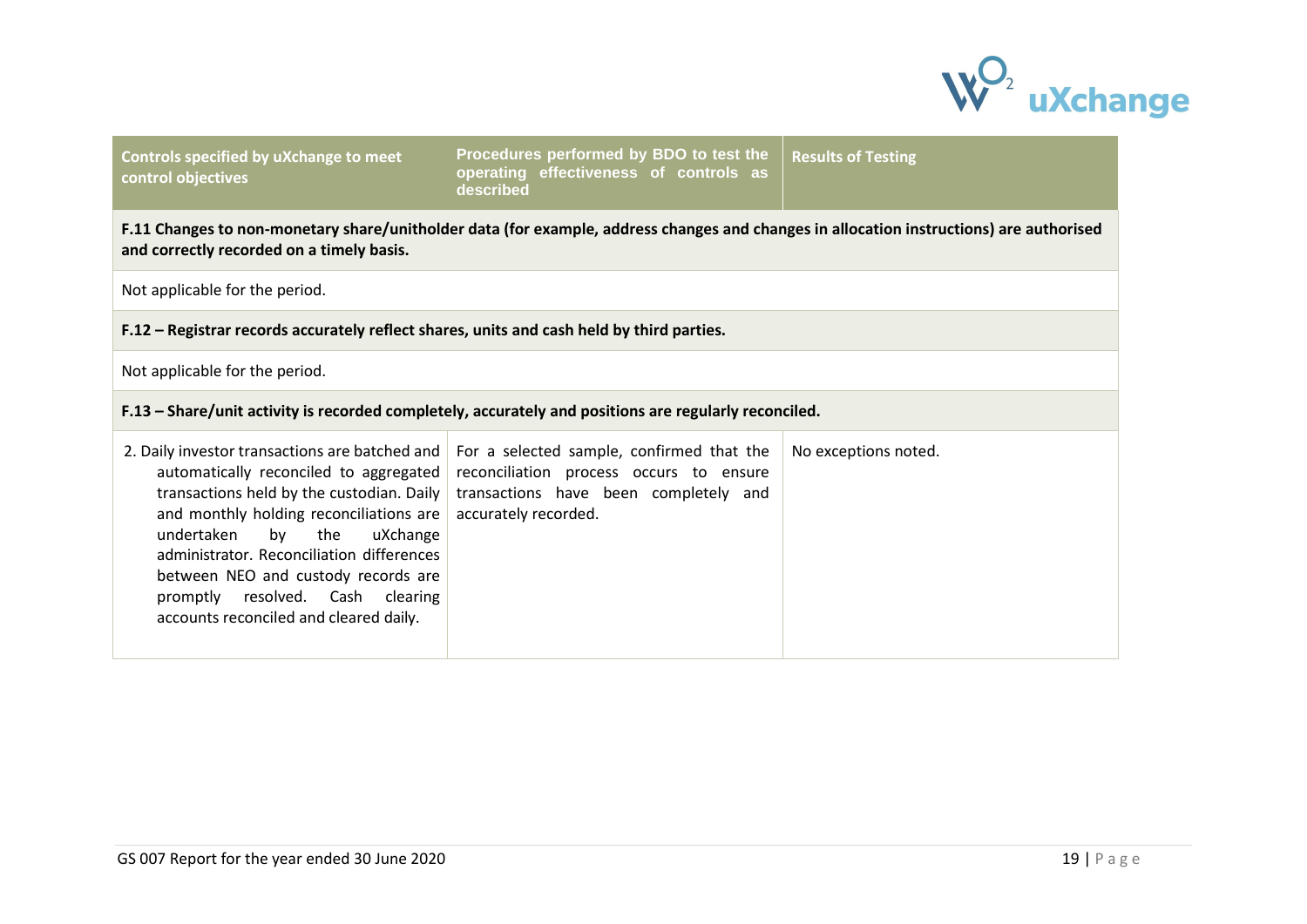

| Item 4          | <b>Safeguarding assets</b>                                                                                                                                                                                                                                                           |
|-----------------|--------------------------------------------------------------------------------------------------------------------------------------------------------------------------------------------------------------------------------------------------------------------------------------|
| <b>Overview</b> | uXchange is an IDPS-like scheme that is required to operate in accordance with its Product Disclosure Statement<br>(PDS). Investors sign an application which requires the authorised signatory of the entity joining uXchange to<br>attest that they have sighted and read the PDS. |
|                 | The application and PDS forms the basis of a client agreement.                                                                                                                                                                                                                       |
|                 | Financial Advisors are responsible for advising / updating non-monetary unitholder data on uXchange in<br>accordance with the distribution agreement executed with each AFSL using uXchange for client investments.                                                                  |

| Controls specified by uXchange to meet<br>control objectives                                                                            | Procedures performed by BDO to test the<br>operating effectiveness of controls as<br>described                                                                     | <b>Results of Testing</b> |  |  |
|-----------------------------------------------------------------------------------------------------------------------------------------|--------------------------------------------------------------------------------------------------------------------------------------------------------------------|---------------------------|--|--|
| F.14 – Lost and stolen certificates are recorded in a timely manner.                                                                    |                                                                                                                                                                    |                           |  |  |
| confirming the trade order and broker issued to the holder and advisor.<br>also confirms trade via API integration<br>with MA Operator. | MA Operator/Client is automatically For a selected sample, inspected and<br>provided with a contract note via email   confirmed that the correct contract note was | No exceptions noted.      |  |  |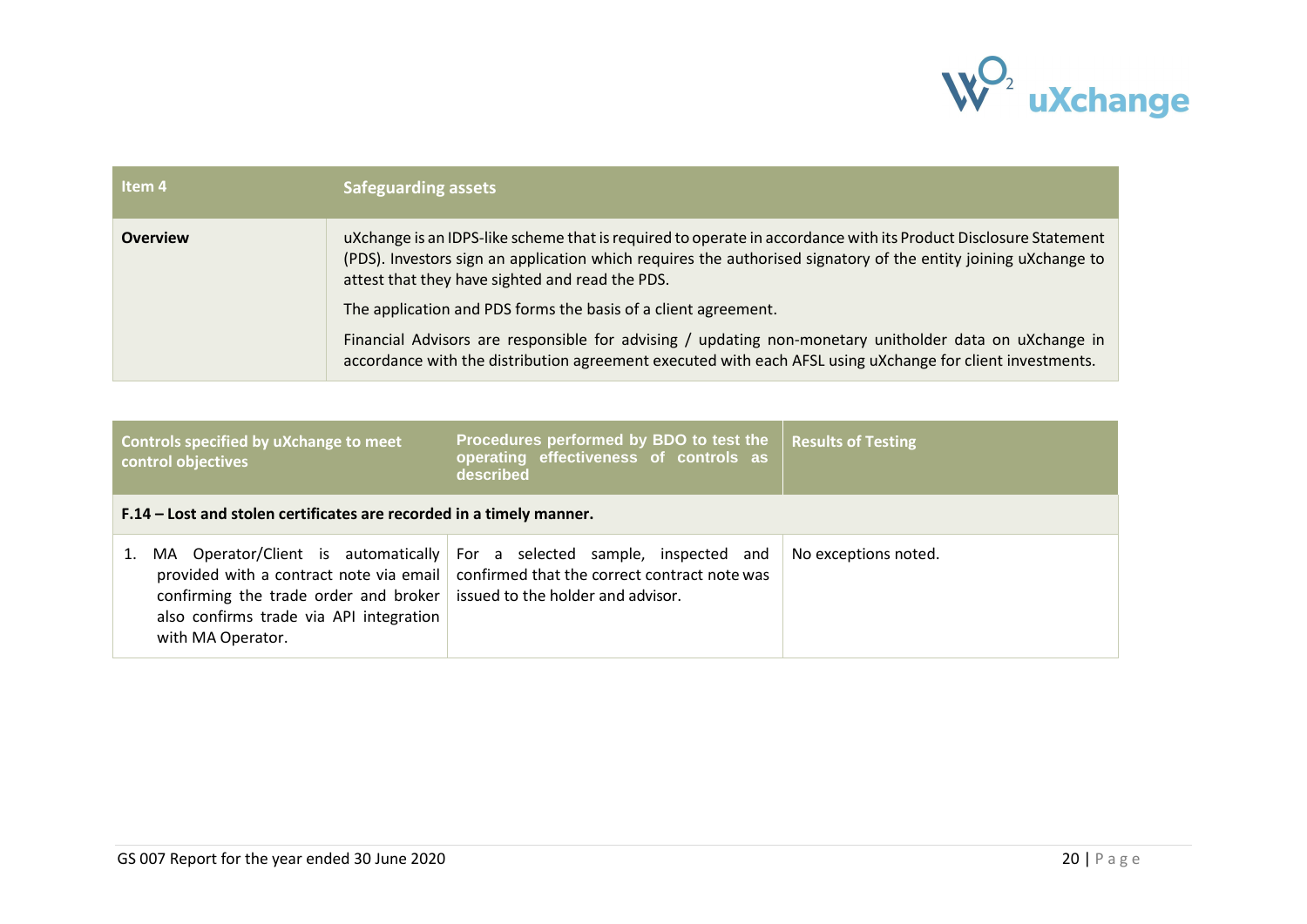

| Item 5          | <b>Monitoring compliance</b>                                                                                           |
|-----------------|------------------------------------------------------------------------------------------------------------------------|
| <b>Overview</b> | Investor holding in each fund maintained by NEO is reconciled regularly to the records maintained by the<br>custodian. |
|                 | Cash clearing accounts held by uXchange are reconciled and cleared at least weekly.                                    |

| Procedures performed by BDO to test the<br>Controls specified by uXchange to meet<br>operating effectiveness of controls as<br>control objectives<br>described                                            |                                                                                                                                                                                                                         | <b>Results of Testing</b> |
|-----------------------------------------------------------------------------------------------------------------------------------------------------------------------------------------------------------|-------------------------------------------------------------------------------------------------------------------------------------------------------------------------------------------------------------------------|---------------------------|
|                                                                                                                                                                                                           | F.15 – Transaction errors are identified, notified to clients and unitholders in accordance with client agreements and rectified if necessary.                                                                          |                           |
| 1.<br>least monthly.                                                                                                                                                                                      | Investor $\alpha$ accounts are $\alpha$ automatically $\alpha$ For a selected sample, BDO confirmed that<br>reconciled to the custodian records at $\vert$ the automatic reconciliation to custodian<br>records occurs. | No exceptions noted.      |
| holding value provided by each third-<br>party provider. Variance identified<br>through validation reporting.                                                                                             | 2. Transactions loaded into the system are   For a selected sample, BDO confirmed that<br>automatically reconciled daily to the the automatic price data validation process<br>occurs.                                  | No exceptions noted.      |
| 3. Expected dividend payments are accrued in<br>uXchange and by the channel partner<br>from information provided by an external<br>data provider. Actual receipts are<br>reconciled against the accruals. | Inspected the system and agreed<br>distributions had been accrued within the<br>expected timeframe. This is an automatic<br>process completed as part of the daily<br>reconciliation process.                           | No exceptions noted.      |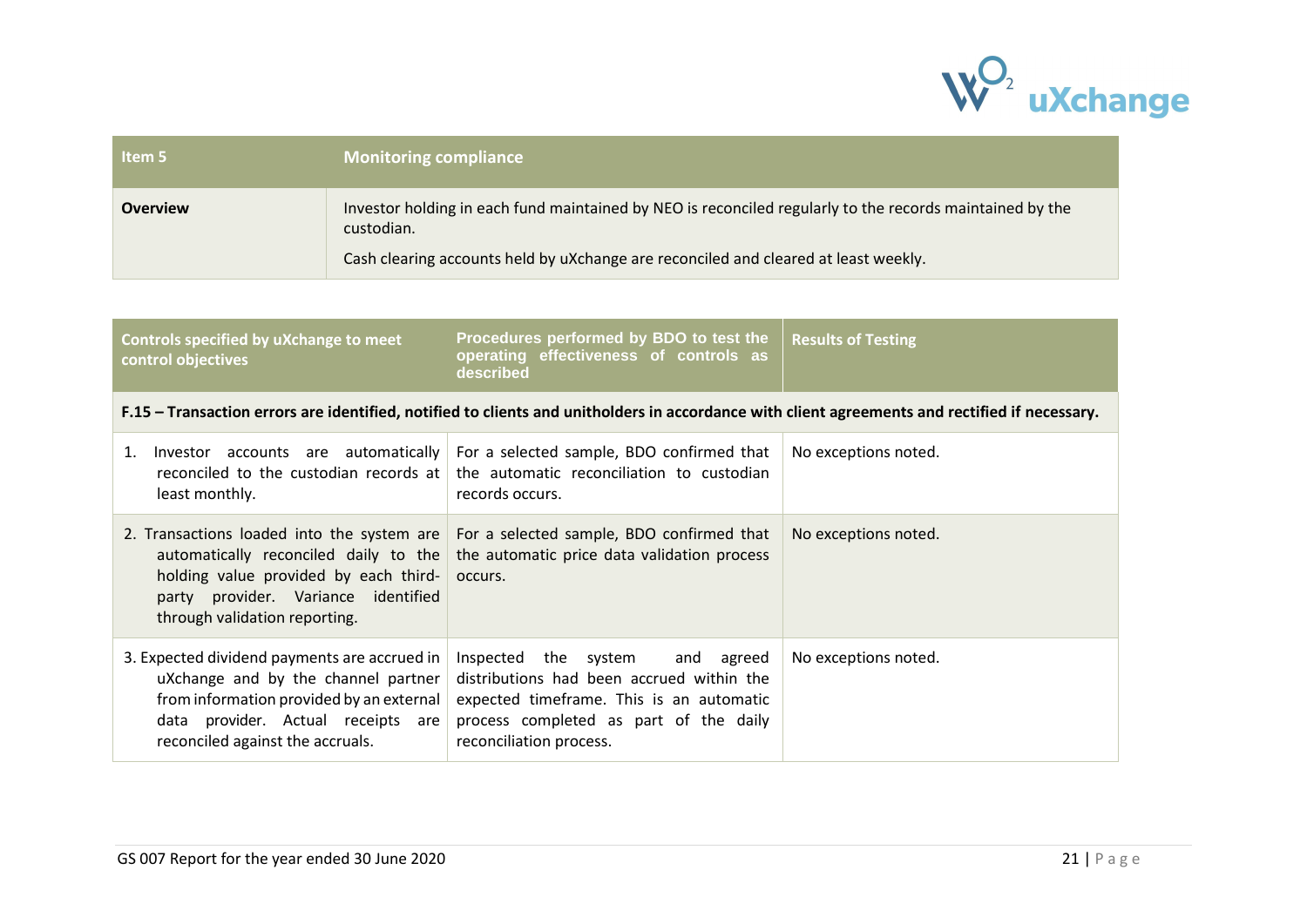

| Item 6                                                                                                                                                                                                                        | <b>Monitoring subservice organisations</b>                                                                                                                                                                                |                                                                                                     |                           |
|-------------------------------------------------------------------------------------------------------------------------------------------------------------------------------------------------------------------------------|---------------------------------------------------------------------------------------------------------------------------------------------------------------------------------------------------------------------------|-----------------------------------------------------------------------------------------------------|---------------------------|
| <b>Overview</b>                                                                                                                                                                                                               | Appointments of subservice organisations, including those providing registry services, are approved,<br>subservice organisations are properly managed and their activities are adequately monitored on a timely<br>basis. |                                                                                                     |                           |
|                                                                                                                                                                                                                               |                                                                                                                                                                                                                           |                                                                                                     |                           |
| Controls specified by uXchange to meet<br>control objectives                                                                                                                                                                  |                                                                                                                                                                                                                           | Procedures performed by BDO to test the<br>operating effectiveness of controls as<br>described      | <b>Results of Testing</b> |
| F.16 – Appointments of subservice organisations, including those providing registry services, are approved, subservice organisations are<br>properly managed and their activities are adequately monitored on a timely basis. |                                                                                                                                                                                                                           |                                                                                                     |                           |
| 1. Contracts are maintained with all<br>subservice organisations.                                                                                                                                                             |                                                                                                                                                                                                                           | Inspected a sample of signed agreements<br>between MA Operator and its subservice<br>organisations. | No exceptions noted.      |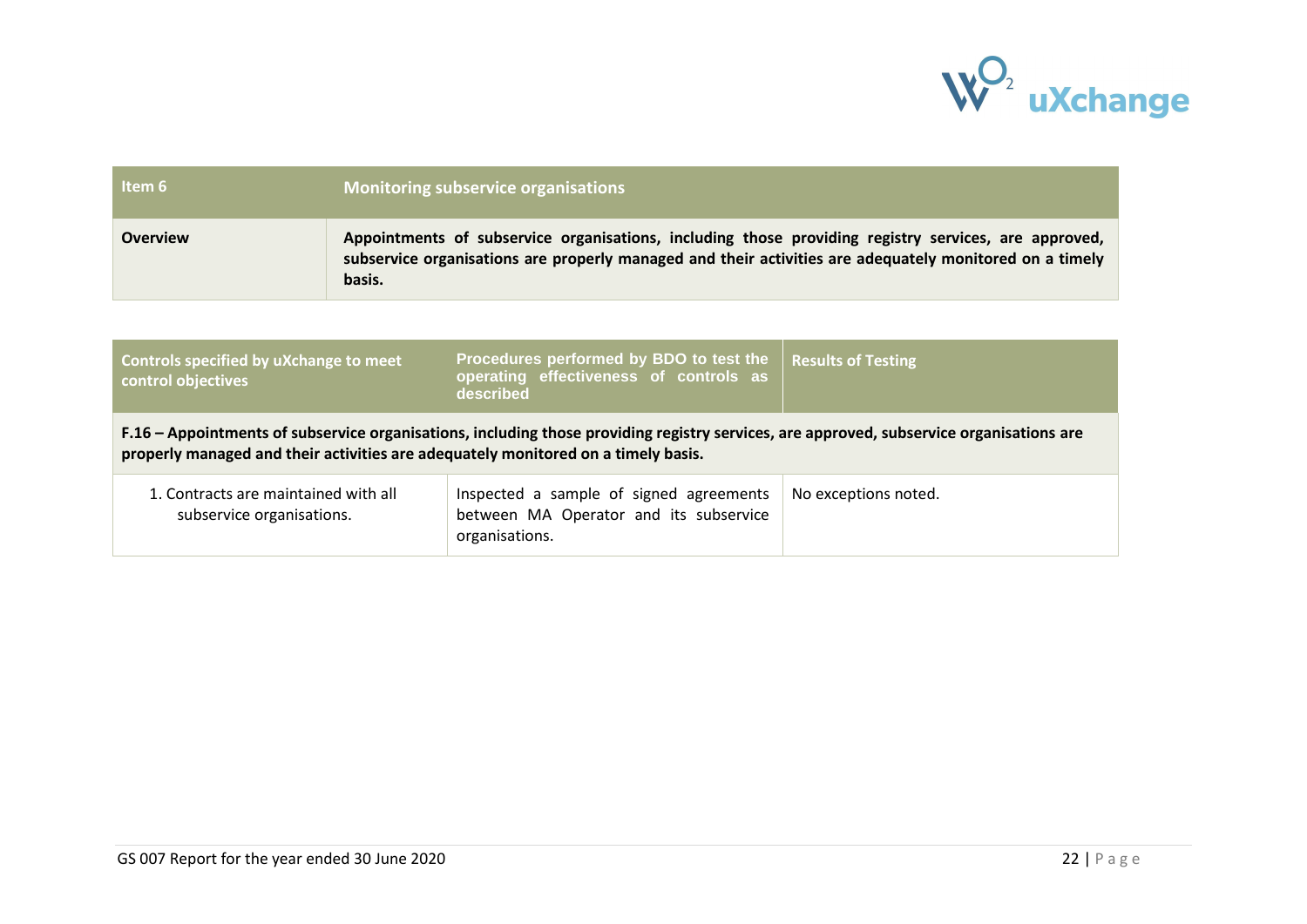

| Item <sub>7</sub> | <b>Reporting to clients</b>                                                                                                 |
|-------------------|-----------------------------------------------------------------------------------------------------------------------------|
| <b>Overview</b>   | uXchange as an IDPS-like scheme is required to report to Investors each quarter as well as annual reporting<br>obligations. |

| Controls specified by uXchange to meet<br>control objectives                                                                                                             | Procedures performed by BDO to test the<br>operating effectiveness of controls as<br>described                            | <b>Results of Testing</b> |
|--------------------------------------------------------------------------------------------------------------------------------------------------------------------------|---------------------------------------------------------------------------------------------------------------------------|---------------------------|
| F.17 – Client reporting is complete, accurate and processed within required timescales.                                                                                  |                                                                                                                           |                           |
| reports<br>Quarterly<br>accordance with the Class Order<br>covering IDPS-like schemes<br>are<br>provided to investors within one<br>month of each quarter.               | prepared in $\vert$ For a sample of 2 clients, we have checked to<br>ensure that they had received a quarterly<br>report. | No exceptions noted.      |
| 2. Annual reports prepared in accordance<br>with the Class order covering IDPS-like<br>schemes are provided to investors by<br>the 30 <sup>th</sup> September each year. | For a sample selected client, inspected and<br>confirmed the September annual report<br>issued to investors.              | No exceptions noted.      |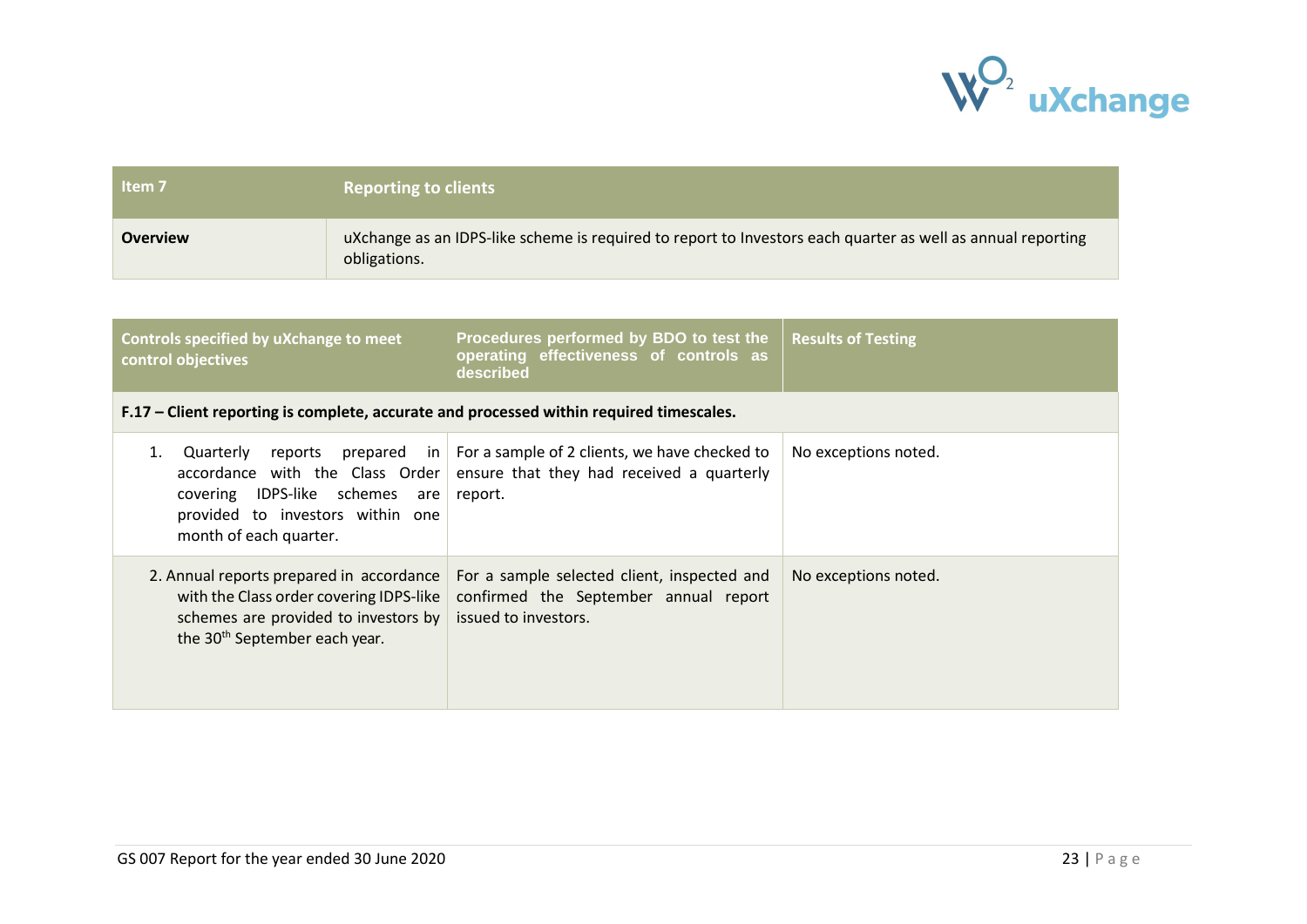

| Item 8          | Information Technology – Restricting access to systems and data                                                                                                                                                                                                                            |
|-----------------|--------------------------------------------------------------------------------------------------------------------------------------------------------------------------------------------------------------------------------------------------------------------------------------------|
| <b>Overview</b> | Physical access to computer networks, equipment, storage media and program documentation is restricted<br>to authorized individuals.                                                                                                                                                       |
|                 | Logical access to computer systems, programs, master data, client data, transaction data and parameters,<br>including access by administrators to applications, databases, systems and networks, is restricted to<br>authorized individuals via information security tools and techniques. |
|                 | Segregation of incompatible duties is defined, implemented and enforced by logical security controls in<br>accordance with job roles.                                                                                                                                                      |

| Controls specified by uXchange to meet control objectives                                                                              | Procedures performed by BDO to test the<br>operating effectiveness of controls as<br>described                                                                                                                                                                                                                                          | <b>Results of Testing</b> |  |  |
|----------------------------------------------------------------------------------------------------------------------------------------|-----------------------------------------------------------------------------------------------------------------------------------------------------------------------------------------------------------------------------------------------------------------------------------------------------------------------------------------|---------------------------|--|--|
| G.1 - Physical access to computer networks, equipment, storage media and program documentation is restricted to authorised individuals |                                                                                                                                                                                                                                                                                                                                         |                           |  |  |
| Critical information infrastructure was located on<br>Amazon Web Services (AWS) during the period.                                     | Reviewed the AWS administration console to to<br>confirm all critical information including<br>applications are hosted on AWS provided<br>infrastructure.<br>Enquired of the CTO to confirm there are no<br>active servers located in the office and all<br>corporate infrastructure is on the cloud<br>managed by Amazon Web Services. | No exceptions noted.      |  |  |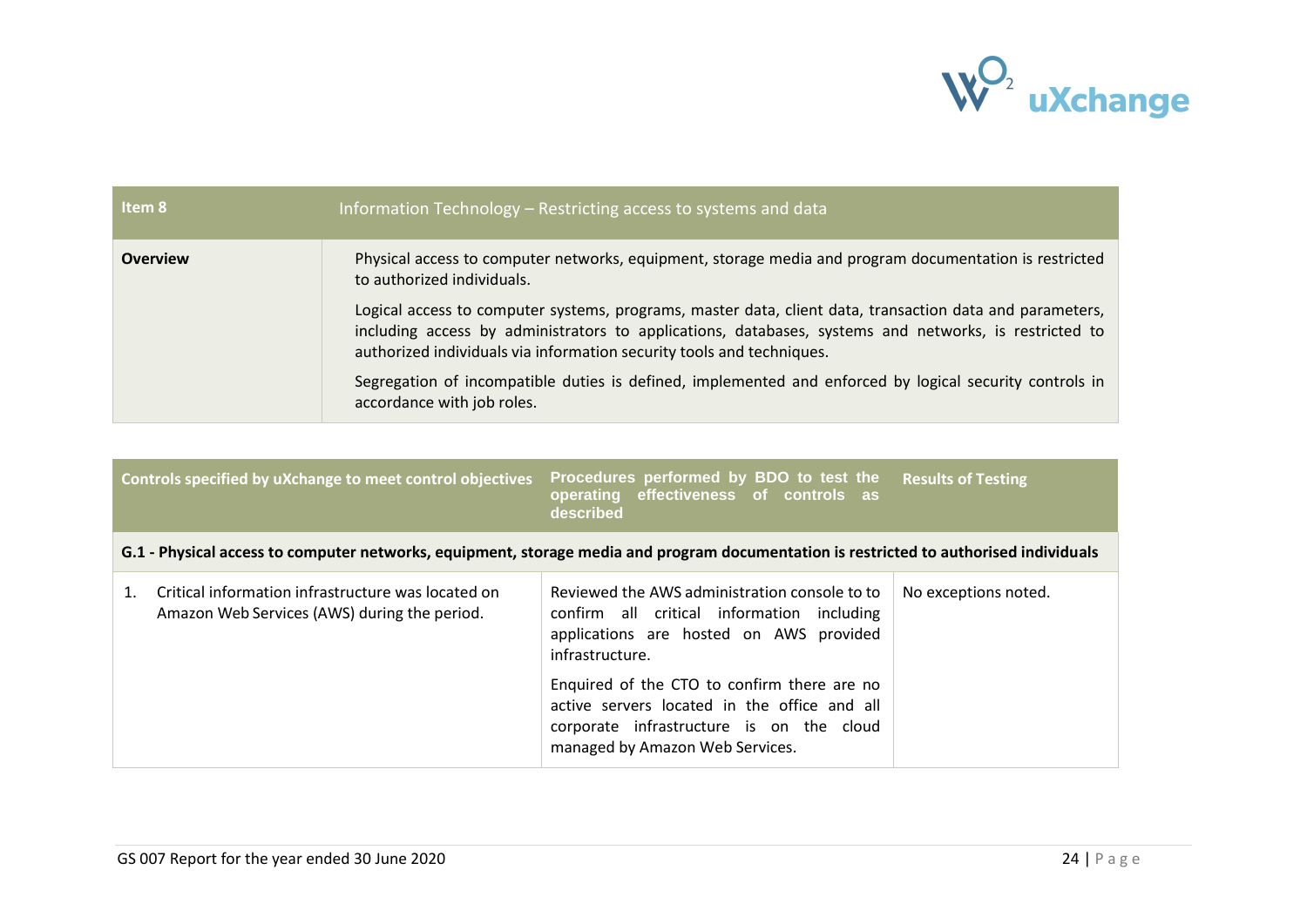

| 2. Core business computer systems reside on Amazon Web<br>Services cloud environment. No MA Operator<br>personnel have physical access to this environment. | Reviewed the relevant documentation between<br>Amazon Web Services (AWS) and WealthO2 to<br>determine whether it resides on Amazon Web<br>Services cloud environment                                                      | No exceptions noted. |
|-------------------------------------------------------------------------------------------------------------------------------------------------------------|---------------------------------------------------------------------------------------------------------------------------------------------------------------------------------------------------------------------------|----------------------|
|                                                                                                                                                             | Inspected the AWS SOC 2 Type II report to<br>confirm physical access to AWS provided cloud<br>environment is controlled and managed by AWS<br>and only provided to authorised individuals at<br>AWS for the audit period. |                      |
| 3. Backups are scheduled regularly and stored at remote<br>high availability locations.                                                                     | Inspected the AWS SOC 2 report to ascertain<br>that backups are scheduled appropriately and<br>available for restoration as needed.                                                                                       | No exceptions noted. |
|                                                                                                                                                             | Reviewed the AWS SOC 2 report to confirm<br>restoration testing is performed annually at the<br>minimum by AWS.                                                                                                           |                      |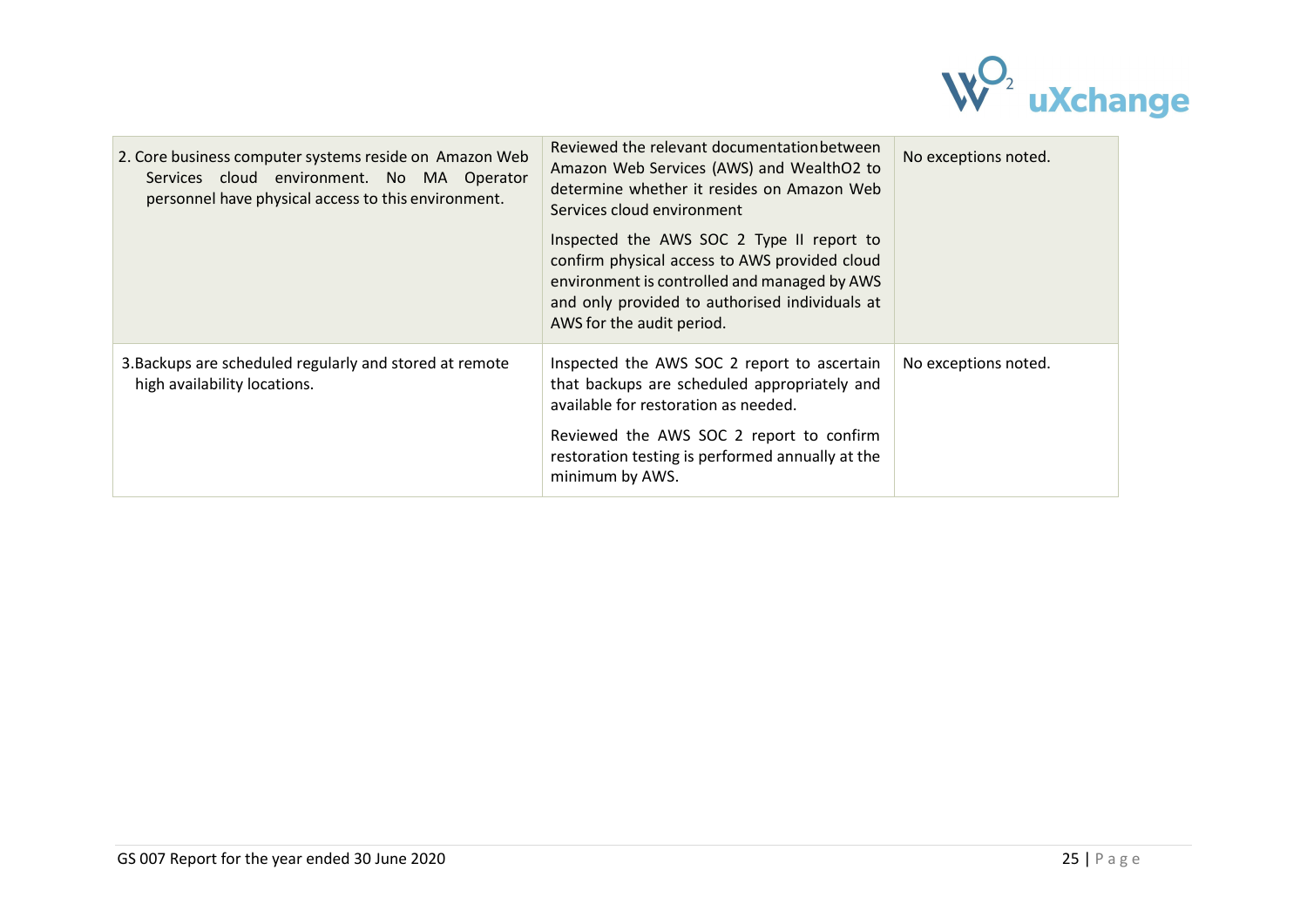

**Controls specified by uXchange to meet control objectives**

**Procedures performed by BDO to test the operating effectiveness of controls as described Results of Testing**

**G.2 - Logical access to computer systems, programs, master data, client data, transaction data and parameters, including access by administrators to applications, databases, systems and networks, is restricted to authorised individuals via information security tools and techniques.**

| 1. | Source code is stored electronically, access restricted<br>to the technology team.   | Reviewed the code repositories- BitBucket and<br>Microsoft Azure DevOps and determined source<br>code is maintained appropriately.<br>Inspected the list of users with electronic access<br>to the source code repositories to confirm<br>access is restricted to developers, QA team and<br>CTO only.       | No exceptions noted. |
|----|--------------------------------------------------------------------------------------|--------------------------------------------------------------------------------------------------------------------------------------------------------------------------------------------------------------------------------------------------------------------------------------------------------------|----------------------|
| 2. | Access to key systems is restricted using a username<br>and password authentication. | Inspected the MDA Operator system active user<br>list to to confirm whether the access is<br>restricted using a unique username and<br>password.<br>Reviewed the Azure Active Directory to<br>ascertain authentication to key corporate<br>systems is managed through individual<br>usernames and passwords. | No exceptions noted. |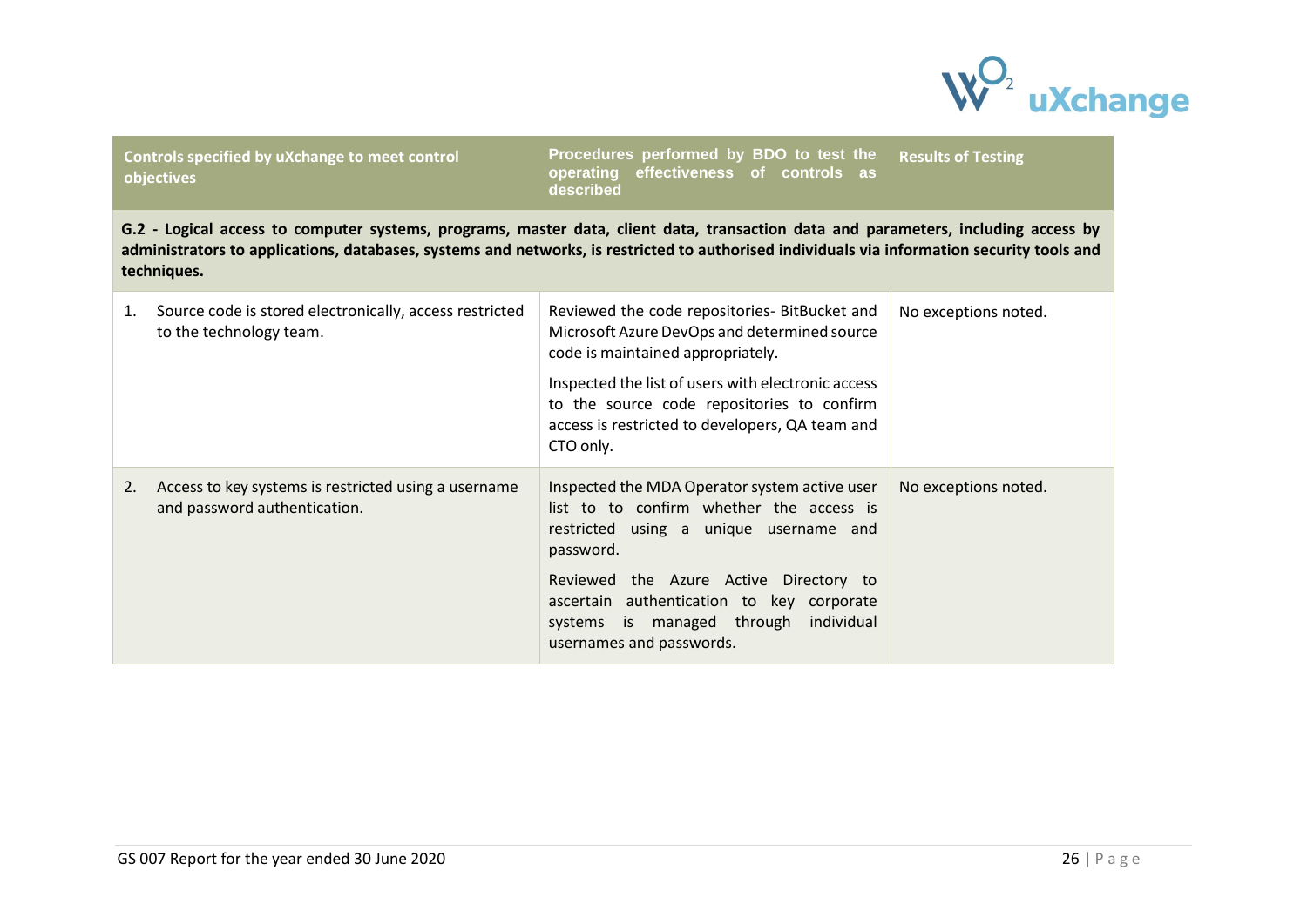

| Controls specified by uXchange to meet control objectives                                                                        | Procedures performed by BDO to test the<br>operating<br>effectiveness of controls as<br>described                                                                                                                                                                                                                                                                                                      | <b>Results of Testing</b> |
|----------------------------------------------------------------------------------------------------------------------------------|--------------------------------------------------------------------------------------------------------------------------------------------------------------------------------------------------------------------------------------------------------------------------------------------------------------------------------------------------------------------------------------------------------|---------------------------|
| 3. User accounts in respect of staff commencements,<br>movements and terminations are authorized by the<br>relevant stakeholder. | Selected a sample of 7 new and modified and<br>reviewed the approvals and provisioning for<br>each user to confirm access was authorised by<br>relevant individual.<br>Seleted a sample of 3 terminated users and<br>inspected the relevant documentation and the<br>system to verify:<br>revocation<br>notified<br>Access<br>was<br>and<br>authorized.<br>• Terminated user's access was revoked from | No exceptions noted.      |
|                                                                                                                                  | the Active Directory network in a timely manner.                                                                                                                                                                                                                                                                                                                                                       |                           |
| G-Suite users and other business systems user<br>4.<br>accounts are reviewed annually.                                           | Reviewed the results of the user access<br>review performed by management.                                                                                                                                                                                                                                                                                                                             | No exceptions noted.      |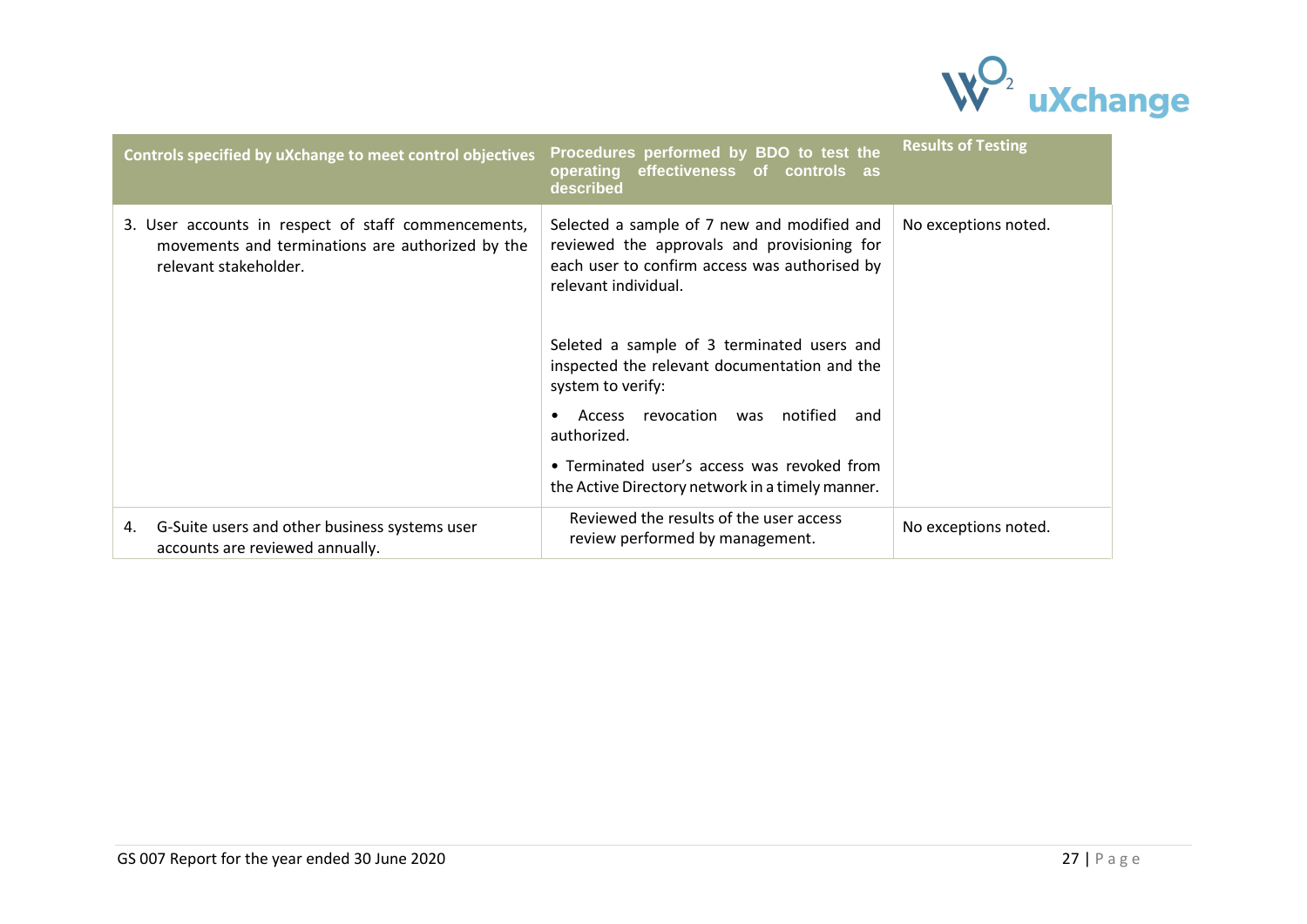

|    | Controls specified by uXchange to meet control<br>objectives                                                                             | Procedures performed by BDO to test the<br>effectiveness<br>operating<br>of controls as<br>described                                                                                                                                                                                                                                                                                                                | <b>Results of Testing</b> |
|----|------------------------------------------------------------------------------------------------------------------------------------------|---------------------------------------------------------------------------------------------------------------------------------------------------------------------------------------------------------------------------------------------------------------------------------------------------------------------------------------------------------------------------------------------------------------------|---------------------------|
|    | G.3 - Segregation of incompatible duties is defined, implemented and enforced by logical security controls in accordance with job roles. |                                                                                                                                                                                                                                                                                                                                                                                                                     |                           |
| 5. | Access to the production environment on the server<br>level is restricted to IT personnel as appropriate.                                | Reviewed<br>the<br>production<br>access<br>to<br>environment to ascertain access is controlled<br>via VPN access to AWS jumpbox.<br>Inspected the list of active users that have<br>server level access to production environment<br>to verify:<br>• All users that have access are part of<br>the technology team in line with their<br>job responsibilities.<br>Administrator and Guest accounts are<br>disabled. | No exceptions noted.      |
| 6. | Appropriate audit trails are activated to capture<br>events at the application level in production.                                      | Inspected the AWS administrative console to<br>confirm that AWS CLoudTrail service is enabled<br>for WealthO2's AWS infrastructure.<br>Inspected CloudTrail event history to confirm<br>that audit trails are maintained for all activities<br>performed by people, groups or AWS service<br>accounts in WealthO2's AWS account.                                                                                    | No exceptions noted.      |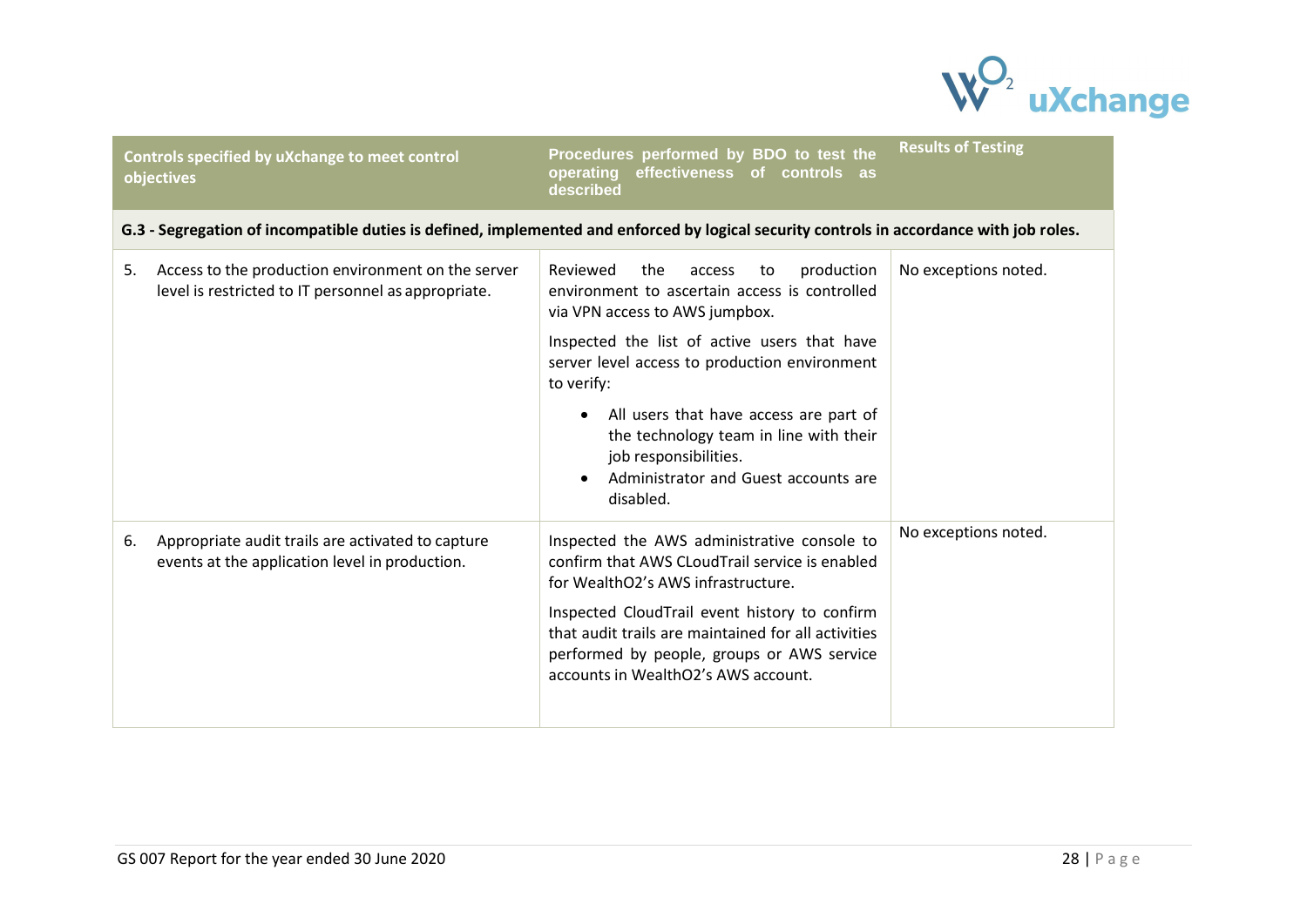

|    | Controls specified by uXchange to meet control objectives                                          | Procedures performed by BDO to test the<br>operating effectiveness of controls as<br>described                                                                                                                                                                                                                                                                                                                                                                                                                   | <b>Results of Testing</b> |
|----|----------------------------------------------------------------------------------------------------|------------------------------------------------------------------------------------------------------------------------------------------------------------------------------------------------------------------------------------------------------------------------------------------------------------------------------------------------------------------------------------------------------------------------------------------------------------------------------------------------------------------|---------------------------|
| 7. | Development and production environments are<br>appropriately restricted to the IT Technology team. | Inspected the list of active users that have<br>server level access to production environment<br>to verify:<br>All 5 users that have access are part of<br>$\bullet$<br>the technology team in line with their<br>job responsibilities.<br>Administrator and Guest accounts are<br>$\bullet$<br>disabled.<br>Inspected the list of active users with<br>development permissions in the Azure DevOps<br>and Bitbucket code repositories to confirm only<br>software developer and testers are provided<br>access. | No exceptions noted.      |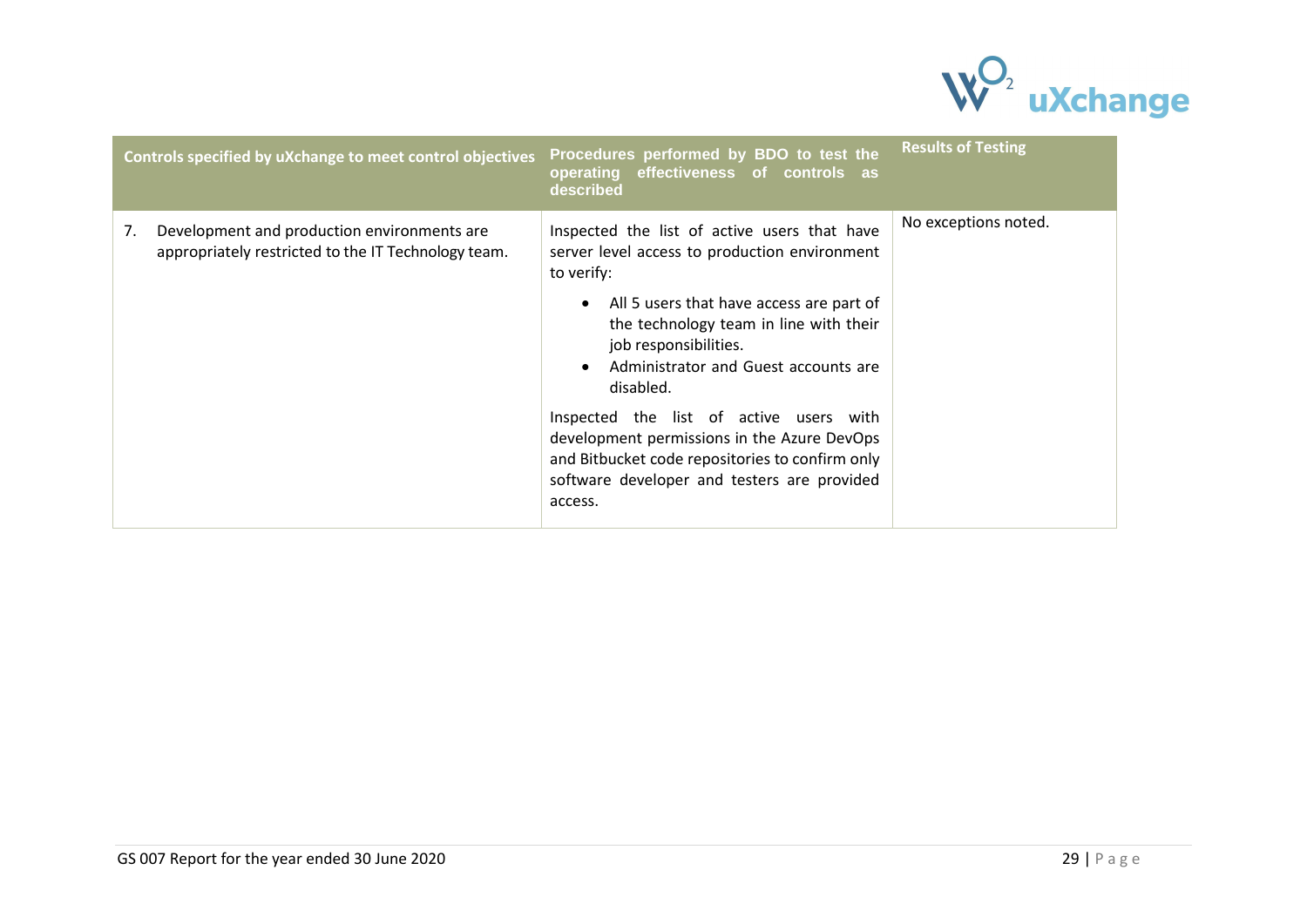

| Item 9          | Information Technology - Authorising and Processing Transactions                                                                                             |
|-----------------|--------------------------------------------------------------------------------------------------------------------------------------------------------------|
| <b>Overview</b> | IT processing is performed through AWS services and sub-service organisations and monitored by WealthO2<br>technology team through alerts and notifications. |

| Controls specified by uXchange to meet<br>control objectives | Procedures performed by BDO to test the operating<br>effectiveness of controls as described | <b>Results of Testing</b> |
|--------------------------------------------------------------|---------------------------------------------------------------------------------------------|---------------------------|
|                                                              |                                                                                             |                           |

**G.4 - IT processing is authorised and scheduled appropriately and deviations are identified and resolved in a timely manner.**

|    | Scheduled<br>processes<br>are<br>automatically managed via Amazon<br>Web Services. Process failure alerts<br>are notified to the production<br>stakeholders<br>through<br>support<br>PaperDuty. | Inspected the AWS console to confirm AWS's data backup<br>is WealthO2's primary backup store.<br>Inspected AWS SOC 2 report to confirm AWS S3 environment<br>is replicated across multi availability zones.<br>Inspected the RDS snapshot to confirm database backups<br>are setup to perform regular backups.<br>Reviewed PaperDuty logbooks to confirm the alerts are<br>notified and attended on a level of priority.<br>Inspected sample notifications to ascertain all failures are<br>monitored and identified by support stakeholders. | No exceptions noted. |
|----|-------------------------------------------------------------------------------------------------------------------------------------------------------------------------------------------------|-----------------------------------------------------------------------------------------------------------------------------------------------------------------------------------------------------------------------------------------------------------------------------------------------------------------------------------------------------------------------------------------------------------------------------------------------------------------------------------------------------------------------------------------------|----------------------|
| 2. | processing is managed and<br>$\mathsf{I}$<br>monitored in the background by the<br>Hangfire scheduling tool.                                                                                    | Inspected the Hangfire Dashboard to confirm background<br>processing jobs for uXchange are scheduled and managed as<br>scheduled jobs.                                                                                                                                                                                                                                                                                                                                                                                                        | No exceptions noted. |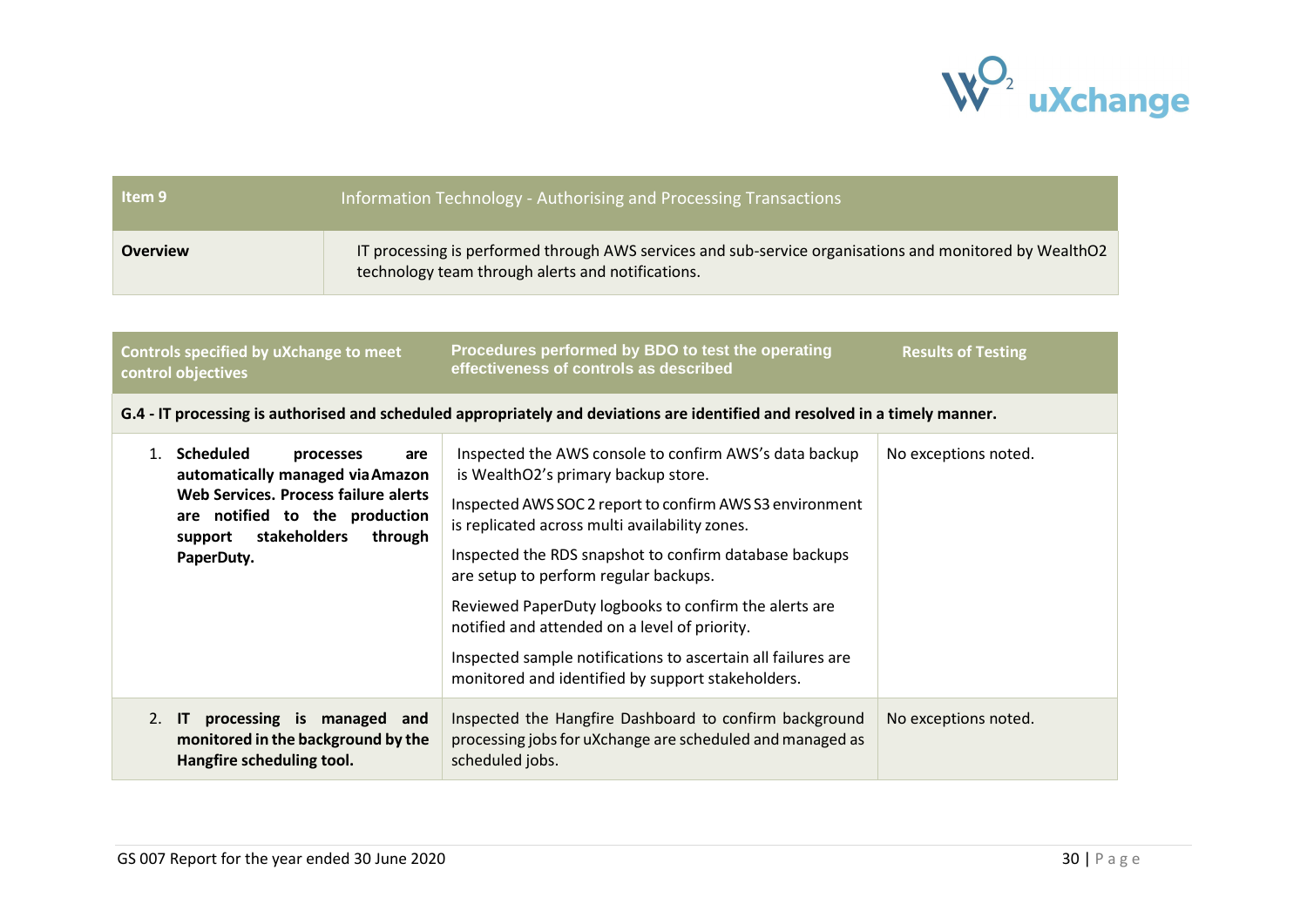

| Controls specified by uXchange to meet<br>control objectives | Procedures performed by BDO to test the operating<br>effectiveness of controls as described                                               | <b>Results of Testing</b> |
|--------------------------------------------------------------|-------------------------------------------------------------------------------------------------------------------------------------------|---------------------------|
|                                                              | Reviewed Hangfire notifications to verify alerts and<br>warnings from the production system are triggered and<br>monitored appropriately. |                           |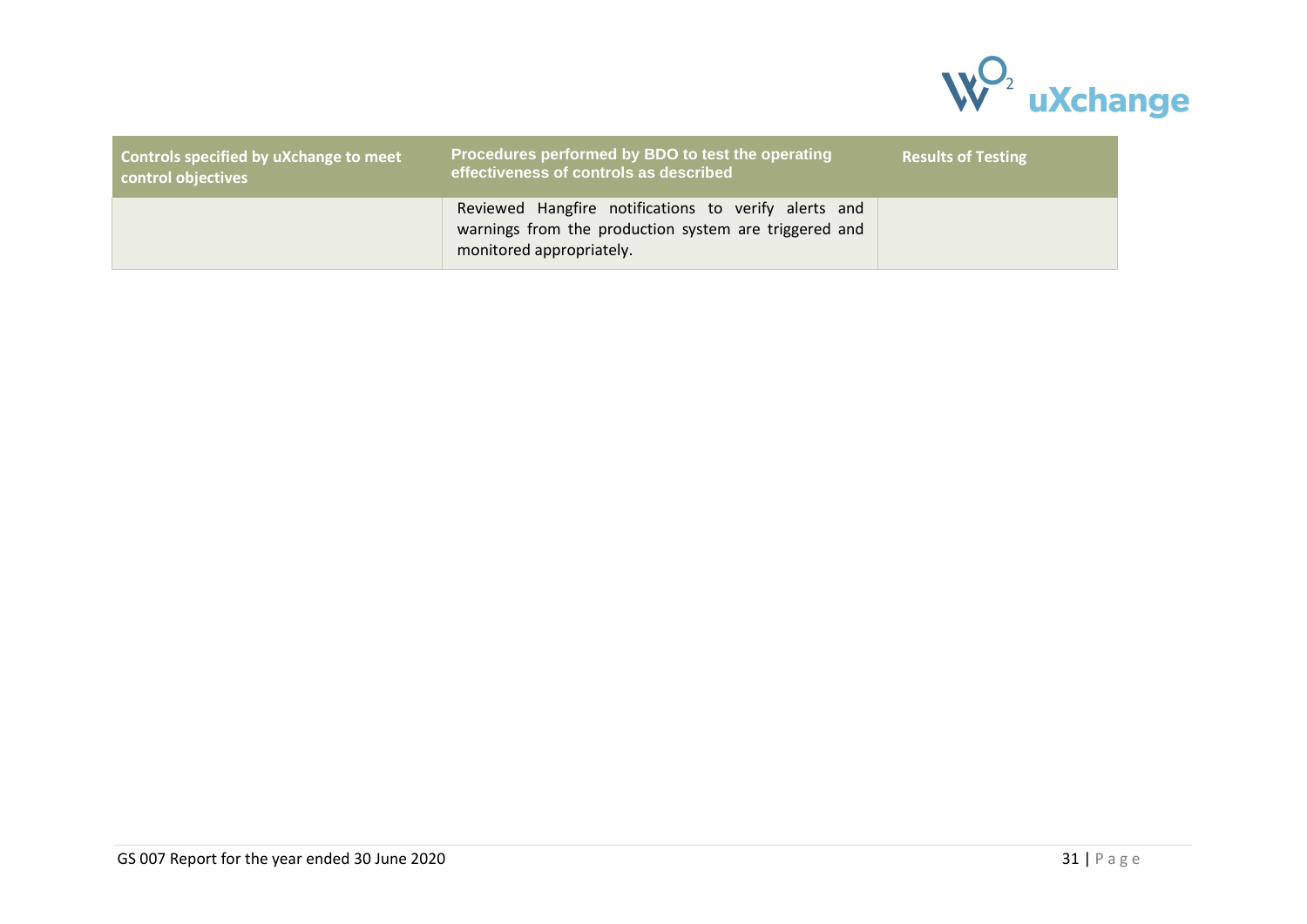

| Item 10                                                                                                                                             |                                                                                                                                                                                                                                  | <b>Information Technology - Safeguarding Assets</b>                                                                                                                       |                           |
|-----------------------------------------------------------------------------------------------------------------------------------------------------|----------------------------------------------------------------------------------------------------------------------------------------------------------------------------------------------------------------------------------|---------------------------------------------------------------------------------------------------------------------------------------------------------------------------|---------------------------|
| <b>Overview</b>                                                                                                                                     | WealthO2 has its IT Hardware and infrastructure hosted by AWS and several of its Australian based data<br>centers. WealthO2 places reliance on Physical security and network security controls maintained by the<br>Datacenters. |                                                                                                                                                                           |                           |
| Controls specified by uXchange to meet<br>control objectives                                                                                        |                                                                                                                                                                                                                                  | Procedures performed by BDO to test the operating<br>effectiveness of controls as described                                                                               | <b>Results of testing</b> |
| G.5 - Appropriate measures, including firewalls and anti-virus software, are implemented to counter the threat from malicious electronic<br>attack. |                                                                                                                                                                                                                                  |                                                                                                                                                                           |                           |
| production<br>1. The<br>protected by firewalls.                                                                                                     | servers<br>are                                                                                                                                                                                                                   | Reviewed the network diagram to confirm AWS firewalls are<br>designed appropriately for WealthO2 Virtual Private Cloud (VPC).                                             | No exceptions noted.      |
|                                                                                                                                                     |                                                                                                                                                                                                                                  | Inspected the AWS firewall console to confirm web Access<br>Control Lists (ACL) are defined that defines whitelisting and<br>blacklisting rules for MDA Operator network. |                           |
|                                                                                                                                                     |                                                                                                                                                                                                                                  | Inspected AWS CloudFront Distributions to verify geographic<br>restrictions are applied to allows access to the network from<br>Australia only.                           |                           |
|                                                                                                                                                     |                                                                                                                                                                                                                                  | Reviewed the AWS firewall console to determine all request to<br>and from the network are logged and monitored as events.                                                 |                           |
|                                                                                                                                                     |                                                                                                                                                                                                                                  |                                                                                                                                                                           |                           |
|                                                                                                                                                     |                                                                                                                                                                                                                                  |                                                                                                                                                                           |                           |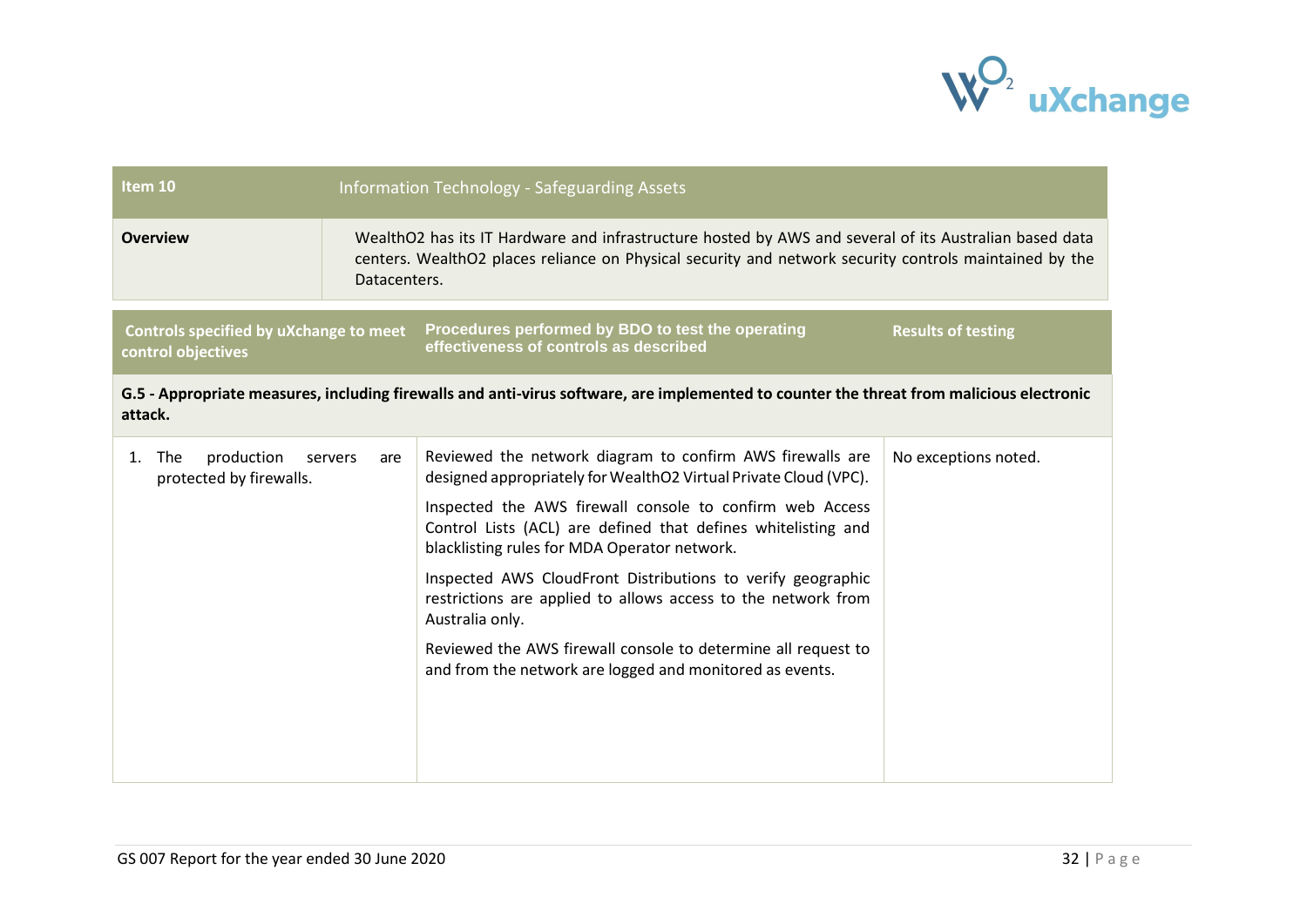

| 2. |                                                                        |                                                                                                                                                                                                                                                                                                                                                                                                                                                                                                                |                      |
|----|------------------------------------------------------------------------|----------------------------------------------------------------------------------------------------------------------------------------------------------------------------------------------------------------------------------------------------------------------------------------------------------------------------------------------------------------------------------------------------------------------------------------------------------------------------------------------------------------|----------------------|
| 3. | Anti-virus and anti-malware technology is installed<br>and maintained. | Inspected Avast administrator console to to<br>determine that anti -virus and anti-malware<br>capabilities are configured for all corporate<br>machines including workstations, laptops, and<br>servers.<br>Reviewed the Avast anti-virus default settings<br>for servers and workstations to determine that<br>the software was configured to receive real-<br>time signature updates from downstream<br>server.<br>Inspected the Avast management console to<br>determine only CTO has administrator access. | No exceptions noted. |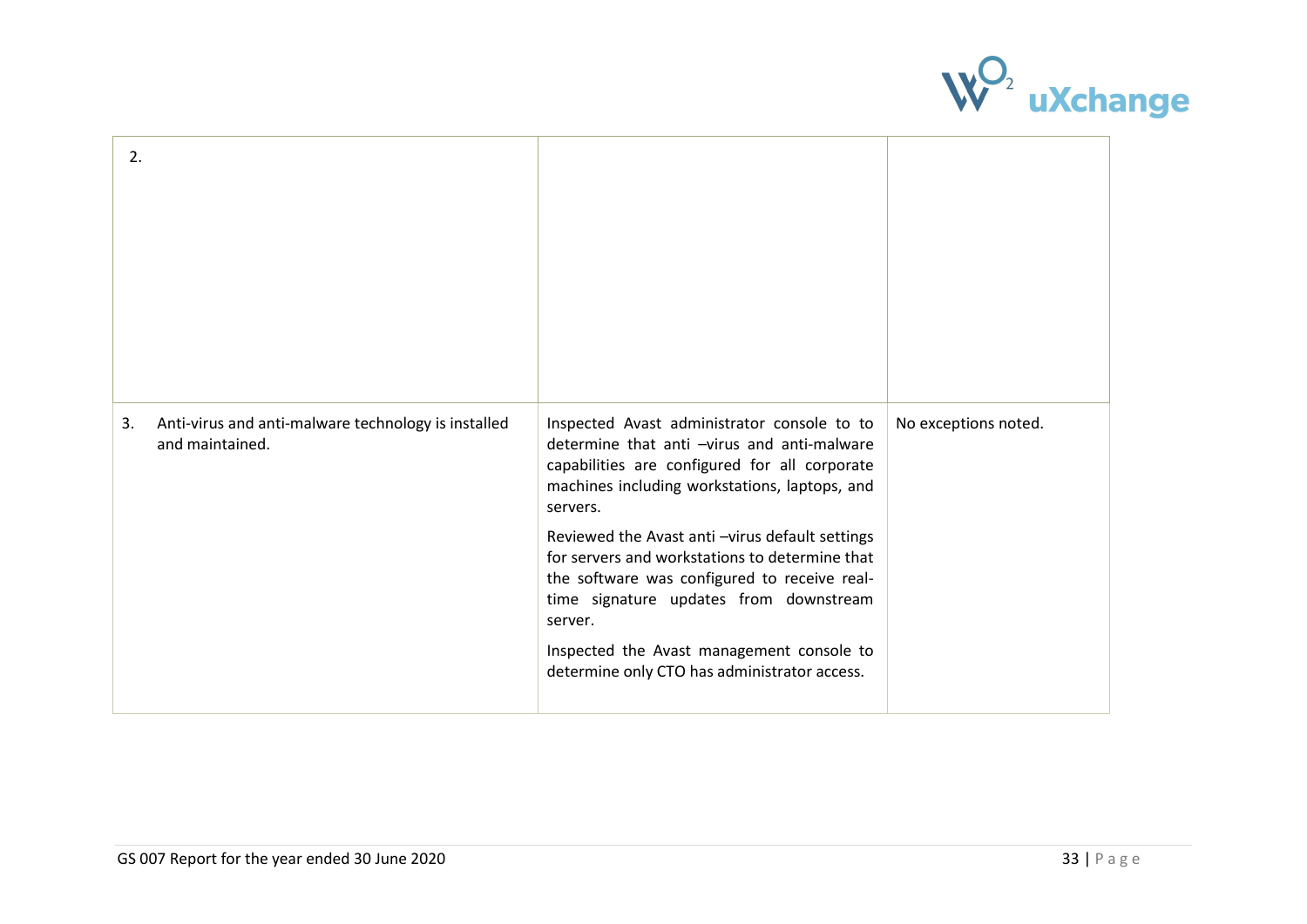

| Controls specified by uXchange to meet control objectives                                                                                                                                                                 | Procedures performed by BDO to test the<br>operating effectiveness of controls as<br>described                                                                                                                                                                 | <b>Results of Testing</b> |
|---------------------------------------------------------------------------------------------------------------------------------------------------------------------------------------------------------------------------|----------------------------------------------------------------------------------------------------------------------------------------------------------------------------------------------------------------------------------------------------------------|---------------------------|
| G.6 - The physical IT equipment is maintained in a controlled environment.                                                                                                                                                |                                                                                                                                                                                                                                                                |                           |
| 4. Core business and supporting computer systems reside<br>on Amazon Web Services cloud environments which<br>has industry standard environment controls (climate<br>and temperature control, UPS, fire suppression etc.) | Inspected the AWS SOC 2 report to determine<br>industry standard environment controls include<br>the following and are appropriately maintained:<br>Temperature<br>Humidity<br>UPS.<br><b>Fire Suppression</b><br>Fire alarms<br>Climate control<br>Generators | No exceptions noted.      |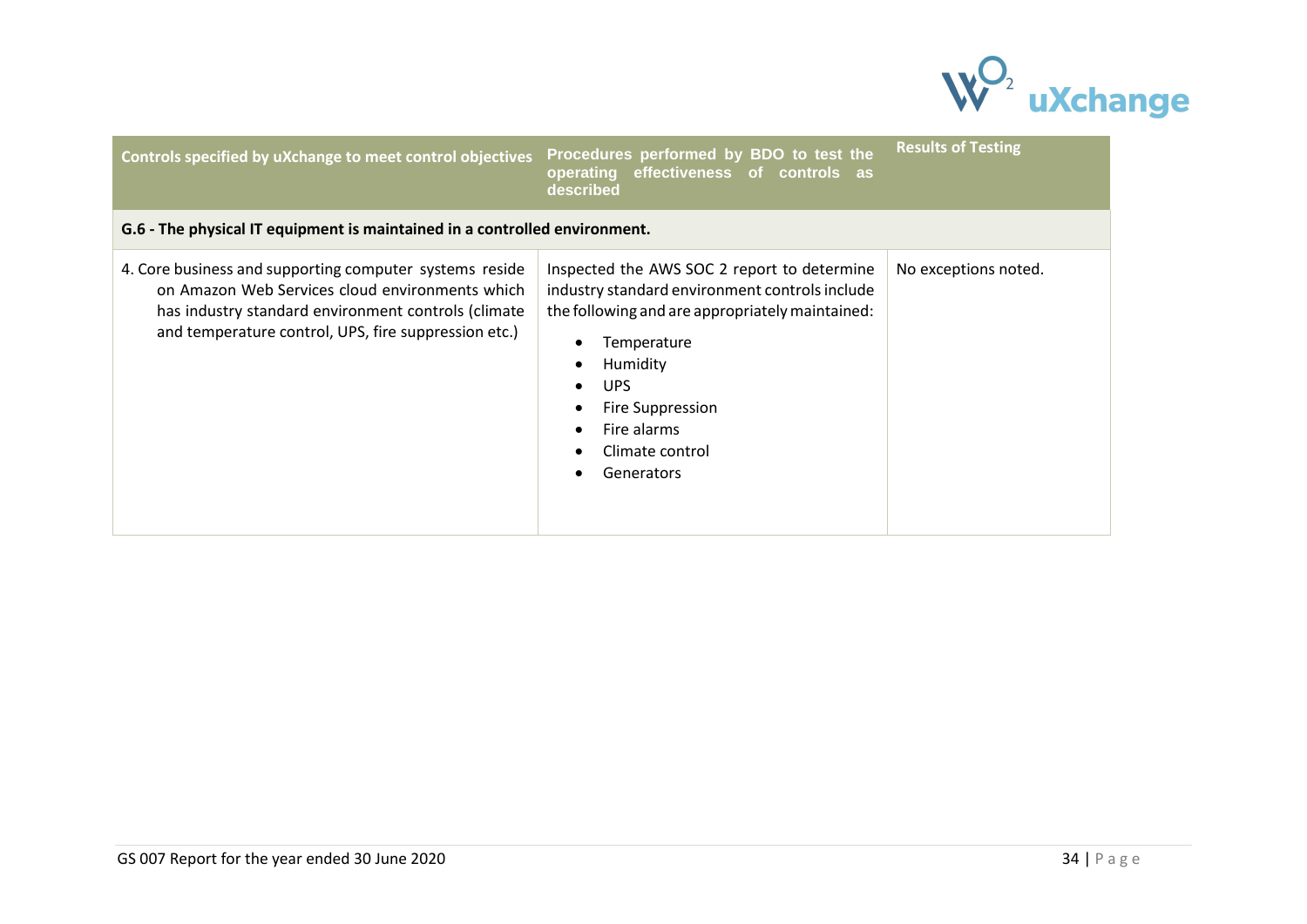

| Item 11         | Information Technology - Maintaining and Developing Systems Hardware and Software                                                                                                                                                                                                                                                      |
|-----------------|----------------------------------------------------------------------------------------------------------------------------------------------------------------------------------------------------------------------------------------------------------------------------------------------------------------------------------------|
| <b>Overview</b> | Change management policy follows an Agile software development procedure. A central change<br>management tool is used to record, manage and approve all changes, including inbuilt workflows for change<br>testing, sign offs and approvals. Code is maintained in a segregated environment retained via a unified code<br>repository. |
|                 |                                                                                                                                                                                                                                                                                                                                        |

| Controls specified by uXchange to meet control objectives                                                                                                                                                    | Procedures performed by BDO to test the<br>effectiveness of controls as<br>operating<br>described                                                                    | <b>Results of Testing</b> |
|--------------------------------------------------------------------------------------------------------------------------------------------------------------------------------------------------------------|----------------------------------------------------------------------------------------------------------------------------------------------------------------------|---------------------------|
| G.7 - Development and implementation of new systems, applications and software, and changes to existing systems, applications and<br>software, are authorised, tested, approved, implemented and documented. |                                                                                                                                                                      |                           |
| 1. Change management policies and procedures are<br>formalized. Change request are reviewed and<br>into Sprints<br>and<br>approved<br>aggregated<br>by<br>management.                                        | Reviewed the Change Management policy and<br>Agile Software Development Lifecycle to<br>confirm that it is formalised procedure has<br>been defined.                 | No exceptions noted.      |
|                                                                                                                                                                                                              | Reviewed all the uXchange and MDA project<br>stories in Jira / Microsoft Azure DevOps to<br>determine change requests are aggregated into<br>Sprints.                |                           |
|                                                                                                                                                                                                              | Selected a sample of 25 Sprints and within each<br>change request verified:                                                                                          |                           |
|                                                                                                                                                                                                              | Change requests were raised as stories<br>$\bullet$<br>which were tagged to selected Sprint.<br>Changes were approved by appropriate<br>management and stakeholders. |                           |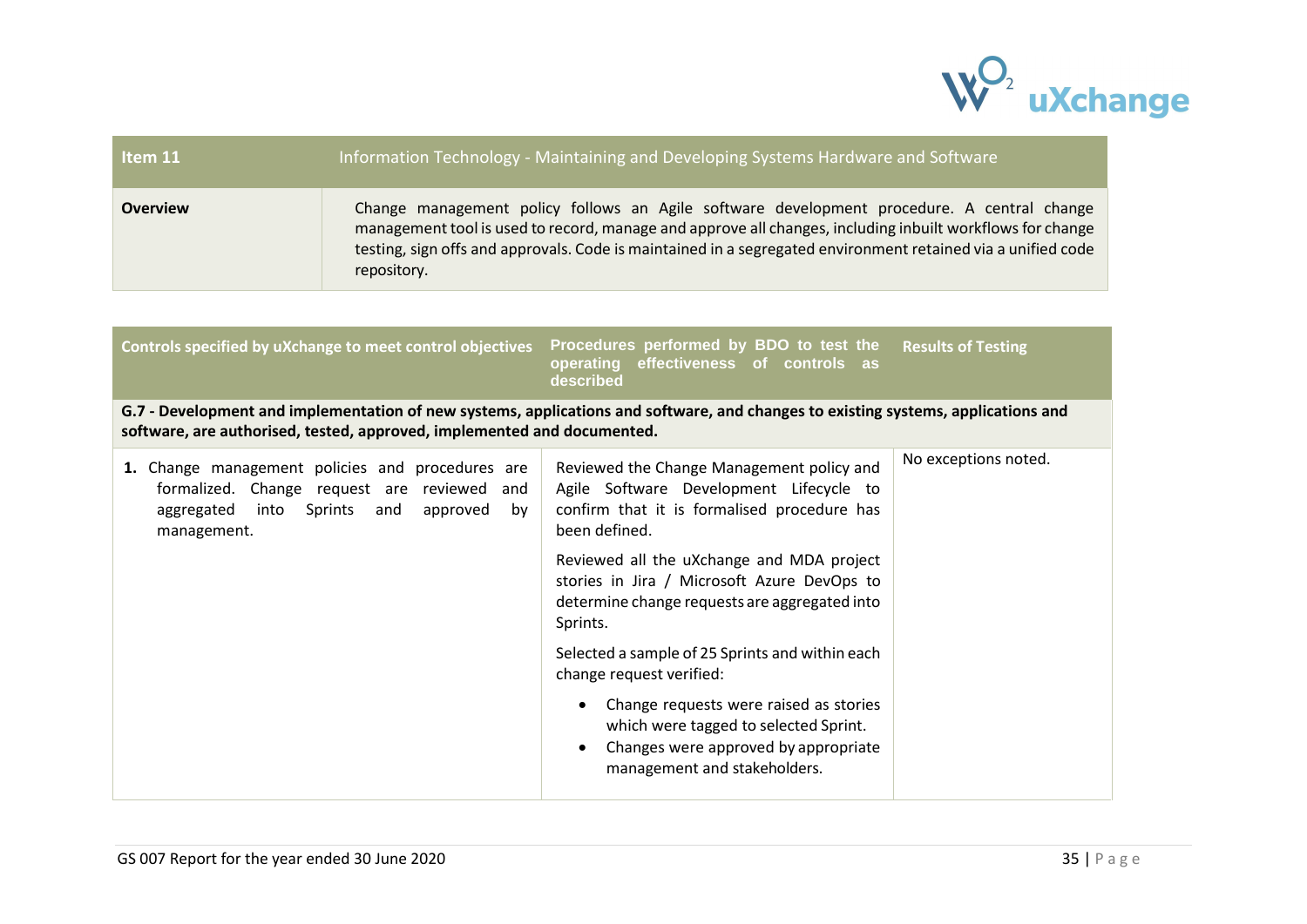

| Controls specified by uXchange to meet control objectives                                                                                 | Procedures performed by BDO to test the<br>effectiveness of controls as<br>operating<br>described                                                                                                                                                                                                                                                                                                                                                                                                                                                                      | <b>Results of Testing</b> |
|-------------------------------------------------------------------------------------------------------------------------------------------|------------------------------------------------------------------------------------------------------------------------------------------------------------------------------------------------------------------------------------------------------------------------------------------------------------------------------------------------------------------------------------------------------------------------------------------------------------------------------------------------------------------------------------------------------------------------|---------------------------|
| 2. Change requests for additions or modifications to IT<br>infrastructure (includes business systems tables) are<br>generated and tracked | all the infrastructure project<br>Reviewed<br>requests in Jira / Microsoft Azure DevOps to<br>determine addition or modification to IT<br>infrastructure are maintained centrally.<br>Selected a sample of 25 Sprints and within each<br>change request verified:<br>IT infrastructure changes including<br>$\bullet$<br>hardware and software are tagged to<br>'WealthO2 Infrastructure' project by<br>appropriate product owners.<br>Infrastructure changes are prioritised<br>and tracked within Jira / Microsoft<br>Azure DevOps through assigned<br>Watcher list. | No exceptions noted.      |
| Critical changes are approved, recorded and tracked in<br>3.<br>Jira / Microsoft Azure DevOps.                                            | Reviewed all the uXchange and MDA related<br>changes to confirm changes are categorized as<br>'Critical', 'High', 'Medium' and 'Low' within Jira<br>/ Microsoft Azure DevOps.<br>Selected a sample of 2 critical changes to verify:<br>Critical change requests were raised as<br>change stories in Jira / Microsoft Azure<br>DevOps which were tagged to selected<br>Sprint.                                                                                                                                                                                          | No exceptions noted.      |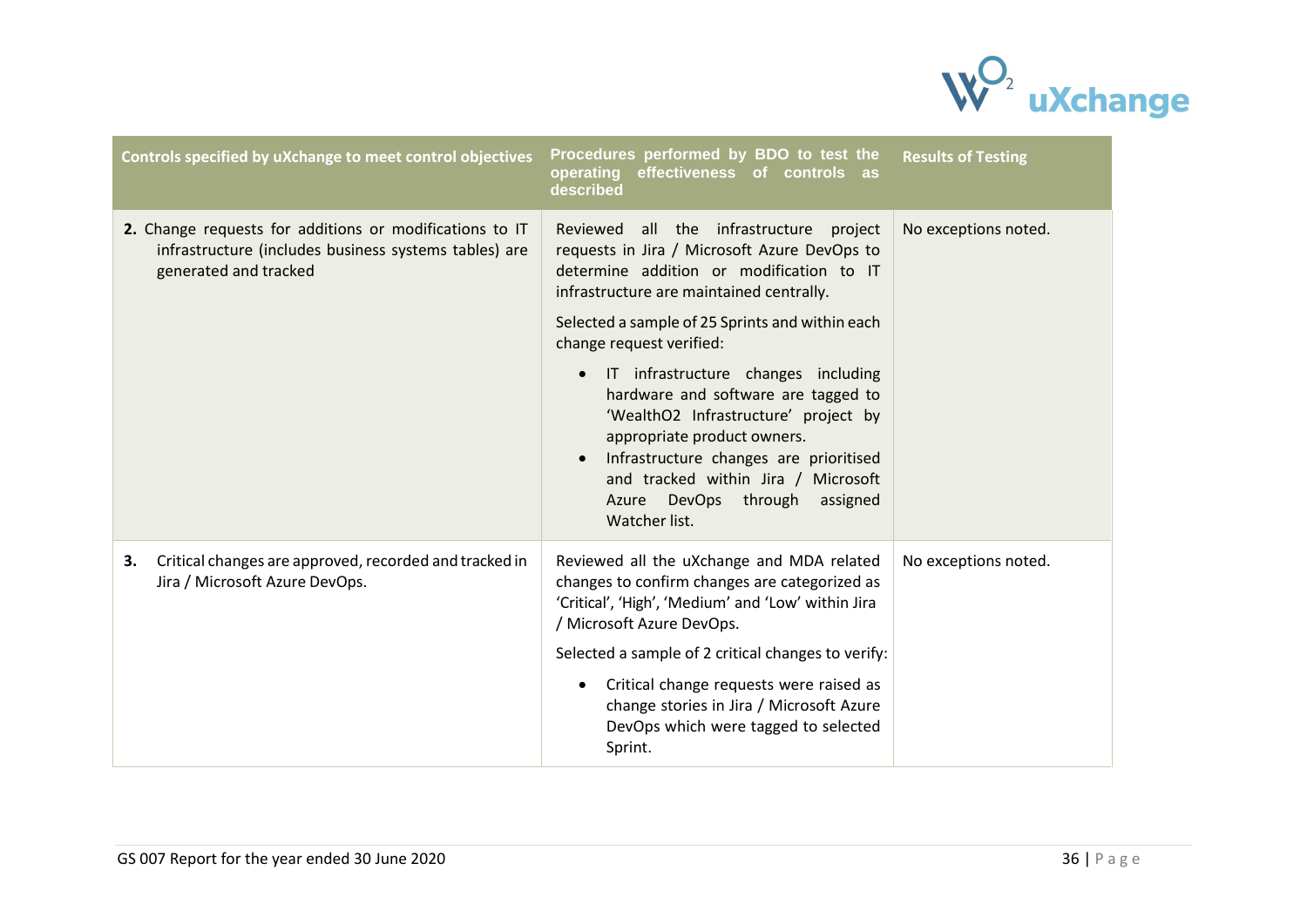

| Controls specified by uXchange to meet control objectives | Procedures performed by BDO to test the<br>operating effectiveness of controls as<br>described | <b>Results of Testing</b> |
|-----------------------------------------------------------|------------------------------------------------------------------------------------------------|---------------------------|
|                                                           | Critical changes were approved by appropriate<br>management and stakeholders.                  |                           |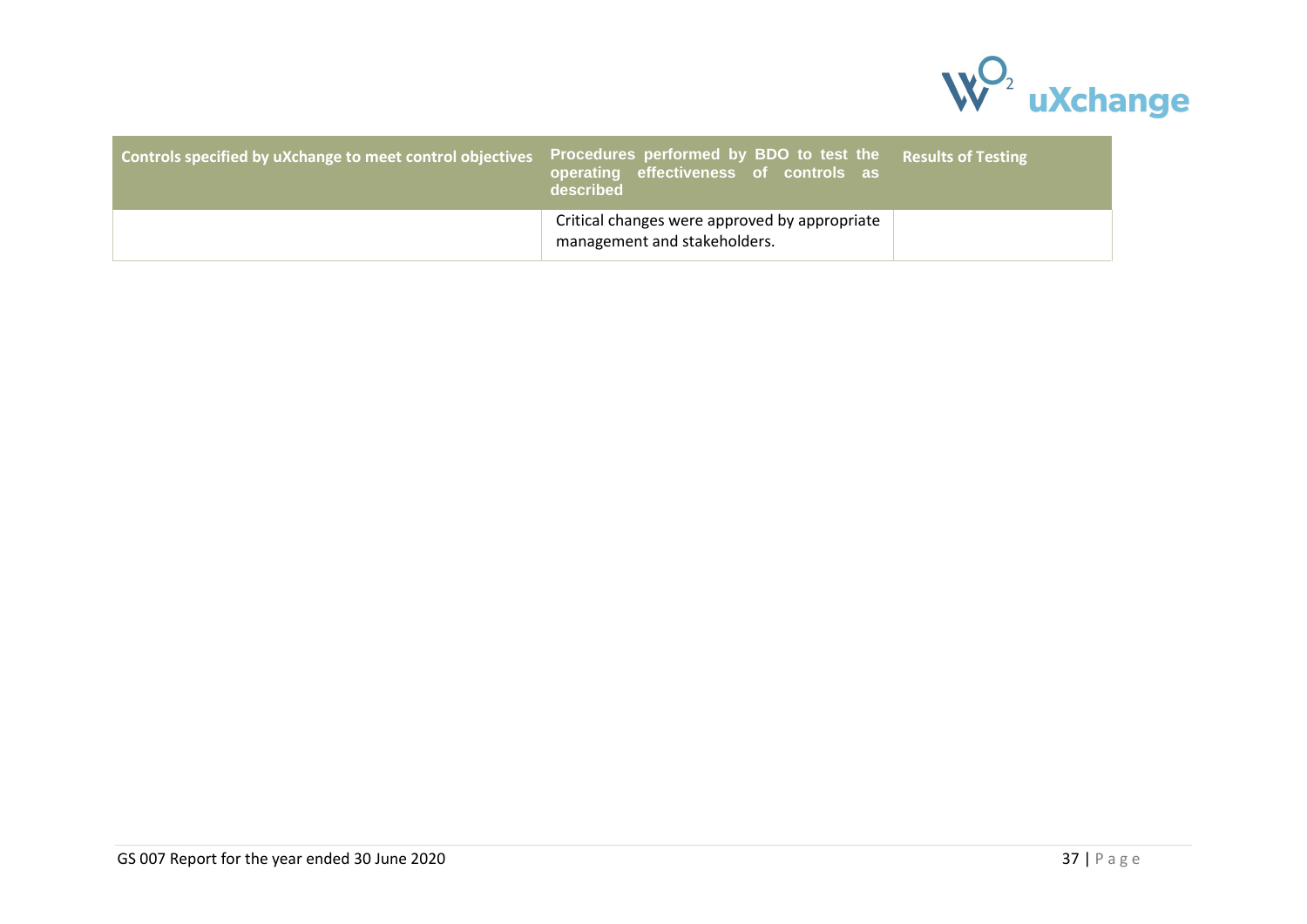

|    | Controls specified by uXchange to meet control<br>objectives                                                            | Procedures performed by BDO to test the<br>effectiveness of controls as<br>operating<br>described                                                                                                                                                                                                    | <b>Results of Testing</b> |
|----|-------------------------------------------------------------------------------------------------------------------------|------------------------------------------------------------------------------------------------------------------------------------------------------------------------------------------------------------------------------------------------------------------------------------------------------|---------------------------|
|    | 4. Changes is tested and signed-off by relevant<br>stakeholders and recorded in Jira / Microsoft Azure<br><b>DevOps</b> | Selected a sample of 25 Sprints and within each<br>change request verified:<br>Changes are tested and signed off by<br>$\bullet$<br>relevant stake holders in Jira / Microsoft<br>Azure DevOps<br>Changes were approved by appropriate<br>management in staging environment.                         | No exceptions noted.      |
|    | G.8 - Data migration or modification is authorised, tested and, once performed, reconciled back to the source data.     |                                                                                                                                                                                                                                                                                                      |                           |
| 5. | Data changes are promoted to production by the<br>relevant stakeholders.                                                | Selected a sample of 25 Sprints and within each<br>change request verified:<br>Changes were approved and signed off<br>$\bullet$<br>by appropriate management in staging<br>environment.<br>Changes are moved to production by appropriate<br>technology team members once signed off in<br>staging. | No exceptions noted.      |
| 6. | Source code reviewed and tested to ensure quality.                                                                      | Inspected Azure DevOps administrator console<br>to determine branch permissions are applied for<br>production branch.<br>Reviewed permission for merging code in<br>production branch to determine a minimum of<br>2 approvals are required to perform pull<br>request.                              | No exceptions noted.      |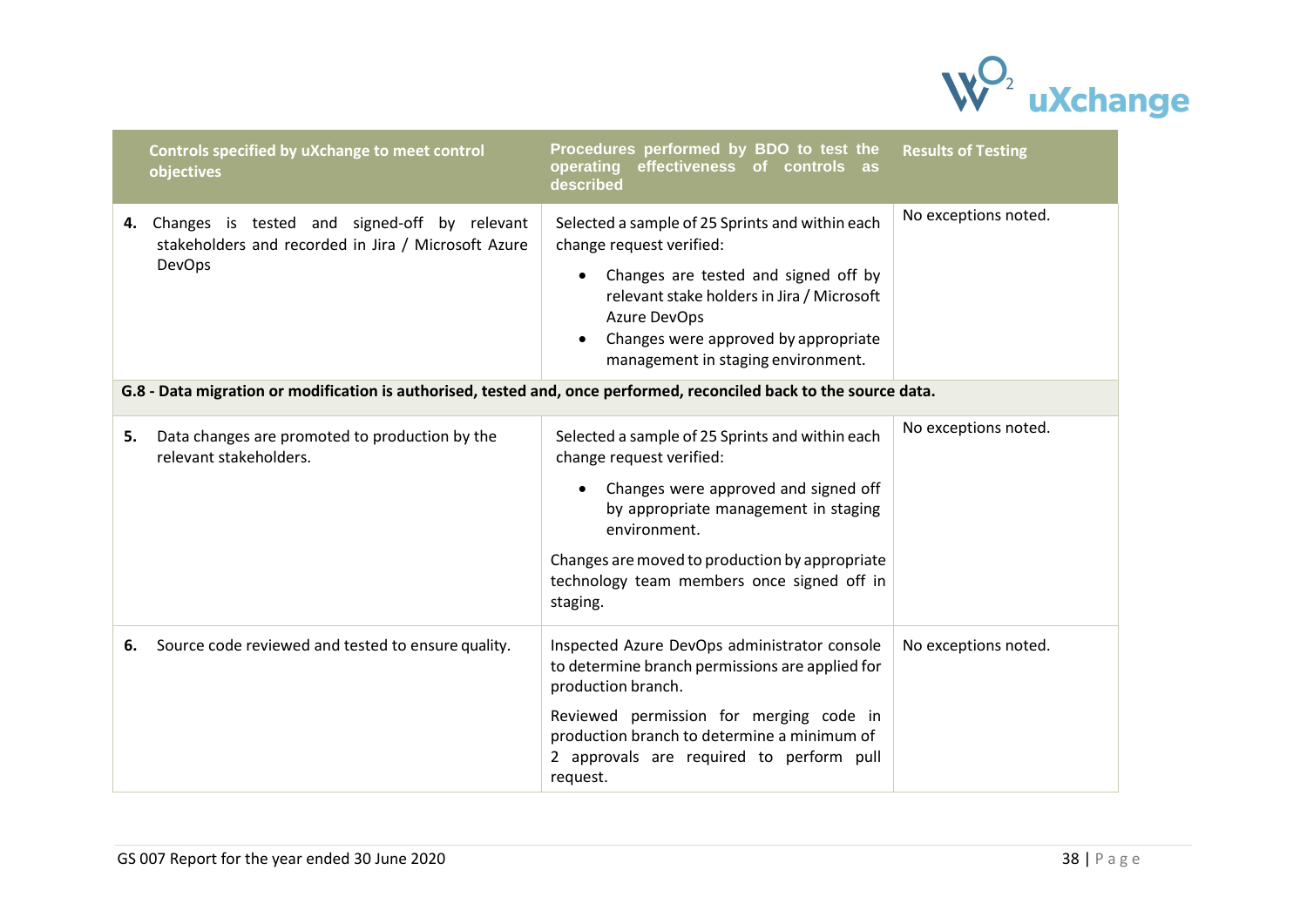

|    |                                                                          | Inspected individual change requests within the<br>25 sample Sprints selected to confirm 2<br>approvals were provided prior to performing<br>pull request in the production branch.                                                                                                        |                      |
|----|--------------------------------------------------------------------------|--------------------------------------------------------------------------------------------------------------------------------------------------------------------------------------------------------------------------------------------------------------------------------------------|----------------------|
| 7. | Data changes are promoted to production by the<br>relevant stakeholders. | Selected a sample of 25 Sprints and within each<br>change request verified:<br>Changes were approved and signed off<br>by appropriate management in staging<br>environment.<br>Changes are moved to production<br>bv<br>appropriate technology team members once<br>signed off in staging. | No exceptions noted. |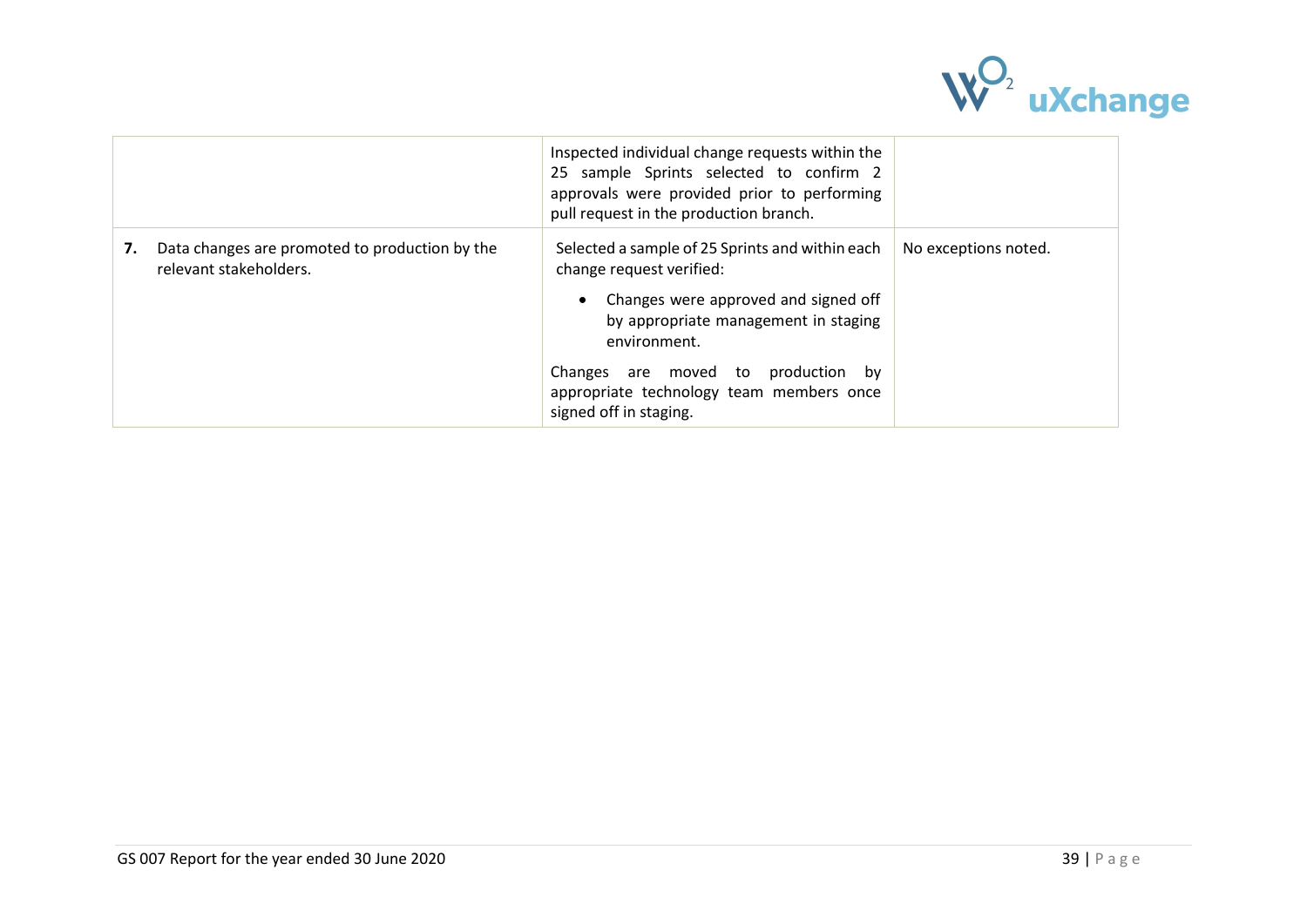

| Item 12         | Information Technology – Recovering from processing interruptions                                                                                                                       |
|-----------------|-----------------------------------------------------------------------------------------------------------------------------------------------------------------------------------------|
| <b>Overview</b> | WealthO2 utilises AWS backup services to ensure availability and resilience. Additionally, Disaster Recovery<br>Plan (DRP) is defined and is required to be tested on a periodic basis. |

| Controls specified by uXchange to meet control objectives                                                                                                   | Procedures performed by BDO to test the<br>operating effectiveness of controls as described | <b>Results of Testing</b> |  |  |
|-------------------------------------------------------------------------------------------------------------------------------------------------------------|---------------------------------------------------------------------------------------------|---------------------------|--|--|
| G.9 - Data and systems are backed up regularly offsite and tested for recoverability on a periodic basis.                                                   |                                                                                             |                           |  |  |
| 1. Corporate systems residing on the Amazon Web<br>Service cloud environment are backed up regularly.                                                       | Refer to control G4 Control 1                                                               | No exceptions noted.      |  |  |
| G.10 - IT hardware and software issues are monitored and resolved in a timely manner.                                                                       |                                                                                             |                           |  |  |
| 2. Scheduled processes are automatically managed via<br>Amazon Web Services. Process failure alerts are<br>notified to the production support stakeholders. | Refer to control G4 Control 12                                                              | No exceptions noted.      |  |  |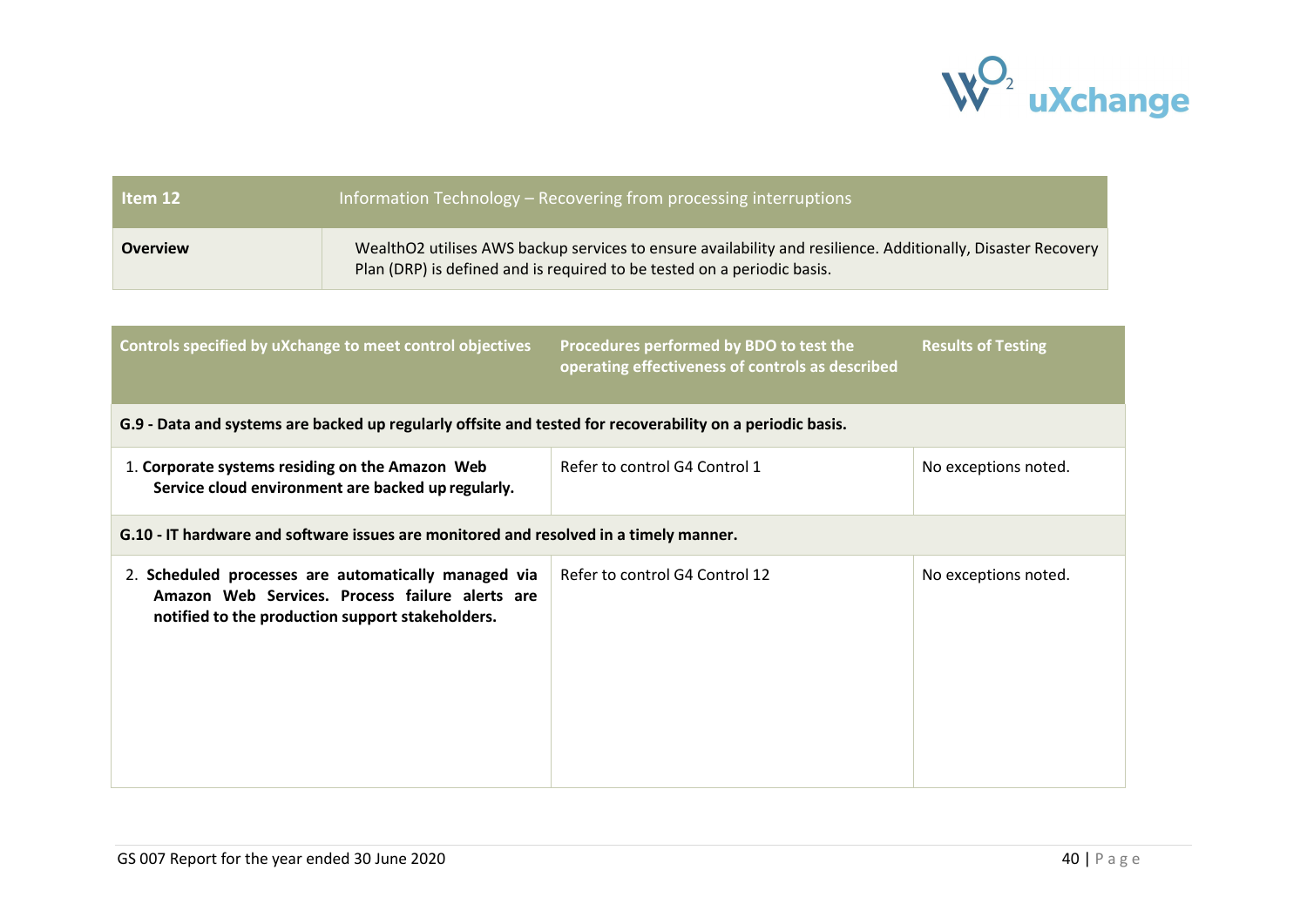

| G.11 - Business and information systems recovery plans are documented, approved, tested and maintained. |                                                                                                                                                                                                                                                                      |                      |  |  |
|---------------------------------------------------------------------------------------------------------|----------------------------------------------------------------------------------------------------------------------------------------------------------------------------------------------------------------------------------------------------------------------|----------------------|--|--|
| 3. Disaster recovery plans in place.                                                                    | Reviewed the Disaster Recovery Plan (DRP) policy to<br>determine the process to recover IT Systems,<br>Applications and Data from any type of disaster has<br>been documented by WealthO2.                                                                           | No exceptions noted. |  |  |
|                                                                                                         | Inspected DRP procedure to confirm roles and<br>responsibilities are defined appropriately for restoring<br>IT services.<br>Reviewed DRP procedure to confirm it was last                                                                                            |                      |  |  |
|                                                                                                         | reviewed in the audit period.                                                                                                                                                                                                                                        |                      |  |  |
| 4. Disaster recovery plans are subject to annual<br>testing schedules as approved by the<br>business.   | Reviewed Disaster Recovery Plan (DRP) procedure to<br>confirm it DR plan is to be tested annually.<br>Inspected the Disaster Recovery Test results to verify<br>DR plan was tested in September 2019 and results were<br>appropriately maintained for re-performance | No exceptions noted. |  |  |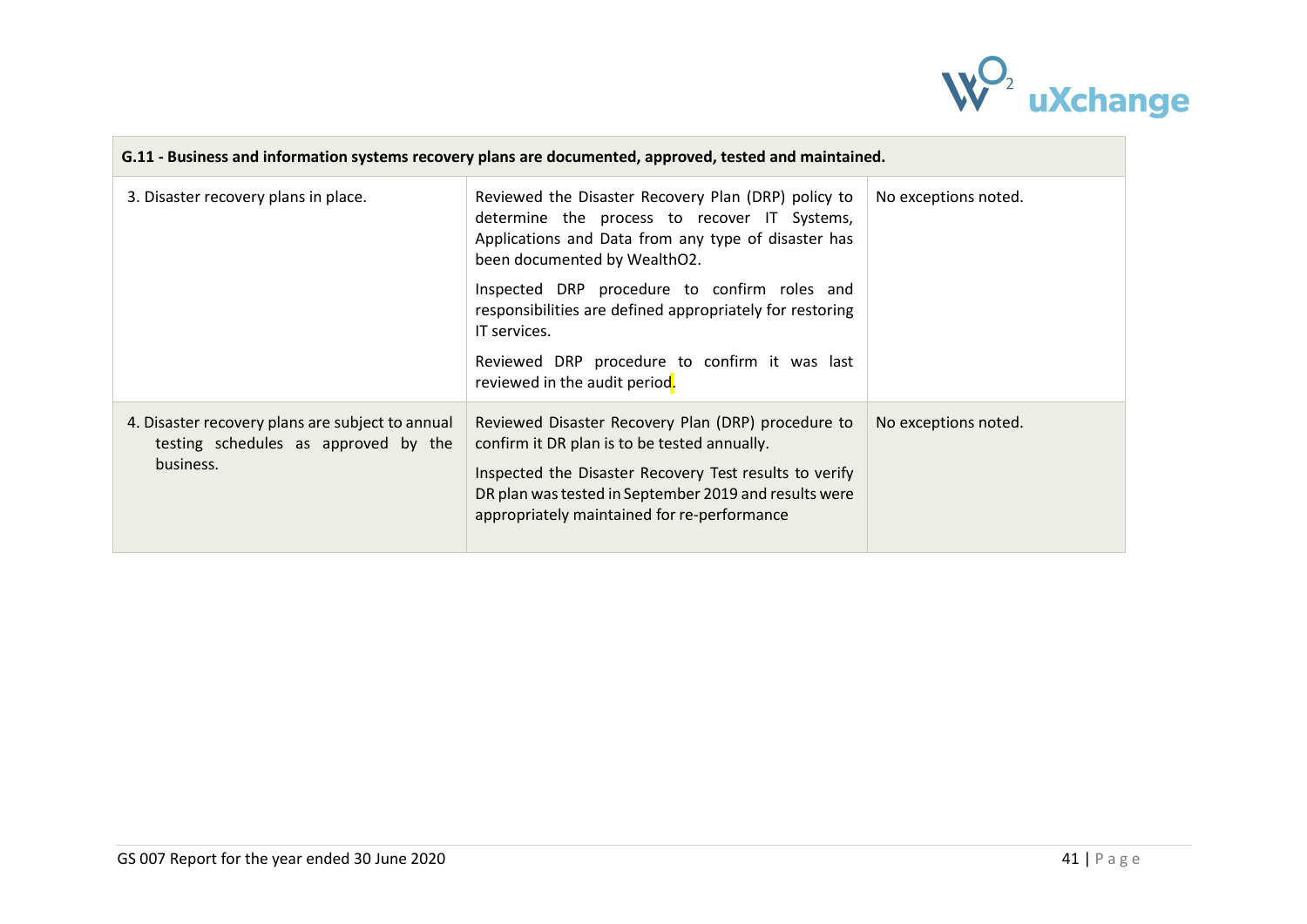

| Controls specified by uXchange to meet control<br>objectives                                                                                                                    | Procedures performed by BDO to test the<br>operating effectiveness of controls as<br>described                                                                       | <b>Results of Testing</b> |  |  |
|---------------------------------------------------------------------------------------------------------------------------------------------------------------------------------|----------------------------------------------------------------------------------------------------------------------------------------------------------------------|---------------------------|--|--|
| G.12 - Information technology services provided to clients are approved, managed and performance thresholds met in accordance with the<br>requirements of the client agreement. |                                                                                                                                                                      |                           |  |  |
| 5.<br>MDA Operator production environment is available to<br>client during business hours.                                                                                      | Inspected the AWS console to confirm MDA<br>Operator servers are hosted on AWS cloud.                                                                                | No exceptions noted.      |  |  |
|                                                                                                                                                                                 | Inspected the AWS administrator console to<br>confirm WealthO2 places reliance on AWS<br>availability.                                                               |                           |  |  |
|                                                                                                                                                                                 | Inspected AWS SOC 2 report to confirm AWS S3<br>environment is replicated across multi<br>availability zones and uptime is monitored<br>through New Relic reporting. |                           |  |  |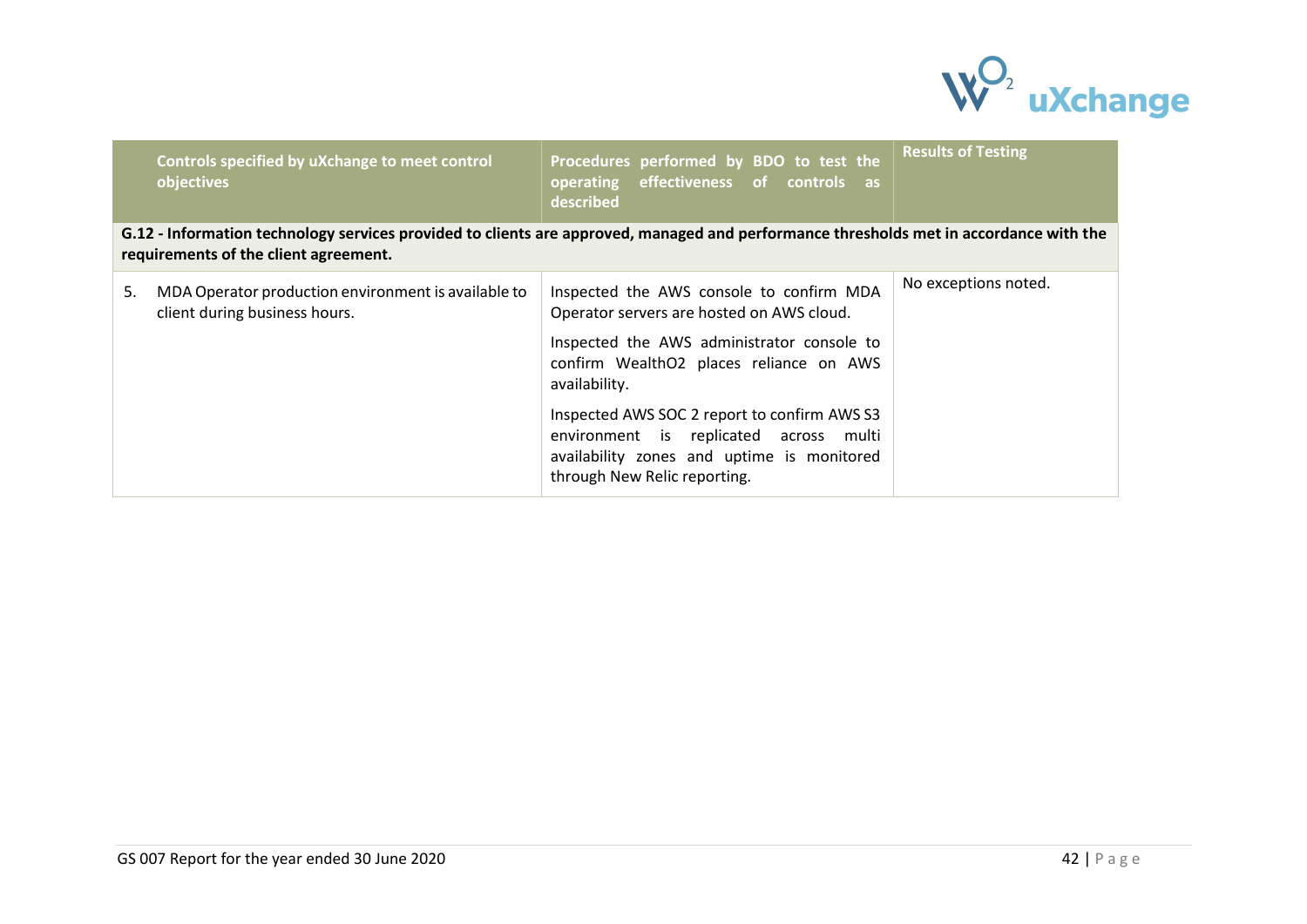

| Item 13                                                                                                                                                                                                                                                 |                                                                                                                                                                                                                                                                                                                                            | Information Technology - Monitoring Subservice Organisations                                                                                                                     |                      |  |
|---------------------------------------------------------------------------------------------------------------------------------------------------------------------------------------------------------------------------------------------------------|--------------------------------------------------------------------------------------------------------------------------------------------------------------------------------------------------------------------------------------------------------------------------------------------------------------------------------------------|----------------------------------------------------------------------------------------------------------------------------------------------------------------------------------|----------------------|--|
| <b>Overview</b>                                                                                                                                                                                                                                         | Sub-service organisations provide IT services and support that give them access to WealthO2 data and<br>applications. Alerts are configured to identify any alterations to the infrastructure by sub-service organisations.<br>Service agreements are maintained with these sub-service organisations that and are approved by management. |                                                                                                                                                                                  |                      |  |
|                                                                                                                                                                                                                                                         |                                                                                                                                                                                                                                                                                                                                            |                                                                                                                                                                                  |                      |  |
| Procedures performed by BDO to test the<br>Controls specified by uXchange to meet<br><b>Results of Testing</b><br>control objectives<br>operating<br>effectiveness of controls as<br>described                                                          |                                                                                                                                                                                                                                                                                                                                            |                                                                                                                                                                                  |                      |  |
| G.13 - Appointment of subservice organisations, including those providing IT services, are approved, subservice organisations are managed<br>in accordance with the requirements of the client agreement and their activities are adequately monitored. |                                                                                                                                                                                                                                                                                                                                            |                                                                                                                                                                                  |                      |  |
| business needs.                                                                                                                                                                                                                                         | 1. Third party service arrangement are<br>reviewed and approved by senior<br>management to ensure alignment to                                                                                                                                                                                                                             | Reviewed the contracts for third party service<br>providers that commenced in the audit<br>period and confirmed the agreement was<br>reviewed and signed by senior management.   | No exceptions noted. |  |
| 2. Third                                                                                                                                                                                                                                                | party service<br>arrangements<br>include service-level agreements.                                                                                                                                                                                                                                                                         | Reviewed the Service agreement for third<br>party service providers that commenced in<br>the audit period and confirmed the terms and<br>services in-scope were defined clearly. | No exceptions noted. |  |
| engineer.                                                                                                                                                                                                                                               | 3. All production infrastructure alerts are<br>notified via SMS and e-mails to support                                                                                                                                                                                                                                                     | Inspected the Monitoring configuration<br>ascertain all<br>production<br>diagram to<br>infrastructure alerts are configured to be sent<br>from AWS to Slack and PagerDuty.       | No exceptions noted. |  |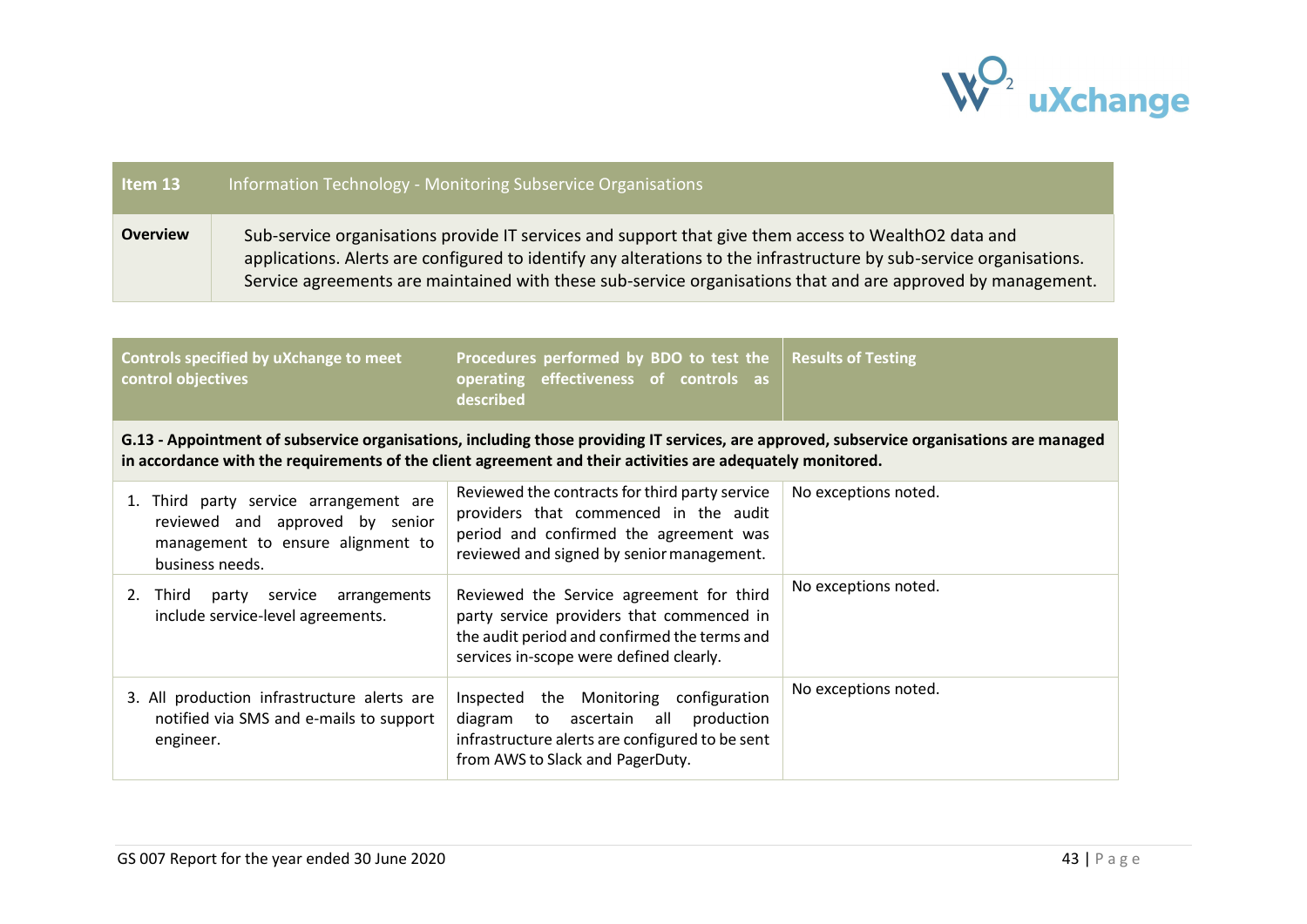

|--|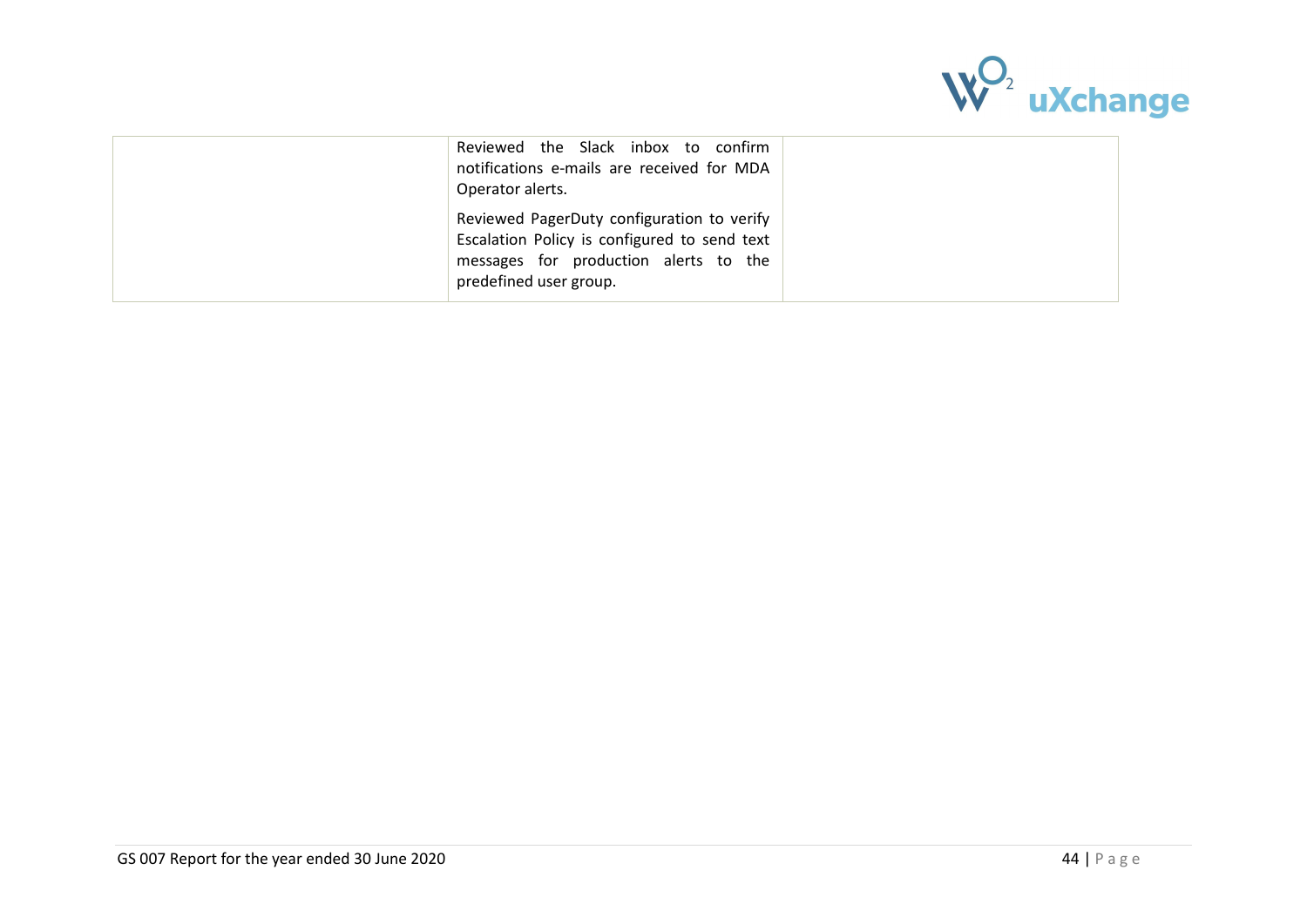

## <span id="page-44-0"></span>INFORMATION PROVIDED BY BDO

## <span id="page-44-1"></span>TESTS OF OPERATING EFFECTIVENESS

Our tests of the operating effectiveness of controls included such tests as were considered necessary in the circumstances to evaluate whether those controls and the extent of compliance with them, are sufficient to provide reasonable, but not absolute, assurance that the specified control objectives were achieved during the period from 1 July 2019 to 30 June 2020. Our testing of the operating effectiveness of controls was designed to cover a representative number of transactions and controls throughout the period 1 July 2019 to 30 June 2020, for each of the controls listed in the GS 007 Controls Matrix (see pages 12-44), which are designed to achieve the specified control objective. In selecting particular tests of the operating effectiveness of controls, we considered (a) the nature of the controls being tested, (b) the types and competence of available evidential matter, (c) the nature of the audit objectives to be achieved, (d) the assessed level of control risk; and (e) the expected efficiency and effectiveness of the test. The types of tests performed on the operational effectiveness of controls detailed in the report are briefly described below:

| <b>Test</b>    | <b>Description</b>                                                                                                                                                                                                            |
|----------------|-------------------------------------------------------------------------------------------------------------------------------------------------------------------------------------------------------------------------------|
| <b>Inquiry</b> | Inquiries seeking relevant information or representation from<br>uXchange personnel were performed to obtain, among other<br>factors:                                                                                         |
|                | Knowledge and additional information regarding the<br>$\bullet$<br>control.                                                                                                                                                   |
|                | Corroborating evidence of the control.<br>$\bullet$                                                                                                                                                                           |
| Observation    | Observed application or existence of specific controls as<br>represented.                                                                                                                                                     |
| Inspection     | Inspected documents and records indicating performance of the<br>control. This included but is not limited to:                                                                                                                |
|                | Inspection of reconciliations and management reports that<br>٠<br>age or quantify reconciling items to assess whether<br>balances and reconciling items are properly monitored,<br>controlled and resolved on a timely basis. |
|                | Review of source documentation and authorisations to<br>$\bullet$<br>verify propriety of transactions processed.                                                                                                              |
|                | Examination of source documents or records for evidence<br>$\bullet$<br>of performance such as the existence of initials or<br>signatures.                                                                                    |
|                | Inspection of uXchange documentation, such as operations<br>$\bullet$<br>manuals, flow charts and job descriptions.                                                                                                           |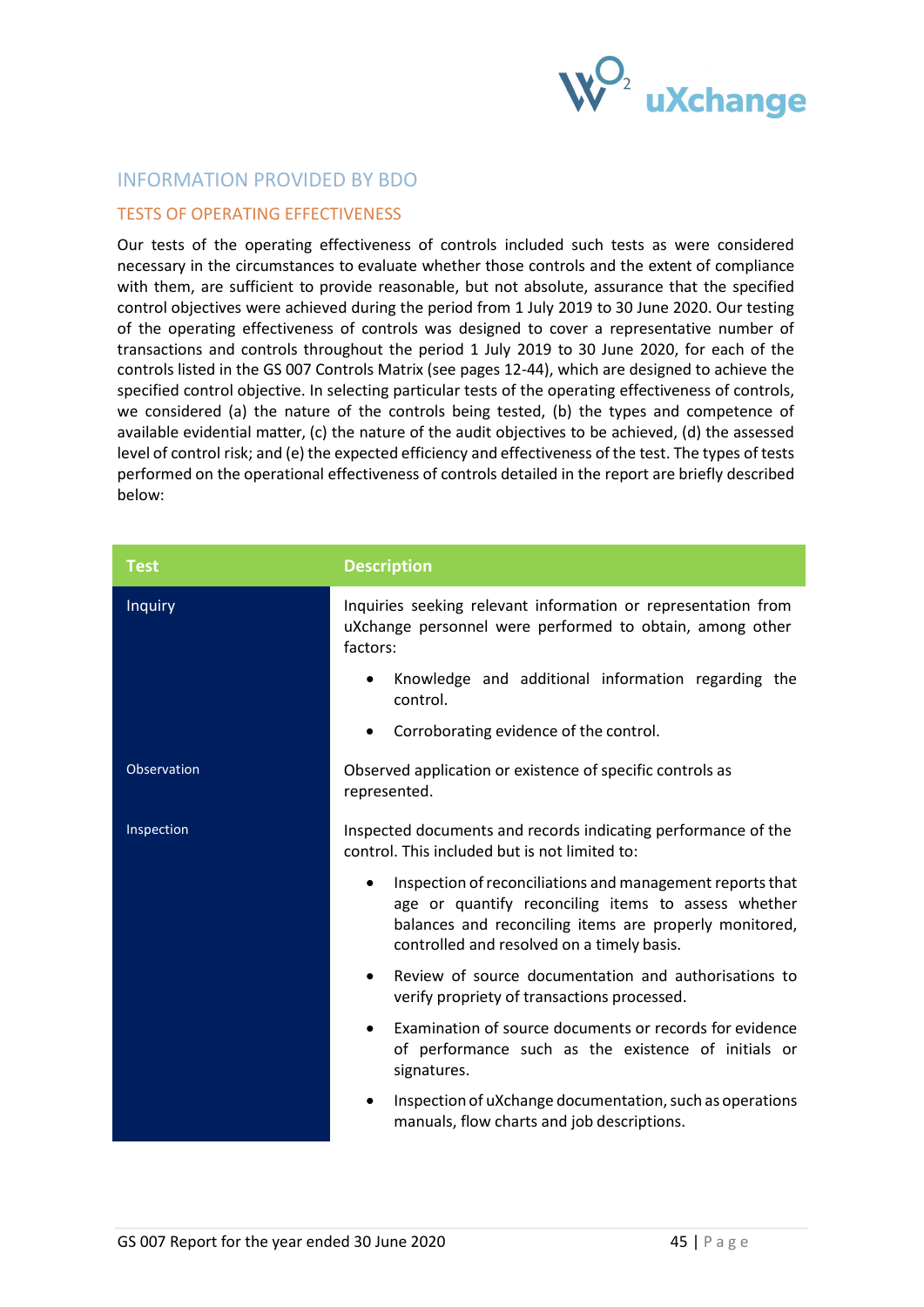

# <span id="page-45-0"></span>APPENDIX A – GS 007 MAPPING

## <span id="page-45-1"></span>GS 007 REFERENCE TABLE

The following table is provided to assist users in referencing the control objectives as specified in Appendix 3 of Guidance Statement GS007 Audit Implications of the Use of Service Organisations for Registry Services with the controls and tests as described in this report as they relate to the services provided by uXchange.

| <b>Appendix 3 Section</b>               | <b>Control</b><br><b>Objective</b><br><b>Reference</b> | <b>Report Page</b><br><b>Number</b> |
|-----------------------------------------|--------------------------------------------------------|-------------------------------------|
| Registry                                |                                                        |                                     |
| Accepting clients                       | F1                                                     | 13                                  |
|                                         | F <sub>2</sub>                                         | 13                                  |
| Authorising and processing transactions | F <sub>3</sub>                                         | 14                                  |
|                                         | F4                                                     | 15                                  |
|                                         | F <sub>5</sub>                                         | 15                                  |
|                                         | F <sub>6</sub>                                         | 16                                  |
|                                         | F7                                                     | 17                                  |
|                                         | F8 <sup>1</sup>                                        | n/a                                 |
| Maintaining financial and other records | F <sub>9</sub>                                         | 17                                  |
|                                         | F <sub>10</sub>                                        | 18                                  |
|                                         | F11 <sup>2</sup>                                       | 19                                  |
|                                         | F <sub>12</sub>                                        | 19                                  |
|                                         | F <sub>13</sub>                                        | 19                                  |
| Safeguarding assets                     | F14                                                    | 20                                  |
| Monitoring compliance                   | F <sub>15</sub>                                        | 21                                  |
| Monitoring subservice organisations     | F <sub>16</sub>                                        | 22                                  |
| Reporting to clients                    | F17                                                    | 23                                  |
| Taxation                                | F18 <sup>3</sup>                                       | n/a                                 |
| <b>Information Technology</b>           |                                                        |                                     |
| Restricting access to systems and data  | G <sub>1</sub>                                         | 24                                  |

<sup>&</sup>lt;sup>1</sup> The uXchange Registry does not deal with shares of fixed capital investments.

 $2$  This can be directly updated by the advisers (from WealthO2)

<sup>&</sup>lt;sup>3</sup> uXchange does not calculate non-resident withholding tax nor produce taxation records.